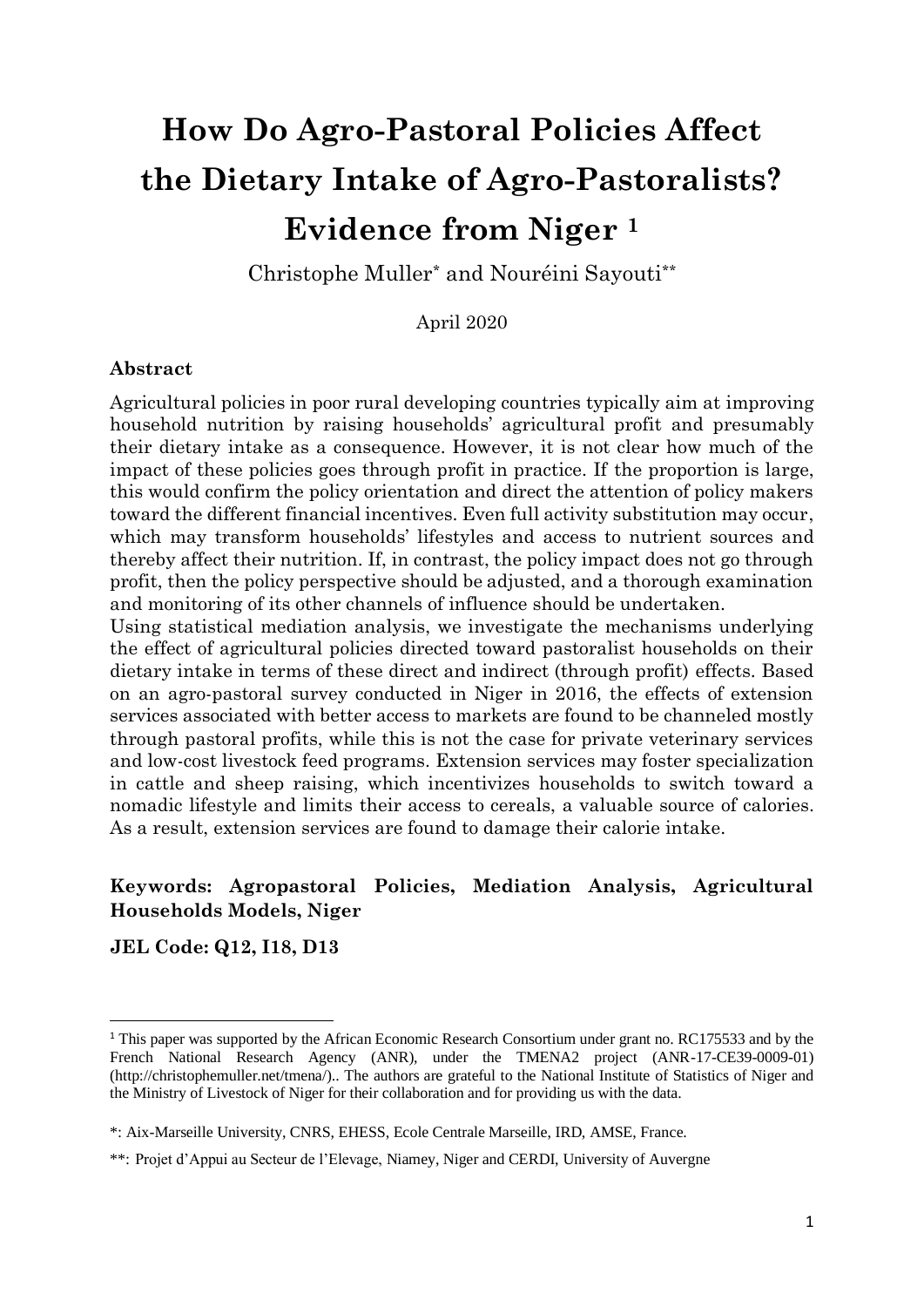## **I. Introduction**

Agricultural policies in poor developing countries are often motivated by the improvement of the nutritional status of rural populations. These policies are generally designed with the aim to increase the production profit of farm households or pastoral households, in the hope that higher income will result in better dietary intake. Improving dietary intake can boost nutrition status, for example, as measured by anthropometric variables (e.g., in Puentes et al., 2016). Accordingly, household agricultural profit remains the indicator most widely used to monitor the success of agricultural policies. However, it is unclear whether the impact of these policies actually goes through the agricultural household profit and in which proportion or whether it goes through other, often overlooked, channels.

Learning that a policy effect does prominently operate though the agricultural profit would first corroborate that the design of the policy mechanism, targeting profit, is sound. This is far from obvious in contexts of missing and imperfect markets, in which the separation of production and consumption decisions has often been rejected (Benjamin, 1992, Muller, 2014) and where household choices may therefore involve more complex and extended transformations. Moreover, it would direct the attention of policy makers toward the financial incentives that producers follow in developing and selecting their activities. In particular, changes in activity specialization or sector may occur if policies affect profits and returns discordantly for distinct activities. Furthermore, activity switches may be accompanied by fundamental transformations in the lifestyle of households, including in their dwelling and consumption habits, and in the constraints they face for gathering the ingredients of their meals. As we will show below, this may imply, in Niger, that some policies that foster pastoralist incomes may have harmful consequences for the calorie intake of some beneficiary households.

Instead, finding that the policy operates through channels other than agricultural profit or other production level measures would push policy makers to adjust their perspective on how the policy works. Policy makers would be pushed to turn their focus to other pathways less directly connected to market and production processes. For example, local community networks, diversion of assistance,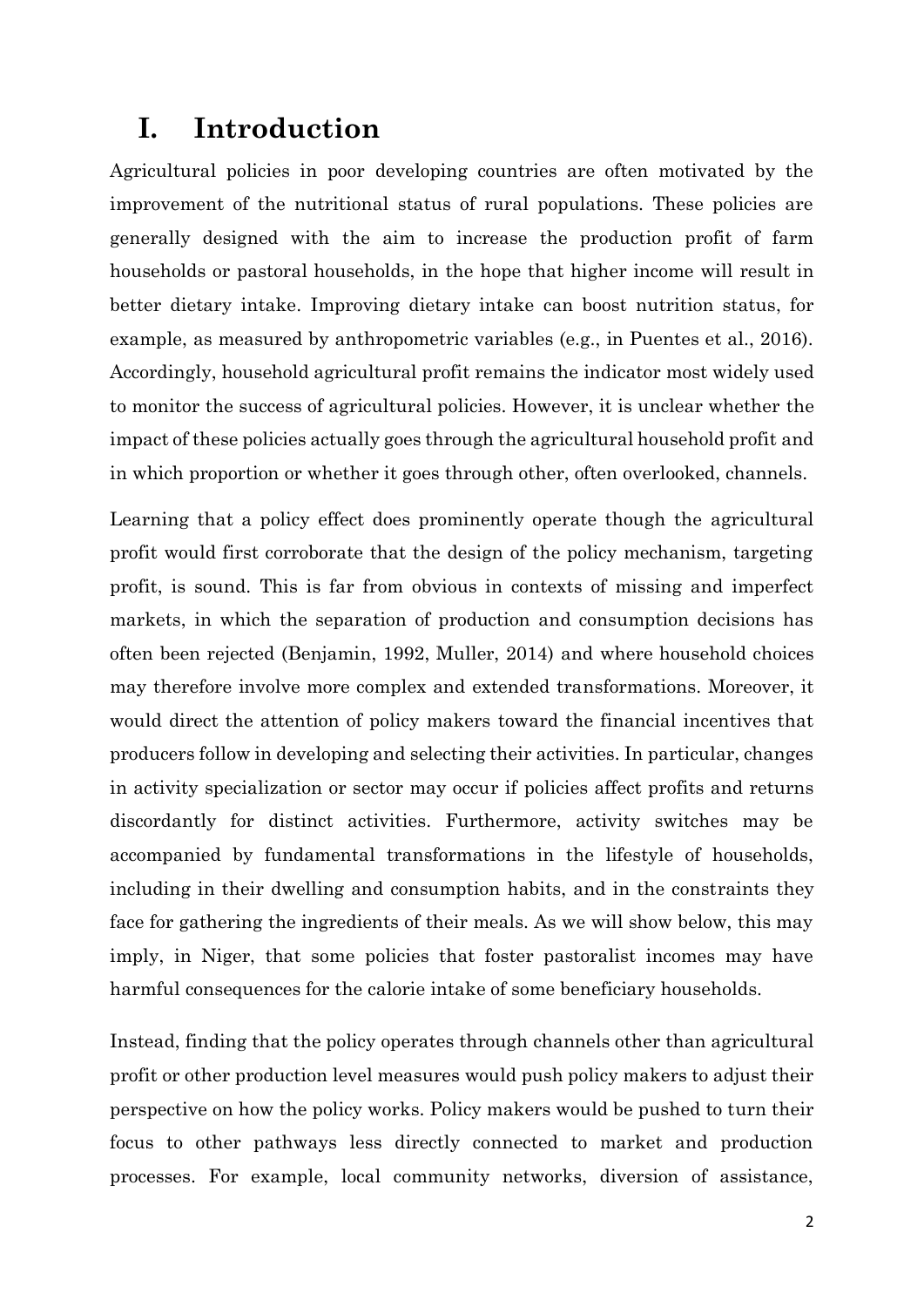informal exchanges and gifts, and power games within and between households may be comprised in the repercussions of the policy. These policies may also be the occasion of valuable information transmission among households and generate externalities through the creation of new network links. In this case, all these alternative policy channels may require more attention from policy makers than the narrow production channels.

Our goal is to investigate these issues. To do so, using statistical mediation analysis, we will assess the relative importance of direct and indirect (through profit) effects of some pastoral policies in the case of Niger. In particular, our results will highlight the interest of monitoring the financial incentives generated by policies for pastoral versus other activities. Furthermore, they will emphasize the importance of accounting for lifestyle switches in assessing agricultural policies, at least in this context. Finally, considering these elements will allow us to present an overlooked perverse effect of some agricultural policies: household nutrition may be damaged by changes in diets that accompany the triggered switches in activities and lifestyles, such as when sedentary agricultural households move to pastoral nomadism, and as a consequence, lose access to valuable cereal sources of calories.

All these questions are likely to be relevant for many agricultural regions and poor developing countries. However, we will shed some light on them by investigating the case of agro-pastoral households in a Sahel country, for which they are particularly relevant. Indeed, the Sahel region is one of the poorest in the world. The Food and Agricultural Organization of the United Nations (FAO, 2016) estimates that an average of 20 million people suffer from malnutrition and food insecurity in the region each year, mainly during the lean season. In 2016, nearly 6 million children under five were acutely malnourished in the Sahel, which contributes to one-third of child mortality. Although van Wesenbeeck, Keyzes and Nubé (2009) find a lower prevalence of hunger and less inequality in mean calorie intake in Africa than does the FAO, undernutrition still appears to be frightfully severe in the Sahel.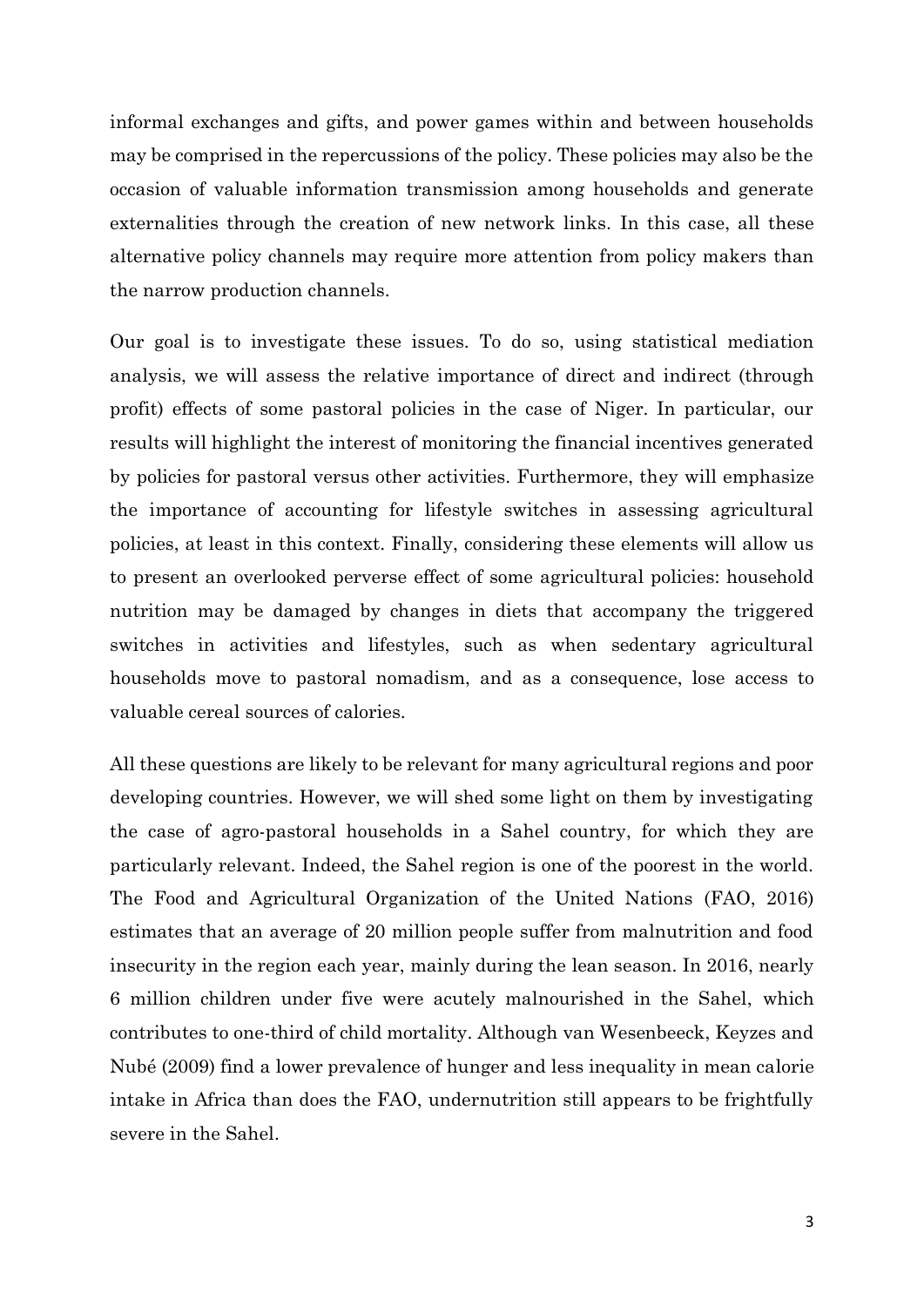For decades, Sahelian countries have tried, on their own or jointly, to provide solutions to this problem through agricultural policies. One of the key sectors on which these policies have focused is pastoralism, which is well fitted to the agroecological conditions and is the main source of income for many households in this region. In particular, the PRAPS regional project, financed by the World Bank in six Sahel countries, assists the development of pastoralism. Its main objective is to improve the income, productivity, sustainability, and resilience of pastoral livelihoods. We base our investigation on the (only usable) Niger survey of this project. Again, in this context, the policies that target pastoralist or agropastoralist households seek to improve their farm profit through an increase in their livestock output or a reduction of their production costs.

The linkages between agricultural and pastoral activities, diets and nutrition statuses may be complex. For subsistence or semi-subsistence agricultural households, raising the level of a household's food output should generally increase its food availability and, as a result, its food intake. However, as agricultural households have generally become increasingly market oriented over the last decades, they also typically purchase a substantial share of their food on markets to meet their food needs (The World Bank, 2007; Herforth and Jody, 2014). Moreover, with access to markets and extra income from output sales, they can purchase higher quality food.

In developing contexts, diverse authors have found that a household's production strategies may influence its nutritional and health statuses beyond the effect of its varying agricultural profit.<sup>2</sup> Here, we examine a specific link in these potential interactions, namely, how agricultural profit may impact dietary intake. However, one issue is that the health and nutrition status of producers may also directly affect their productivity and efficiency, as found by Croppenstedt and Muller (2000) in Ethiopia. Moreover, food aid programs sometimes simultaneously provide food aid and production-related assistance (as in Brück et al., 2018). This implies that endogeneity issues may arise when estimating an equation determining

<sup>2</sup> Muller, 2009; Carletto, Ruel, Winters, and Zezza, 2015; Dillon, McGee, and Oseni, 2015.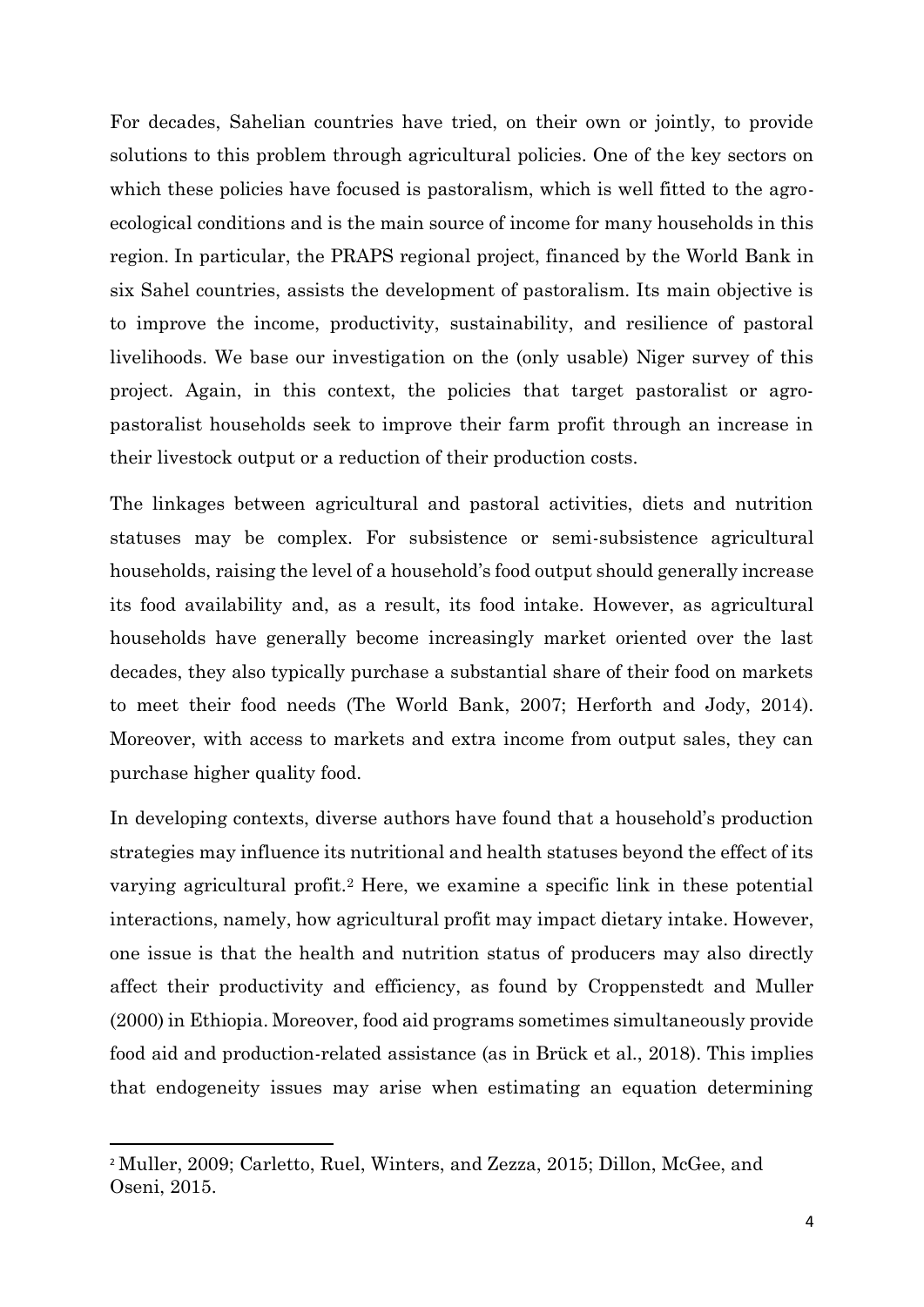dietary intake in which agricultural outputs or profits are included as explanatory factors.

To investigate all these issues, we conduct a statistical mediation analysis of agropastoral policies by using methods akin to those discussed in Heckman and Pinto (2015) and Vanderweele (2015). Mediation analysis has already been used to analyze the impact of promotion campaigns for staple food adoption on dietary intake (de Braw et al., 2018). Instead, we inspect household pastoral profit as a potential mediator in diverse policies aimed at raising pastoral profits. We apply this new approach to the case of Niger and three types of policies: (i) extension services, (ii) veterinary services, and (iii) input subsidies. As mentioned before, in addition to their indirect effects through profit, these policies may have direct effects. For example, they may affect nutritional outcomes through the resale or transfer of the received goods and services to other households. Neglecting these potential mechanisms, as well as others, may bear consequences for household food consumption and dietary intake.

The rest of the paper is organized as follows. In Sections 2 and 3, we present the context of the study and the data. Section 4 discusses the empirical strategy, while Section 5 reports the estimation results. Finally, Section 6 concludes the paper.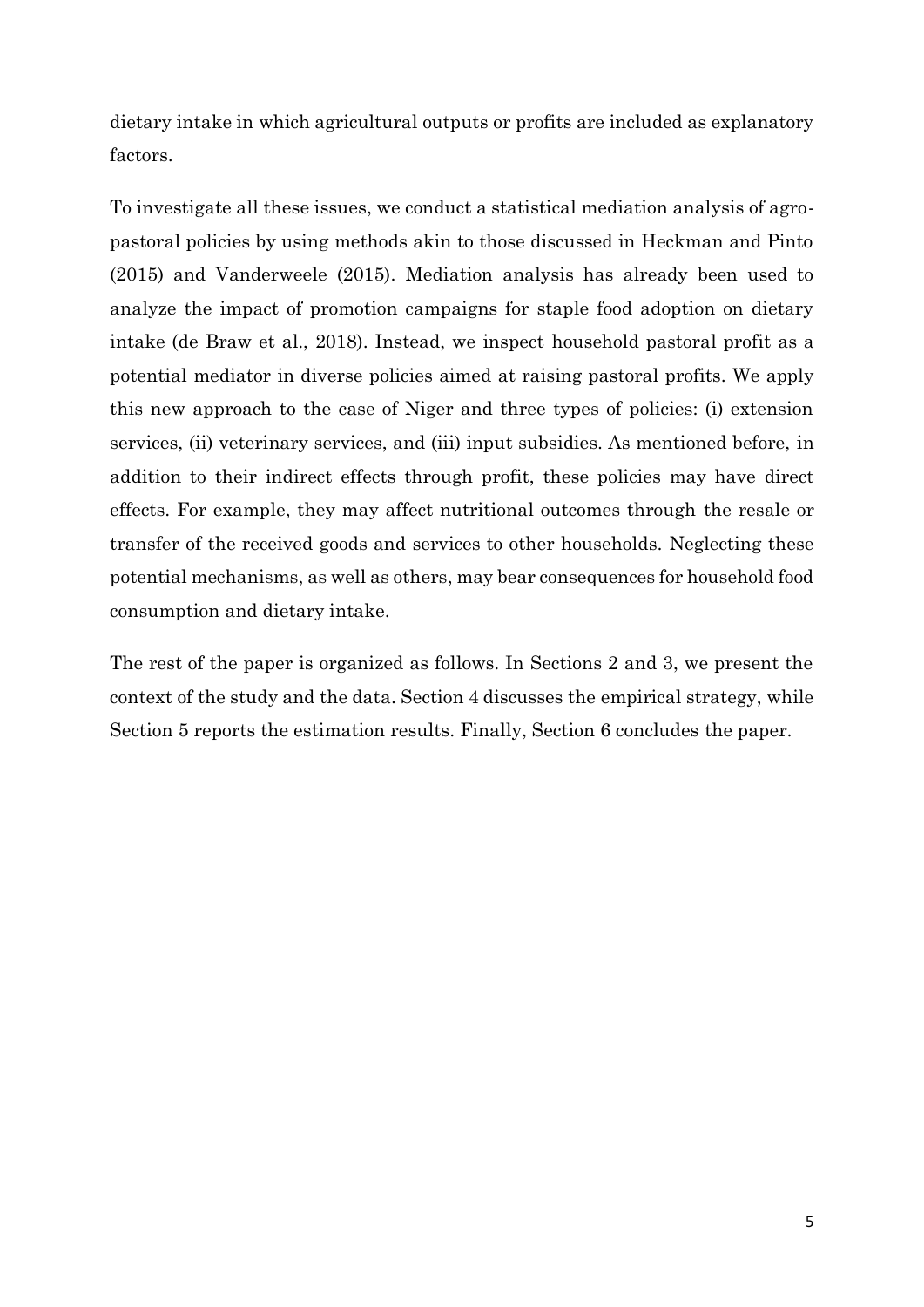### **II. The Context**

### **II.1. Livestock, poverty, and malnutrition in Niger**

Niger is a large, landlocked African country with a population of 17 million in 2014. The country's economy is essentially based on agriculture in a broad sense. Forty percent of Niger's GDP is derived from the agricultural sector, while 11 percent stems from the livestock sector (Ministère de l'Elevage, 2016). Of Niger's total population, 87 percent are involved in the livestock sector as a primary or secondary activity, while, on average, 10 percent of rural households' income and up to 43 percent of the income of households in pastoral zones comes from livestock. In a survey conducted in 2011 by the National Institute of Statistics in Niger on living standards and agriculture, Zezza and Issa (2012) found that 77 percent of the 4,000 households interviewed raised livestock. Moreover, in rural areas in 2005, four out of five surveyed households held or kept, on average, 2.8 tropical livestock units (TLUs)<sup>3</sup> per household.

Most of the Nigerien households raising livestock are poor. Haan (2016) states that between 2008 and 2013, based on their income or expenditure levels, up to 30 percent of the pastoral and agro-pastoral populations were very poor, while 30 percent were poor, 20 percent were considered to be middle income and 20 percent were well-off. However, measured monetary income typically omits the asset value of livestock, which may lead to underestimating the wealth of these households. It also misses the role of livestock as a source of insurance and prestige.

Currently, the combined effects of climate change, drought, flooding and desertification, and demographic pressure have brought the pastoral economy into disarray. In the purely pastoral sector, the mean livestock ownership is only 1.9 TLUs per capita, and 0.6 TLU per capita in the agro-pastoral sector. According to Haan (2016), these levels are low when compared to "the minimum required to meet basic needs, avoid livestock inbreeding, and recover from drought, which is

<sup>&</sup>lt;sup>3</sup> Tropical livestock units are livestock numbers converted to a common unit. Conversion factors are: cattle = 0.7, sheep = 0.1, goats = 0.1, pigs = 0.2, chickens = 0.01. See the International Food Research Institute and Harvest Choice : http://harvestchoice.org/data/an05 tlu for more details. The benchmark tropical livestock unit is commonly taken to be an animal of 250 kg liveweight (International Livestock Centre for Africa, 1988).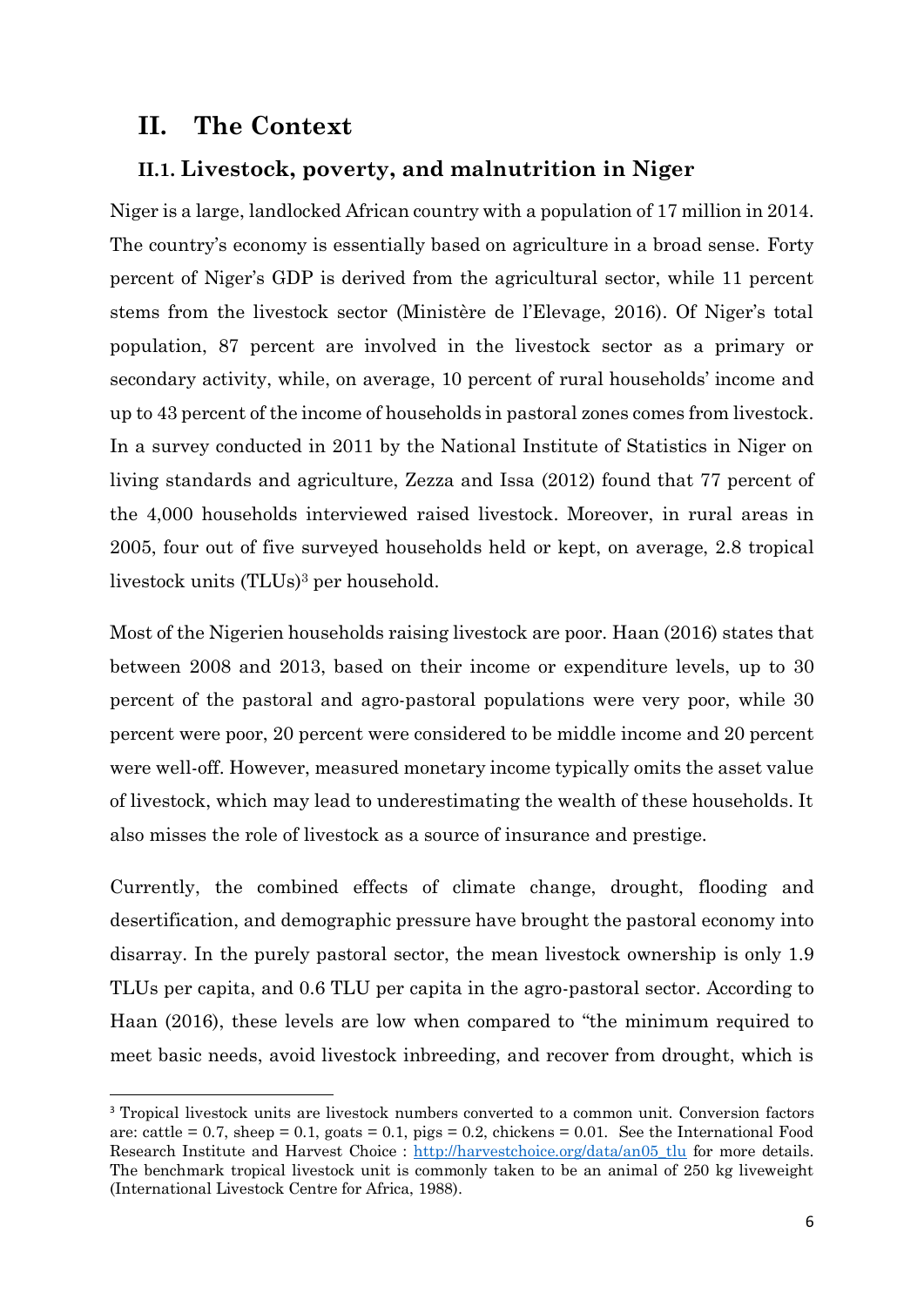between 2.5 and 4 TLU per capita for pastoralist households and half of that for agro-pastoralist households". This is a matter of concern because below this level, households are confined to poverty even in good times. In contrast, households above this threshold may be able to not only regenerate herds after droughts but also use their animals to maintain the social networks on which they can rely during critical periods.

Niger is one of the most vulnerable countries in the world, with 20 percent of rural households being food insecure in any given year (Ballo & Bauer, 2013). In 2010, 26.8 percent of agro-pastoralist households were most affected by food insecurity, with global acute malnutrition (GAM) among children under five years very severe in agro-pastoral and pastoral areas. In the Tilaberi region, GAM was up to 14.8 percent, which is near the WHO's maximum threshold of 15 percent (United State Agency for International Development, 2011). This calamity was largely a consequence of the 2009/2010 food crisis, which was characterized by harvest collapse, a very short rainfall period, and consecutive years of prolonged droughts.

#### **II.2 Agricultural policies in Niger to alleviate poverty and food insecurity**

In 2011, one year after the food crisis, the country put in place a long-term agricultural and food policy program, denoted "Initiative 3N: les Nigériens Nourissent les Nigériens" (Nigeriens Feed Nigeriens). The aim of this program is to end famine and malnutrition in the country by 2035. Precisely, in the livestock sector, the specific goals of this policy are (i) to increase fodder availability by creating livestock feed warehouses, livestock feed banks, mills, and municipal supply centers; (ii) to increase water availability by digging wells; (iii) to develop vaccination for animals; (iv) to enhance extension services targeted toward pastoral and agro-pastoral households; and (v) to give fodder, multi-nutrient block and fodder seeds to vulnerable pastoralist and agro-pastoralist households.

In this study, we analyze how these components of Initiative 3N affect the dietary intake of these households through their pastoral profit, or otherwise. In particular, we focus on the three main policies: extension services, private veterinary services and low-cost livestock feed.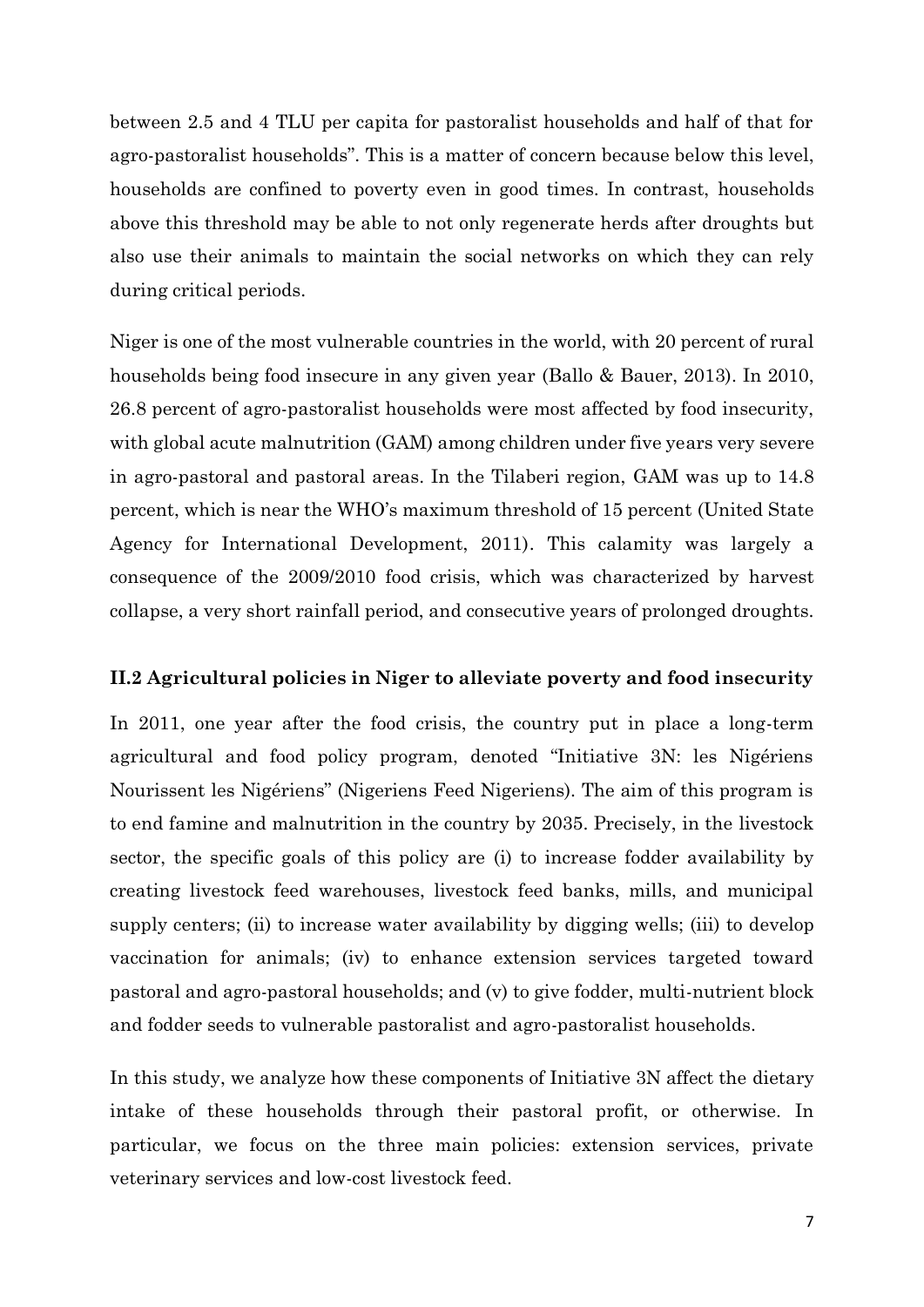### *Extension services*

The extension services enhanced by the Initiative 3N include two types of professional advice: the first is related to the use of livestock feed, while the second encourages households to use modern animal health services, appropriate breeding techniques and modern feeding. To obtain the first type of advice, households must visit a livestock feed bank, also called "the peasant's house". The peasant's houses are held by government technical services, municipalities, farmers' associations or cooperatives. The livestock feed bank also seeks to i) bring livestock feed closer to the most remote households and ii) provide a security stock that can be mobilized during the hot dry season when livestock feed is scarce on the market and especially expensive. The second type of advice is typically provided at the beginning of the pastoral season every year by farmers' associations and by technical services of the Ministry of Livestock.

### *Private veterinary services*

Private veterinary services are delivered either by a private veterinarian or by local private veterinary assistance. On the one hand, private veterinarians are generally based at the department level. They often hold a veterinary pharmaceutical stock with the mandate of carrying out free vaccination campaigns financed by the government. On the other hand, local private veterinary assistance is led by a private veterinarian who runs a network of approximately thirty assistants. An assistant is a private agent who can perform in ten to fifteen villages. These assistants may be community agents, such as villagers chosen by the community, and trained by the private veterinarian. Local private veterinary assistance provides households with various animal health services, such as vaccination, treatment of animal diseases, and advice. This service is part of the policy of liberalizing the veterinary profession, as promoted by the government.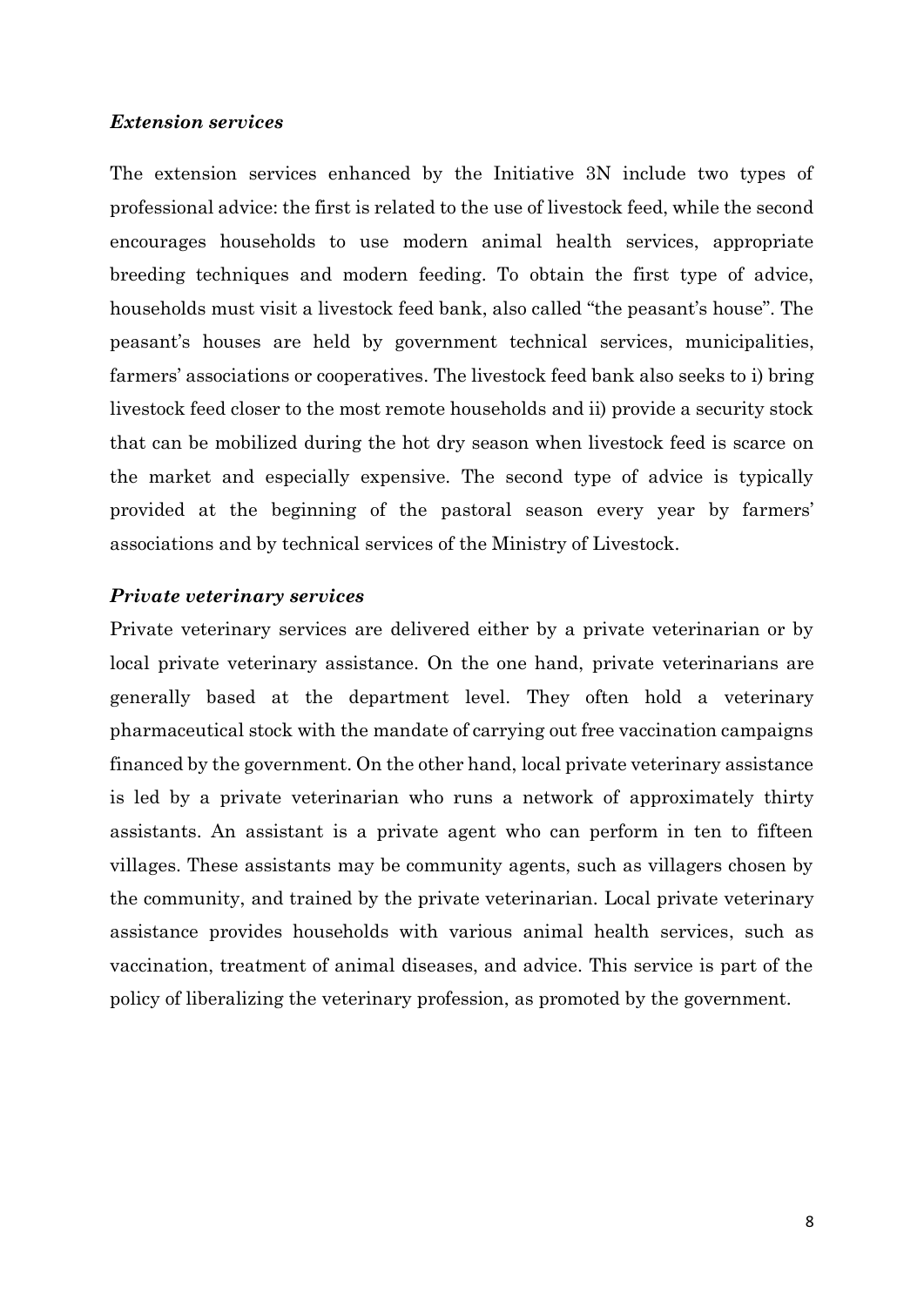#### *Low-cost livestock feed (input subsidies)*

Each year, the government assesses the country's fodder needs and purchases fodder to meet needs in deficit areas. The purchased stock is sent to the peasant's houses for sale at moderate prices. However, the purchased stock never covers more than fifty percent of the needs (Ministère de l'Elevage, 2015). Let us now turn to the data used for the estimations.

### **III. Data and Variables**

### **III.1. Data**

This paper uses data from a specialized survey collected by the Ministry of Livestock in Niger. This survey was conducted for two projects: "PRAPS: Projet Régional d'Appui au Pastoralism au Sahel" and "PASEL: Programme d'Appui au Secteur de l'Elevage".

We can access only the first wave of this survey, which was conducted in October 20164. The survey covered the seven regions of the country, and 1,350 pastoral and agro-pastoral households were sampled. First, 90 villages were selected proportionally to their size, as recorded from the national directory of localities. Then, within each selected village, 15 households were randomly drawn. In each village, households were a priori divided into three categories (small, medium and large producers) according to the size of their herds and in close collaboration with the villagers.

The surveyed households were asked about their socio-demographic characteristics, budget, food consumption, agro-pastoral production, livestock holdings, agro-pastoral sales and the prices they each face. The same survey provides information on different shocks that these households suffered (shocks related to animal fodder, animal diseases, and access to water) and on their strategies in response to these shocks. Finally, there is precise information on the access these households had to the three examined agricultural policies (input subsidies, veterinary services and extension services).

<sup>4</sup> The other waves, which are not accessible officially, cover too small a subsample to be usable for our analyses.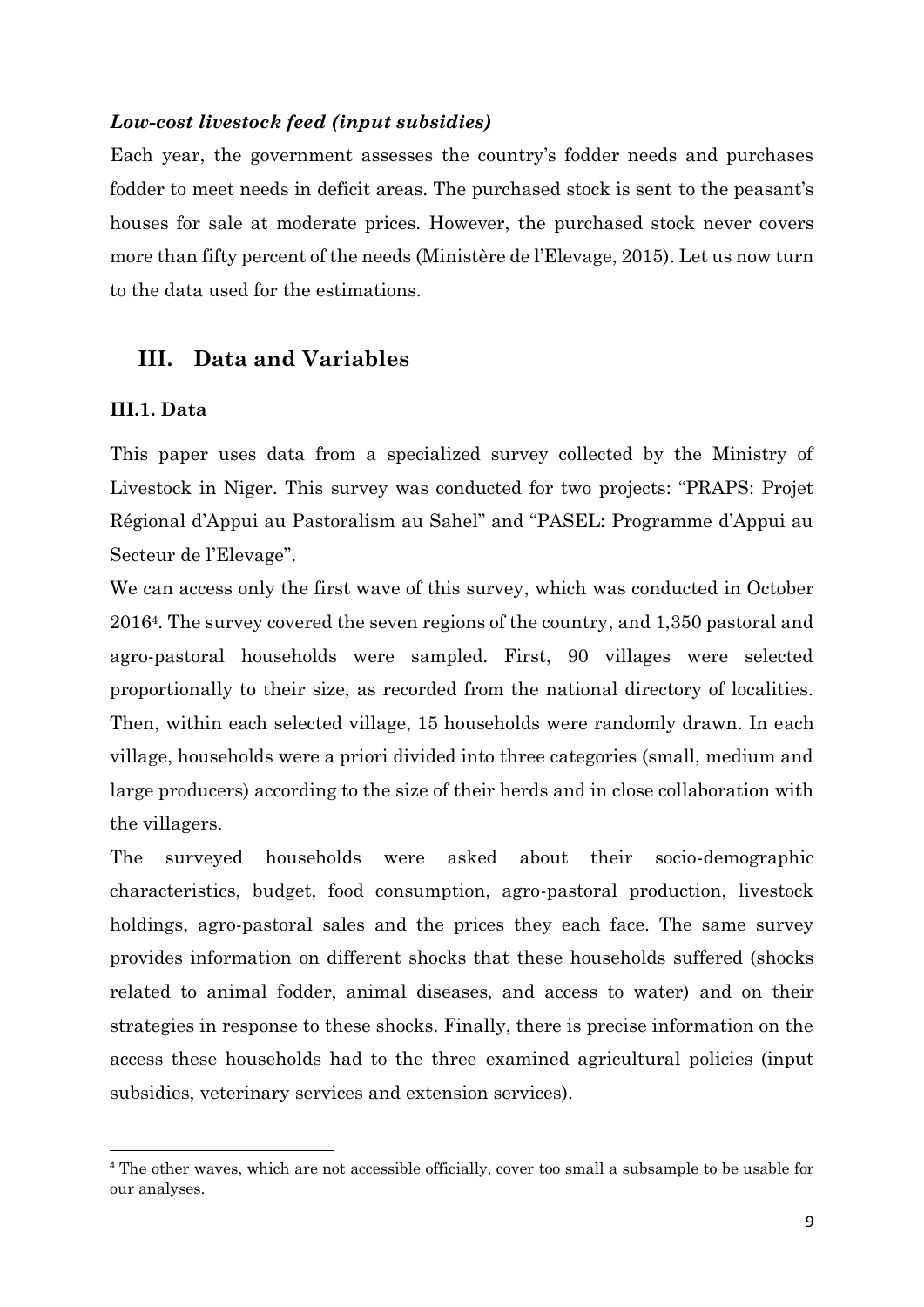Furthermore, we employ the global positioning system (GPS) of coordinates for matching each surveyed household with climatic data on local precipitation and temperature. For each household, we collect annual data on minimum, maximum and average temperatures in degrees Celsius at two meters of altitude and annual precipitation data measured in millimeters per day from the website for NASA's Prediction of Worldwide Energy Resource Project. The climatic data collected are averaged at the departmental level. This provides us with instrumental variables that will allow us to handle endogeneity problems in our regressions.

In this study, we are constrained to focus on households that own sheep and cattle, which is therefore our population of reference. Indeed, first, only the information collected on this group of households is complete enough to be usable for econometric analyses. For example, these are the only households for whom we have data on livestock price costs and production levels. Another primary reason to focus on these pastoral and agro-pastoral households is that agro-pastoral policies should not directly affect households that have no pastoral activity. This leaves us with 600 household observations after cleaning the data and removing outliers5. In our final sample, the majority of households (almost 93 percent) are considered to be agro-pastoralist households, while only 7 percent are purely pastoralists. Pastoral households are defined as those that do not usually produce agricultural products and possess a significant number of animals (they are at least a medium herder). Moreover, their first and even second principal activities are livestock production and not agricultural production.

<sup>&</sup>lt;sup>5</sup> However, note that some agropastoral policies could induce non-pastoral households to enter these activities. We cannot control this potential entry process with these data. On the other hand, we found no indications that such process are actually taking place in the academic and administrative literature, Niger's statistical sources, or during the interventions and focus groups that we conducted in Niger.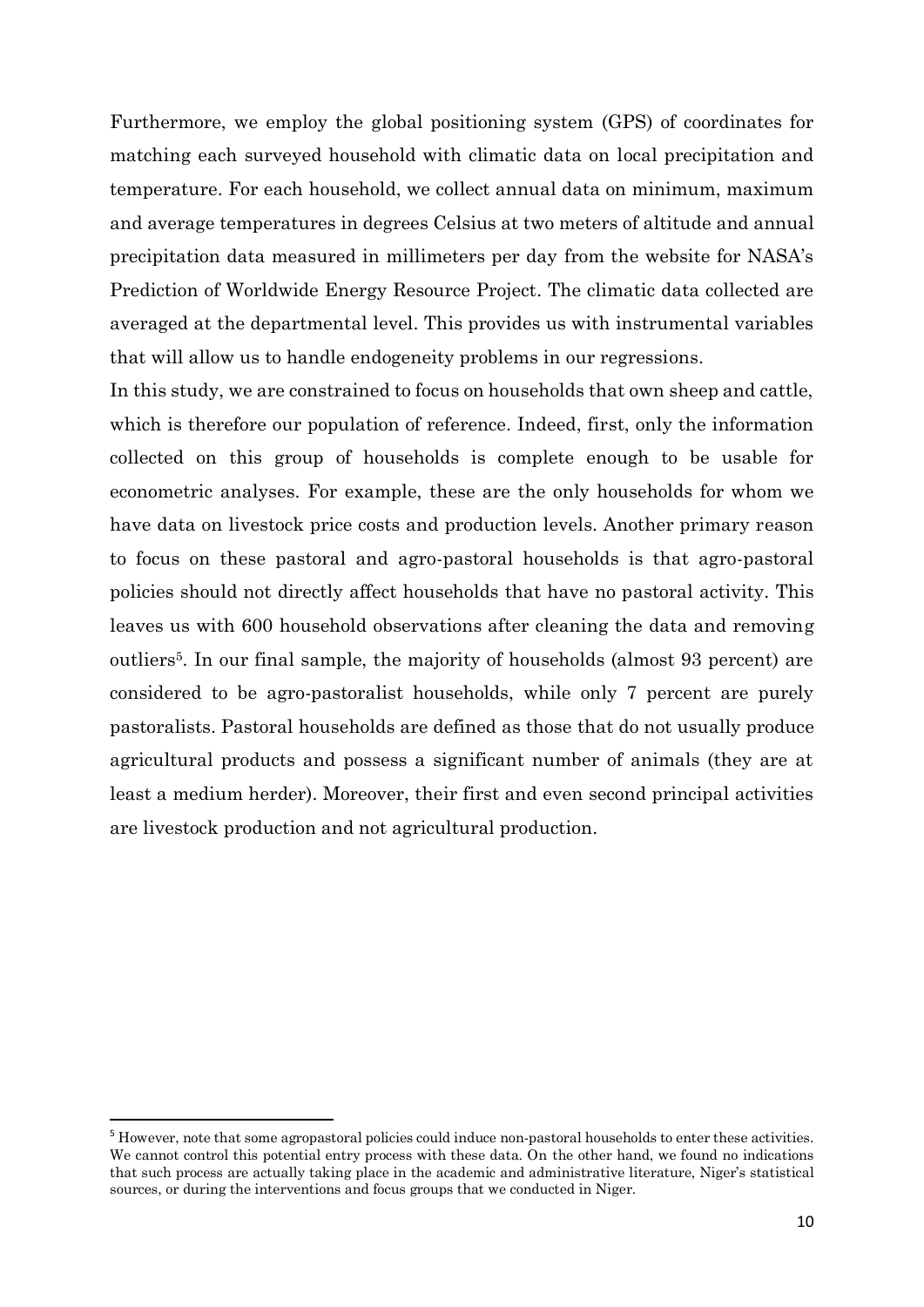### **III.2. Construction of variables**

In this subsection, we present the outcome and treatment variables. We define two distinct types of outcome variables: dietary intake indicators and household profit from livestock activities. The three treatment variables correspond to the considered agricultural policies. Each treatment is described by a dummy variable that takes a value of 1 when the household reported that it had access to the policy and 0 otherwise.

### *Dietary intake indicators*

Two nutrition indicators are constructed: the household *dietary diversity score* and the household *calorie intake per capita per day*. The *dietary diversity score* records how many different food groups have been consumed by the household over a given reference period, which makes it a good proxy for diet quality. Following the FAO, 12 food groups are used to compute the *dietary diversity score* (Swindale & Bilinsky, 2006). Table 1 shows how the food products recorded as consumed by the households are categorized into these groups.

| <b>Table 1: Classification of food products</b> |  |  |
|-------------------------------------------------|--|--|
|-------------------------------------------------|--|--|

| Food group                | <b>Specific Food Product (from survey)</b>  |
|---------------------------|---------------------------------------------|
| A. Cereals                | Millet, sorghum, bread, maize, edible pasta |
| B. Roots and tubers       |                                             |
| C. Vegetables             | Condiments, okra                            |
| D. Fruits                 |                                             |
| E. Meat, poultry, offal   | Meat, poultry                               |
| F. Eggs                   | $\overline{\phantom{a}}$                    |
| G. Fish and seafood       | Fish,                                       |
| H. Pulses/legumes/nuts    | Cowpea, sesame seeds, groundnuts            |
| I. Milk and milk products | Fresh milk, curdled milk, cheese            |
| J. Oils/Fats              | Oil, butter                                 |
| K. Sugar/honey            | Sugar                                       |
| L. Miscellaneous          | Tea                                         |

Notes: Classification made by the authors using the food groups proposed by the FAO.

If the household reported that, over the last quarter, it consumed at least one of the food products belonging to a specific food group, an index value of 1 is attributed to this household for the corresponding food group, 0 otherwise. As we can see from Table 1, none of the foods consumed by the surveyed households belong to the food groups of roots and tubers, fruits or eggs. This is because the survey did not record any consumption of these food groups due to their low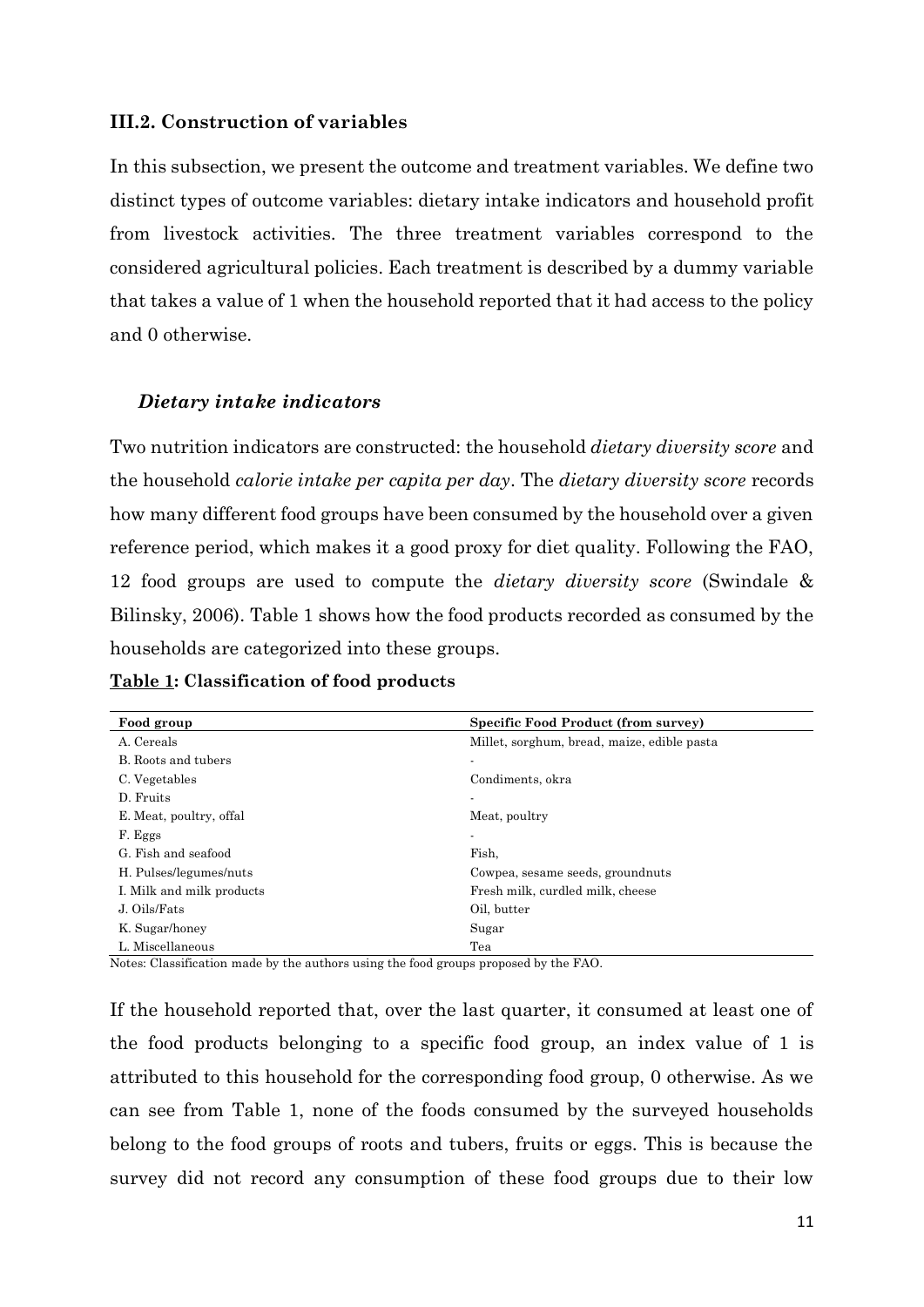frequency for agro-pastoralists6. Finally, a *dietary diversity score* is defined for each surveyed household as the total unweighted number of food groups consumed by the household.

### *Calorie intake per capita per day*

The *calorie intake per capita per day* for each household is computed by converting the recorded food quantity consumed by the household into calories. For this, we use the food composition table provided by the FAO for West Africa in 2012 (Stadlmayr et al., 2012). We separately computed calorie intake coming from cereals (millet, sorghum, bread, maize and edible pasta) and from animal food products (meat, poultry, fish, fresh milk, curdled milk and cheese).

### *Profits from livestock activity*

The last outcome variable is the household annual profit from livestock activity. After several attempts, we decided to consider only three outputs: cattle, sheep and milk production (fresh milk and curd), which correspond to the most accurately measured information. For cattle and sheep, we used the animals sold and slaughtered by the household as a measure of output because variations in stocks are unobserved. For milk, we used total household production. There are no data on stock variation for milk production between the two years.

All these production measures were valued at the market prices<sup>7</sup> faced by each household. The total of these production values amounts to the gross income of the households from pastoral activity.

For production costs, we were able to track four monetarily valued costs: costs related to the herd's health, livestock water consumption, feed consumption, and labor costs (for shepherds and market middlemen during the sale of animals). These costs are reported by each surveyed household for the whole herd. The (restricted) profit is obtained by subtracting the total observed costs from the

<sup>&</sup>lt;sup>6</sup> In addition to the low frequency issue, the quarterly retrospective questionnaire that has been employed for the survey is likely to generate omissions and thereby lead to underestimated dietary scores. Although such approximate measurement of dietary intake is worrying, this is a common case with food consumption surveys. Econometrics methods partly deal with this by allocating these measurement errors to the error term in regressions in which the dependent variable is a measure of dietary intake.

 $<sup>7</sup>$  The cattle and sheep prices are given by animal sex and age. For animals directly consumed by the households, we</sup> compute an average price per TLU using these market prices.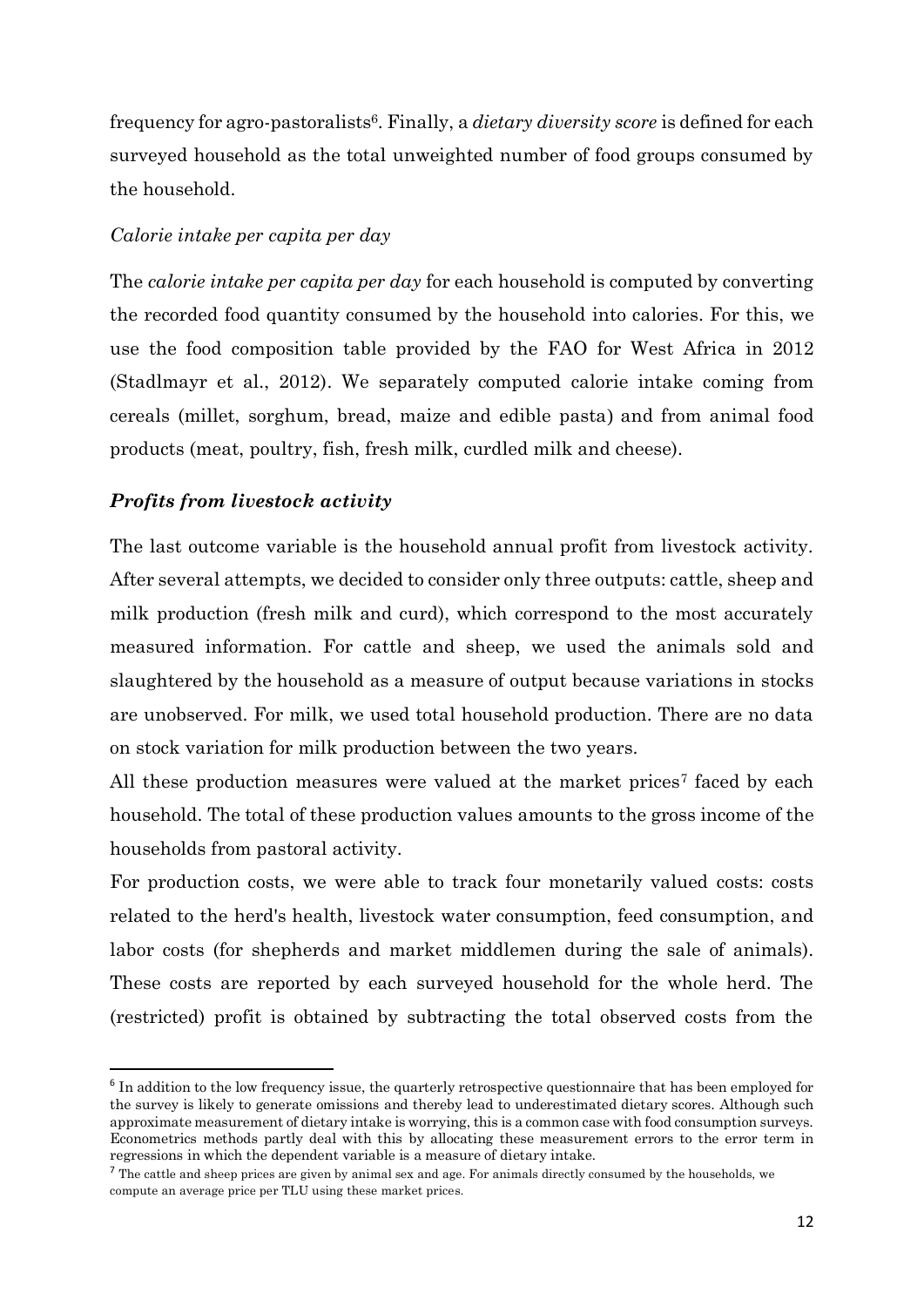obtained gross income. All other unobserved costs and benefits must be neglected, as they were not observed. In the next subsection, we briefly discuss a few descriptive statistics.

### **III.3. Summary statistics**

### *Household characteristics*

Table 2a reports a few descriptive statistics for the variables used in this study. The average age of the household head in our sample is 45 years, and nearly 95 percent are male. The majority of the heads (94 percent) have no education, with only 4 percent having received primary education. We also note that the average size of households is 7 members, most of whom are children.

Our sample is mainly composed of households whose head belongs to the Fulani ethnic group (55 percent), followed by Tuareg (23 percent) and Haussa (14 percent). The seven regions of the country are grouped into two zones: the North and the South. The North is formed by the regions of Agadez, Diffa, Maradi and Zinder and the South by the regions of Tahoua, Dosso and Tillabery. Most of the households in our sample (60 percent) live in the South.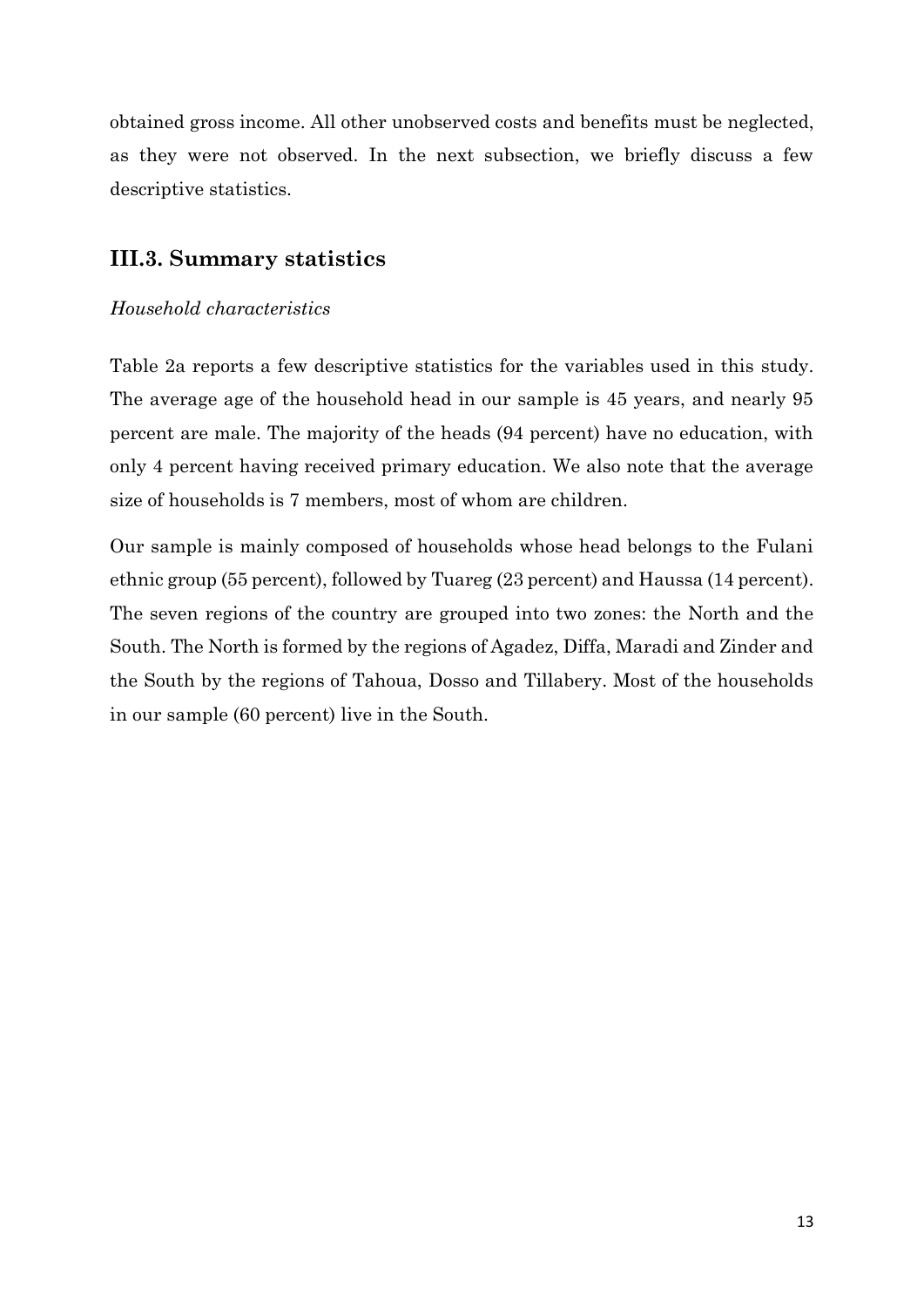|  |  | Table 2a: Summary statistics |
|--|--|------------------------------|
|--|--|------------------------------|

| <b>Variables</b>                                    | N. Obs | Mean   | Std. Dev | Min              | Max              |
|-----------------------------------------------------|--------|--------|----------|------------------|------------------|
| Sociodemographic variables                          |        |        |          |                  |                  |
| Sex of household head (1 if male)                   | 600    | 0.95   | 0.23     | $\Omega$         | $\mathbf{1}$     |
| Age of household head                               | 596    | 44.76  | 14.66    | 17               | 92               |
| Education level of household head                   |        |        |          |                  |                  |
| None (1 if yes and 0 otherwise)                     | 600    | 0.94   | 0.23     | $\overline{0}$   | 1                |
| Primary (1 if yes and 0 otherwise)                  | 600    | 0.04   | 0.19     | $\boldsymbol{0}$ | $\mathbf{1}$     |
| Household size                                      | 600    | 7.14   | 3.68     | $\mathbf{1}$     | 25               |
| Number of children (0-3 years old)                  | 600    | 0.82   | 0.97     | $\overline{0}$   | 6                |
| Number of children (4-10 years old)                 | 600    | 2.02   | 1.66     | $\overline{0}$   | $\boldsymbol{9}$ |
| Number of youths (11-16 years old)                  | 600    | 0.88   | 1.08     | $\overline{0}$   | 8                |
| Number of young adults (17-20 years old)            | 600    | 0.80   | 0.93     | $\overline{0}$   | 5                |
| Number of adults (>20 years old)                    | 600    | 2.65   | 1.52     | $\boldsymbol{0}$ | 11               |
| Area of residence (1 if in the South)               | 600    | 0.60   | 0.49     | $\boldsymbol{0}$ | $\mathbf{1}$     |
| Ethnic group                                        |        |        |          |                  |                  |
| Tuareg (1 if yes and 0 otherwise)<br>$\overline{a}$ | 600    | 0.23   | 0.42     | $\boldsymbol{0}$ | 1                |
| Haussa (1 if yes and 0 otherwise)                   | 600    | 0.14   | 0.35     | $\overline{0}$   | $\mathbf{1}$     |
| Fulani (1 if yes and 0 otherwise)                   | 600    | 0.55   | 0.49     | $\overline{0}$   | 1                |
| Livestock holding                                   |        |        |          |                  |                  |
| Number of sheep                                     | 600    | 10.04  | 31.44    | $\boldsymbol{0}$ | 638              |
| Number of cattle                                    | 600    | 6.55   | 9.36     | $\overline{0}$   | 61               |
| <b>Livestock holding category</b>                   |        |        |          |                  |                  |
| Small producer                                      | 600    | 0.56   | 0.5      | $\overline{0}$   | $\mathbf{1}$     |
| Large producer                                      | 600    | 0.15   | 0.36     | $\overline{0}$   | $\mathbf{1}$     |
| <b>Outcomes variables</b>                           |        |        |          |                  |                  |
| Calorie intake per capita per day (Kcal)            | 600    | 3,987  | 3,874    | 16.70            | 21,166           |
| Calorie intake per capita per day from cereals      | 600    | 3,242  | 3,222    | 15.66            | 20,984           |
| (Kcal)                                              |        |        |          |                  |                  |
| Calorie intake per capita per day from animal       | 600    | 208,81 | 980      | $\mathbf{0}$     | 12,539           |
| food product (Keal)                                 |        |        |          |                  |                  |
| Household dietary diversity score                   | 600    | 5.39   | 1.73     | $\mathbf{1}$     | 9                |
| Annual profit from livestock production             | 600    | 3.89   | 18.3     | $-1.63$          | 257              |
| (Millions of CFA)                                   |        |        |          |                  |                  |
| <b>Policies</b>                                     |        |        |          |                  |                  |
| Access to extension services (1 if yes and 0        | 600    | 0.19   | 0.39     | $\overline{0}$   | $\mathbf{1}$     |
| otherwise)                                          |        |        |          |                  |                  |
| Access to private veterinary services (1 if yes     | 600    | 0.20   | 0.40     | $\overline{0}$   | $\mathbf{1}$     |
| and 0 otherwise)                                    |        |        |          |                  |                  |
| Access to low-cost livestock feed (1 if yes and 0)  | 600    | 0.15   | 0.35     | $\overline{0}$   | $\mathbf{1}$     |
| otherwise)                                          |        |        |          |                  |                  |

**Notes**: To calculate the calorie intake from cereals and animal food products, the considered cereals are millet, sorghum, bread, maize, and edible pasta, while the animal food products considered are meat, poultry, fish, fresh milk, curdled milk, and cheese.

As previously stated, households were classified into three categories according to the size of their herds: small herders (5 sheep and 4 cattle, on average), medium herders (10 sheep and 8 cattle) and large herders (29 sheep and 14 cattle). The majority (56 percent) of households in our sample belong to the category of small herders. Only 15 percent of the households surveyed are large herders. When considering all categories, the average number of animals per household is 10 for sheep and 7 for cattle.

As mentioned above, dietary intake is measured by two indicators: the calorie intake per capita per day and the dietary diversity score. In our sample, the household dietary diversity score varies between 1 and 9, with an average of 5.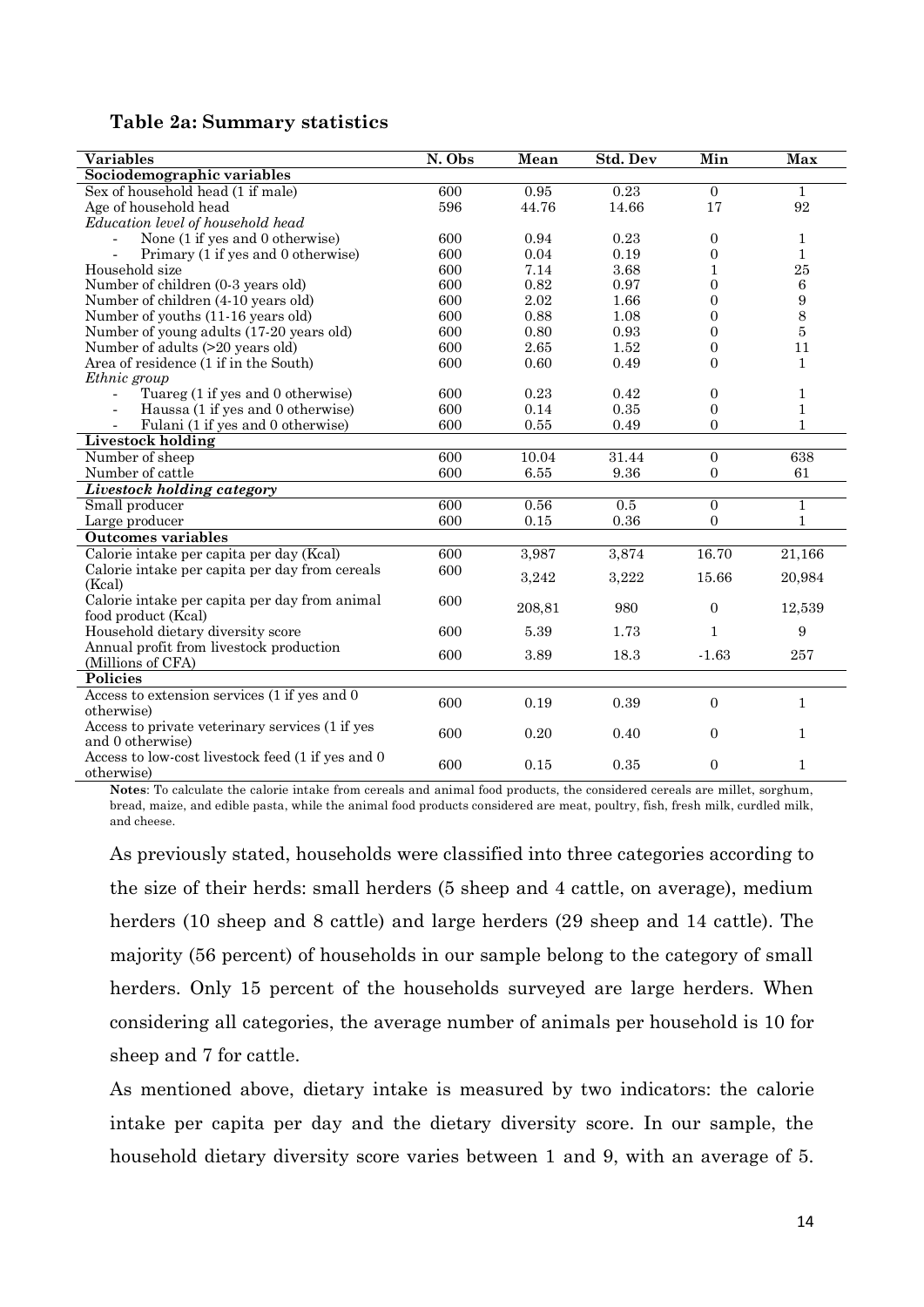This means that, on average, the surveyed households consume five different food groups during the year. Over this year, food consumption provided an average of 3,987 Kcal per person per day for each household. However, 25 percent of surveyed households have calorie intake of less than 1,584 Kcal per person per day, while for 50 percent of the households, the intake is less than 2,775 Kcal per person per day. Large outliers seem to be related to ceremonies and food stock, although this cannot be fully ascertained in these data. We checked that these outliers are not systematically linked to the absence of policy access. Finally, on average, almost 83 percent of calorie intake comes from cereals, and only 4.4 percent strictly comes from animal food products.

It seems likely that calorie intake from animal products has not been fully recorded. In particular, omission errors may occur due to the large recall period for consumption, which is 3 months. Moreover, animal products are sometimes mixed with vegetable products when consumed and, in that case, may have been overlooked in meal description.

The extreme values observed in household calorie consumption data are not necessarily irrelevant outliers. Indeed, one simple method to detect outliers in univariate data is based on boxplots. However, by observing the distribution of these data, we can see that they are skewed and have a long tail, which makes the standard boxplot method ineffective, as Bruffaerts et al. (2014) have pointed out. For this type of data, these authors proposed the generalized boxplot method that deals with these data characteristics (see also Verardi and Vermendele, 2018). With the logarithmic transformation, the values that could have been considered outliers no longer seem to be so (see Appendix 1). This supports our choice to transform the data before estimating regressions. Additionally, as noted by Atkinson (1982), "in some cases, apparent outliers can be brought into agreement with the remainder of the data by use of a transformation".

Table 2a shows that the profit level varies substantially across households. On average, annual profit is 3.89 million CFA francs. Over the survey period, 25 percent of households had a zero profit, while half of households enjoyed a profit above 214,073 CFA francs. The households with zero profit correspond to those with very limited pastoral activity. The greatest observed profit loss is nearly 1.6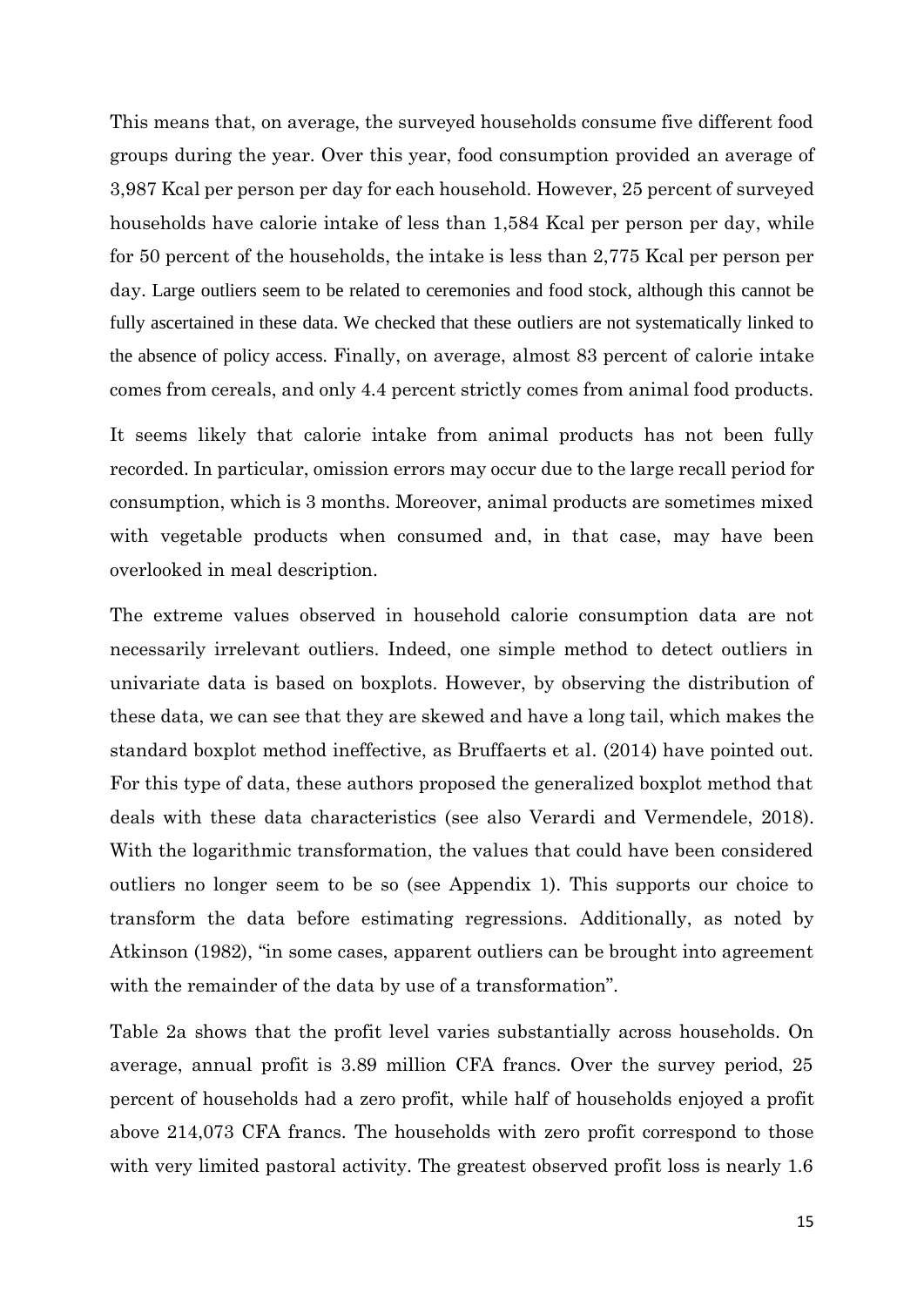million CFA francs. This may be partly due to measurement errors and partly to the fact that annual profit is an imperfect measure of economic activity for livestock raising, the production horizon of which may extend to many years.

Our outcome variables, the two household dietary intake indicators and the profit variable, are each transformed into logarithmic form for the econometric analysis. When transforming the annual livestock profit into logs, we add a constant amount to the profit level to accommodate negative values. The transformed profits are therefore  $\log$  (profit + constant), where the constant is equal to the minimum observed value of profit in absolute terms, plus one.

In the sample, 20 percent of the surveyed households have access to private veterinary services, while only 19 percent and 15 percent report having access to extension services and low-cost livestock feed, respectively.

As we can see from Table 2b below, the outcomes of households that have access to a policy generally differ from those that do not. The households that have access to extension services have a 42 percent lower calorie intake than those that do not. However, their dietary diversity score is 14 percent higher than that of nontreated households. They also consume more animal food products and less cereals than households that do not have access to extension services. Households with access to low-cost livestock feed or private veterinary services have a higher dietary diversity score and consume more animal food products than cereal products, different from households that do not have access to these policies. Regarding the annual profit from livestock production, we note that for the three considered policies, households that have access to each of these policies are better off than those that do not. These data are therefore suggestive for the analysis that we want to conduct. We describe our empirical strategy in the next section.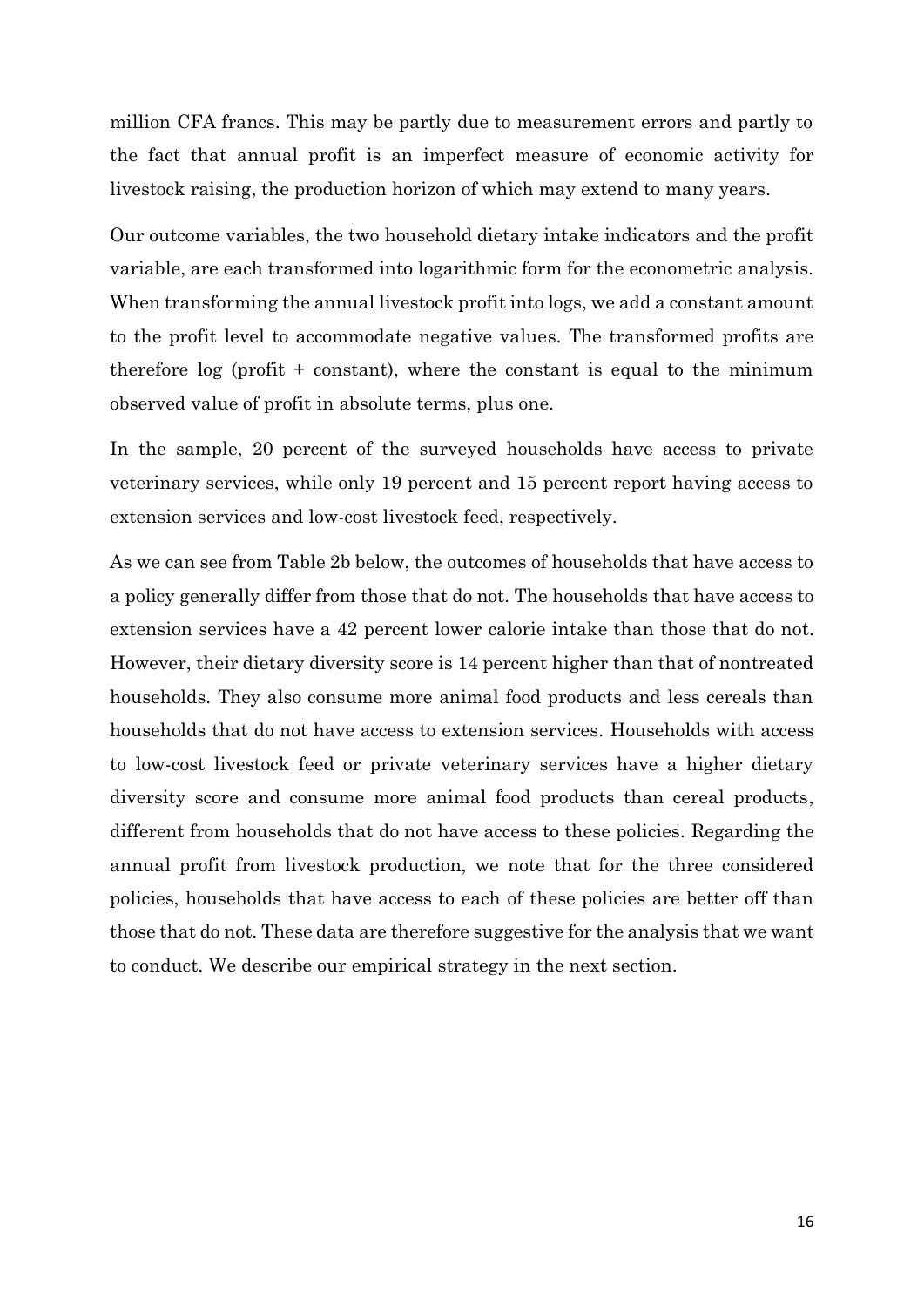#### **Table 2b: Summary statistics**

|                                          | Policies                 |                           |           |              |                         |           |                             |        |           |
|------------------------------------------|--------------------------|---------------------------|-----------|--------------|-------------------------|-----------|-----------------------------|--------|-----------|
|                                          |                          | <i>Extension services</i> |           |              | Low-cost livestock feed |           | Private veterinary services |        |           |
|                                          | N <sub>0</sub><br>Access | Access                    | Diff      | No<br>Access | Access                  | Diff      | No<br>Access                | Access | Diff      |
| <b>Outcomes</b>                          |                          |                           |           |              |                         |           |                             |        |           |
| (mean values)                            |                          |                           |           |              |                         |           |                             |        |           |
| Log of total calorie intake per capita   | 7.81                     | 7.38                      | $.42***$  | 7.71         | 7.77                    | $-.05$    | 7.77                        | 7.54   | $.23^*$   |
| per day                                  | (.05)                    | (.14)                     | (.14)     | (.06)        | (.12)                   | (.15)     | (.06)                       | (.10)  | (.14)     |
| Log of calorie intake per capita per day | 7.56                     | 7.07                      | $.50***$  | 7.46         | 7.52                    | $-0.06$   | 7.53                        | 7.22   | $.30**$   |
| from cereals food product                | (.06)                    | (.15)                     | (.14)     | (.06)        | (.12)                   | (.16)     | (.06)                       | (.10)  | (.14)     |
| Log of calorie intake per capita per day | 3.73                     | 3.88                      | $-.15$    | 3.69         | 4.15                    | $-45**$   | 3.71                        | 3.95   | $-.24$    |
| from animal food product                 | (.08)                    | (.19)                     | (.19)     | (.08)        | (.18)                   | (.21)     | (.08)                       | (.17)  | (.19)     |
| Log of household dietary diversity       | 1.58                     | 1.72                      | $-.14***$ | 1.57         | 1.80                    | $-.23***$ | 1.57                        | 1.76   | $-.19***$ |
| score                                    | (.02)                    | (.02)                     | (.04)     | (.02)        | (.02)                   | (.05)     | (.02)                       | (.03)  | (.04)     |
| Log of annual profit from livestock      | 14.69                    | 14.96                     | $-26***$  | 14.71        | 14.94                   | $-.23***$ | 14.73                       | 14.83  | $-.10$    |
| production                               | (.05)                    | (.09)                     | (.10)     | (.04)        | (.11)                   | (.12)     | (.05)                       | (.08)  | (.10)     |

Notes: Values in parentheses are standard errors. \*, \*\* and \*\*\* indicate significance at the 10%, 5% and 1% levels, respectively. Column Diff shows the mean difference, for the outcome variable, between the group of households that do not have access to the policy and the group that does have access to it.

### **IV. Empirical Strategy**

As mentioned above, our aim is to empirically investigate the mechanisms behind the impact of agricultural policies on household dietary intake. Specifically, we want to assess the role played by pastoral profits in this process. In contrast, mainstream policy evaluation methods focus primarily on estimating the average treatment effect rather than investigating the underlying channels that drive this effect.

In the statistical literature, analyzing the channel through which a policy effect occurs, with a specific interest in the role of a particular variable, is referred to as mediation analysis8. A particular variable of interest is the potential *mediator of effects,* which in our case is the profit from livestock activity. Mediators in agricultural production technology have been identified by Heckman and Pinto (2015) using treatment effect estimators. Our approach mixing ATE estimators and regression estimators is somewhat akin to their econometric setting (p. 4, or eq. 19 p. 16). Consistent with this setting, the identification relies on ignorability conditions, controls, and instrument exclusion conditions.

Mediation analysis has been especially used in medicine, psychology and political science, in both experimental and observational studies. There is growing interest

<sup>8</sup> Imai, Keele, Tingley, & Yamamoto (2011); Vanderweele (2015).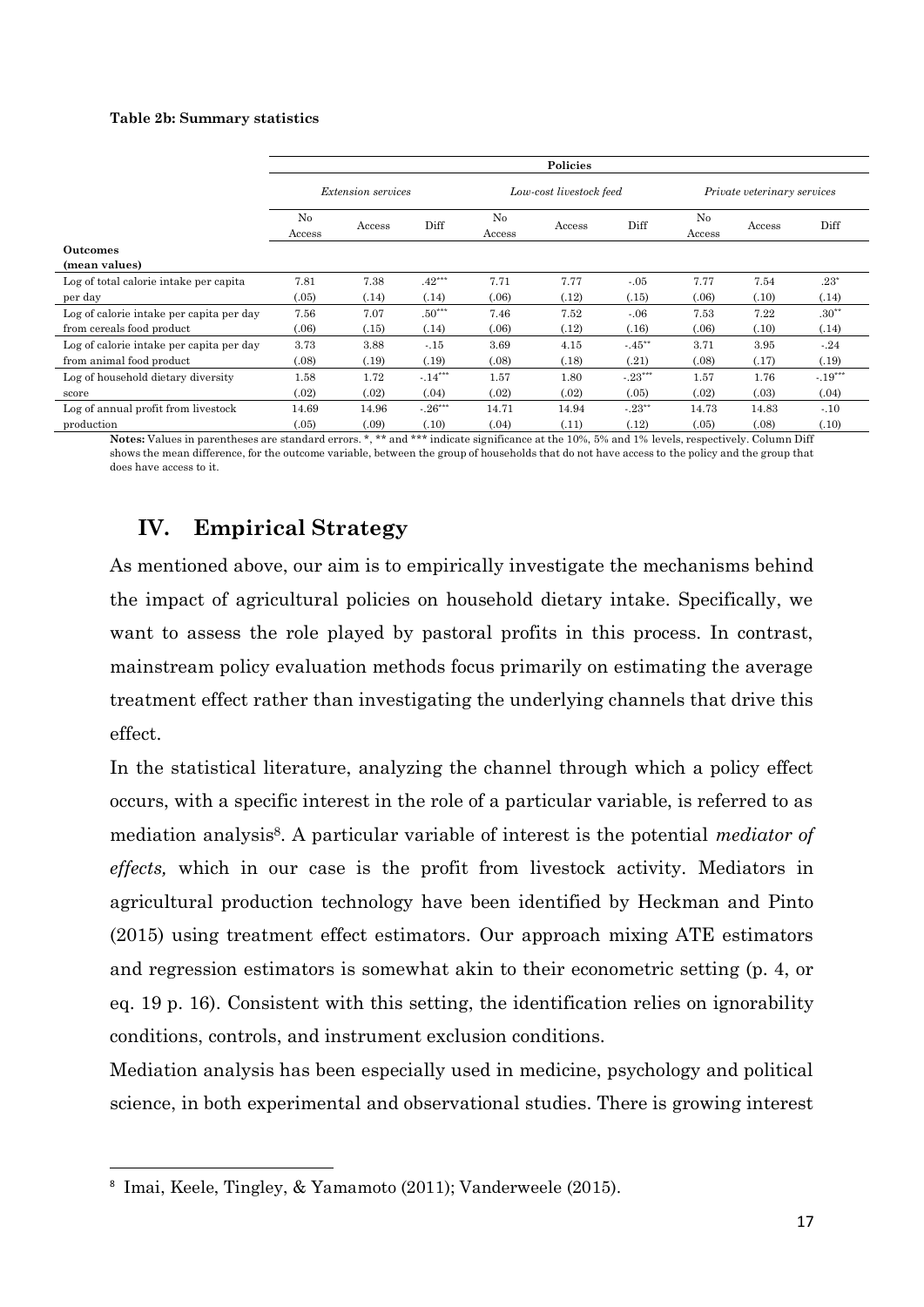in extending the use of this method in economics<sup>9</sup>. Our empirical strategy is a form of mediation analysis, in which we investigate the extent to which the impact of agricultural policies on pastoralist household dietary intake in Niger is mediated by the profit from livestock activities.



**Figure 1: An illustration of our empirical strategy**

This strategy can be specified in terms of the four links (*a*, *b*, *c* and *c'*) displayed in Figure 1. The first link represents the total effect (*c* in Figure 1) of the considered agricultural policy on the dietary intake indicators for pastoralist households. Link *a* represents the effect of the policy on profit, which is the mediator, while link *b*  represents the effect of profits on household dietary intake. The second two links are used to assess the indirect effect of the policy on household dietary intake, that is, the effect that is mediated through profits. Finally, the last link *c'* represents the direct effect of the policy on household dietary intake, that is, the effect that operates through channels other than the annual profit.

To analyze this mediation, we use a combination of cross-sectional and retrospective observational data, which were collected in 2016, five years after the

<sup>9</sup>Heckman et al. (2013); Kosec, Ghebru, Holtemeyer, Mueller and Schmidt (2018); de Brauw et al. (2018)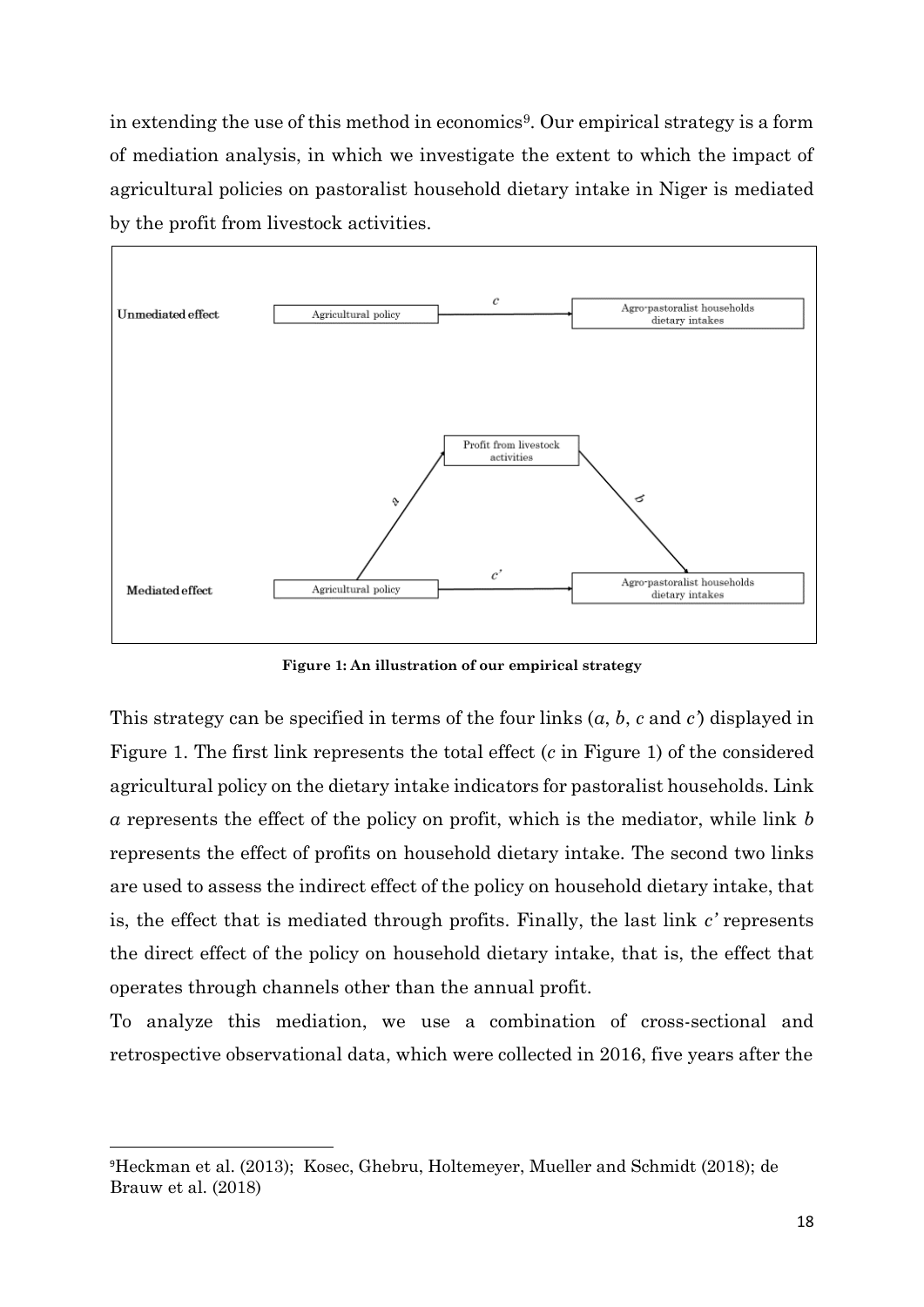beginning of the implementation of Initiative 3N. However, we do not have any information on these households before 2011.

### **IV.1 Estimating the unmediated effect (c) of policies**

In this first step, we estimate a model of selection on observables for the potential outcomes with and without treatment (i.e., with and without policy access).

In Niger, households may choose to have access to different agricultural policies. In that case, they select themselves into the treatment. In this context, our identification strategy of the treatment effect relies on assuming conditional mean independence between the treatment and the outcomes. For the studied question of policy analysis, the issue of identification always arises. Given the limited data at our disposal, attempting to address this issue by relying on an approximate hypothesis of selection based on observables seems to be better than neglecting selection and endogeneity issues.

We evaluate the effects of the three policies separately because each policy was originally intended to resolve a specific problem. Therefore, depending on its needs, a household can decide to use different policies at different points in time, separately, or not at all. For example, a household can decide to use private veterinary services during the dry and wet season, a season favorable to the development of livestock diseases. However, in the dry and hot season<sup>10</sup>, the household may instead decide to use the low-cost livestock feed program because of the scarcity of pastureland during this season. Thus, before deciding to use the low-cost livestock feed program, the effect of private veterinary services may have already been observed by the household in the previous season. Then, the household's decision to use low-cost livestock feed is clearly not simultaneous with its previous decision to use private veterinary services. In that case, jointly evaluating the simultaneous effects of the three policies does not seem to be appropriate. Moreover, the survey does not provide any information on the precise

<sup>&</sup>lt;sup>10</sup> The dry and hot season corresponds to the period from February to May, while the dry and wet season corresponds to the period from October to January.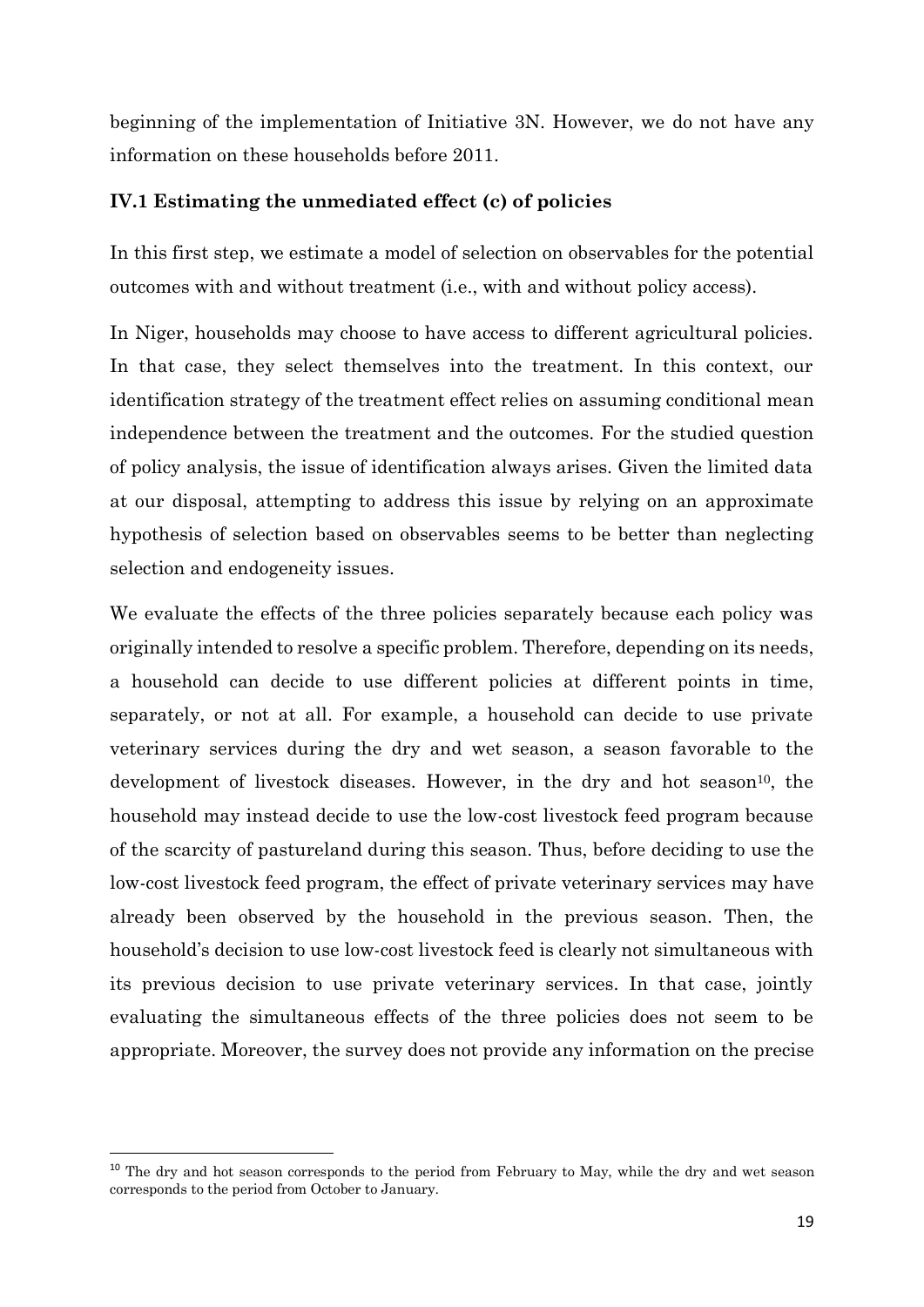time of the year when each household accessed and used each policy. Therefore, we prefer to assess the impact of each considered policy separately.



**Figure 2: Distribution of households that have access to at least one policy among the three studied**

In addition, over the year, households may have accessed all the policies, although not simultaneously. Indeed, as one can see from Figure 2, among the households that have access to at least one of the three policies (213 households), only 8.26 percent have access to all three policies during the whole year. Additionally, the majority of these households have access only to private veterinary services (29.57 percent), which is consistent with livestock disease being a major concern for them. The questionnaire includes information on the households' assessment of the services they have accessed. This information is censored because it is only available for households that have had access to the services. The assessment is approached from three angles: physical accessibility to these services, cost and quality. Each household was asked to indicate, for a given service, whether it was easily accessible, whether it was cheaper than what is available on the market and whether it was of good quality.

As shown in Table 3, households' assessment depends on where they live. Indeed, households living in the South of the country seem to have easier physical access to extension services than those living in the North. In fact, the proportion of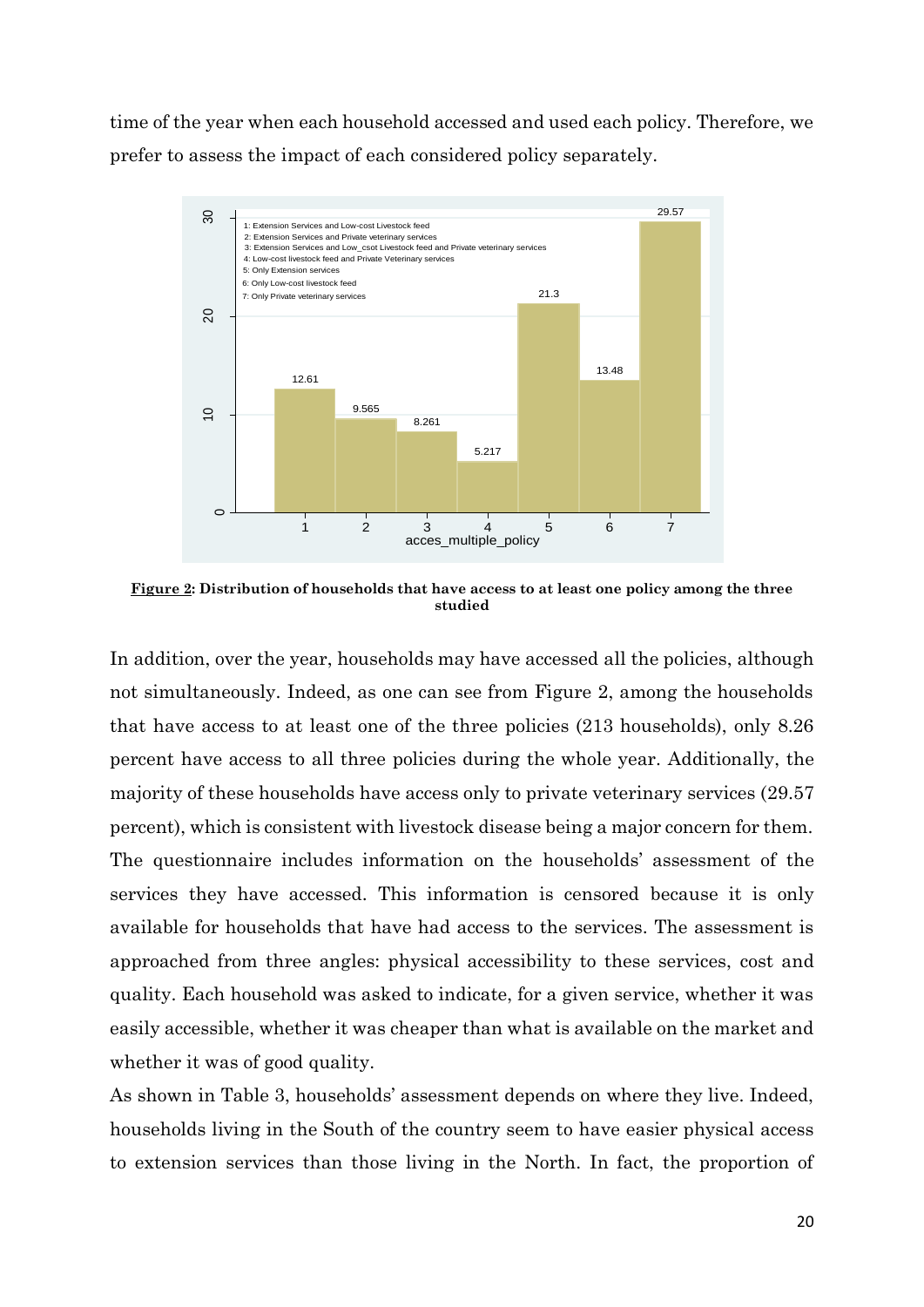households that had access to this policy and that considered the policy easily accessible is significantly higher for households living in the South than for those in the North. However, the opposite situation is observed for private veterinary service, where access seems to be easier for households living in the North than for those in the South. On the other hand, for these two policies, there is no significant difference between North and South in terms of households' evaluation of cost. It is only the assessment of the cost of the low-cost livestock feed service that is significantly different; namely, it is considered to be cheaper in the South than in the North.

| Assessed aspects                                                 | Policies                       | <b>North</b><br>$(N=239)$ | South<br>$(N=361)$     | <b>Difference</b>   |
|------------------------------------------------------------------|--------------------------------|---------------------------|------------------------|---------------------|
| <b>Physical accessibility</b><br>(1 if easy and 0)<br>otherwise) | Extension services             | .555<br>(.082)<br>[36]    | .734<br>(.048)<br>[83] | $-.179**$<br>(.095) |
|                                                                  | Low-cost livestock<br>feed     | .512<br>(.080)<br>[39]    | .480<br>(.069)<br>[52] | .032<br>(.105)      |
|                                                                  | Private veterinary<br>services | .753<br>(.051)<br>[69]    | .615<br>(.067)<br>[52] | $.138*$<br>(.085)   |
|                                                                  | Extension services             | .805<br>.065)             | .807<br>(.043)         | $-.001$<br>(.078)   |
| Cost<br>(1 if less expensive and<br>0 otherwise)                 | Low-cost livestock<br>feed     | .871<br>0.053             | .961<br>(.026)         | $-.089*$<br>(.059)  |
|                                                                  | Private veterinary<br>services | $.536\,$<br>060           | .480<br>(.069)         | .055<br>(.091)      |
| Quality<br>(1 if good and 0)<br>otherwise)                       | Extension services             | .666<br>(078)             | .795<br>(.044)         | $-.128*$<br>(.090)  |
|                                                                  | Low-cost livestock<br>feed     | .871<br>(.053)            | .826<br>(.052)         | .044<br>(.074)      |
|                                                                  | Private veterinary<br>services | .840<br>(.044)            | .423<br>(.068)         | $.417***$<br>(.081) |

**Table 3: Households' assessment of the policies** 

Notes: Values in brackets are the number of households that used the policy. Values in parentheses are standard errors. \*, \*\* and \*\*\* indicate significance at the 10%, 5% and 1% levels, respectively.

Finally, the households' assessment of quality is more positive in the South than in the North for extension services, while it is more positive in the North for private veterinarian services. Assuming, for a moment, that these assessments can be generalized to households that have not had access to these policies, it could be said that these assessments (physical accessibility and cost of service) can influence households' decisions to use these services, just as they (quality of service) can have an impact on the outcome being measured. It would therefore be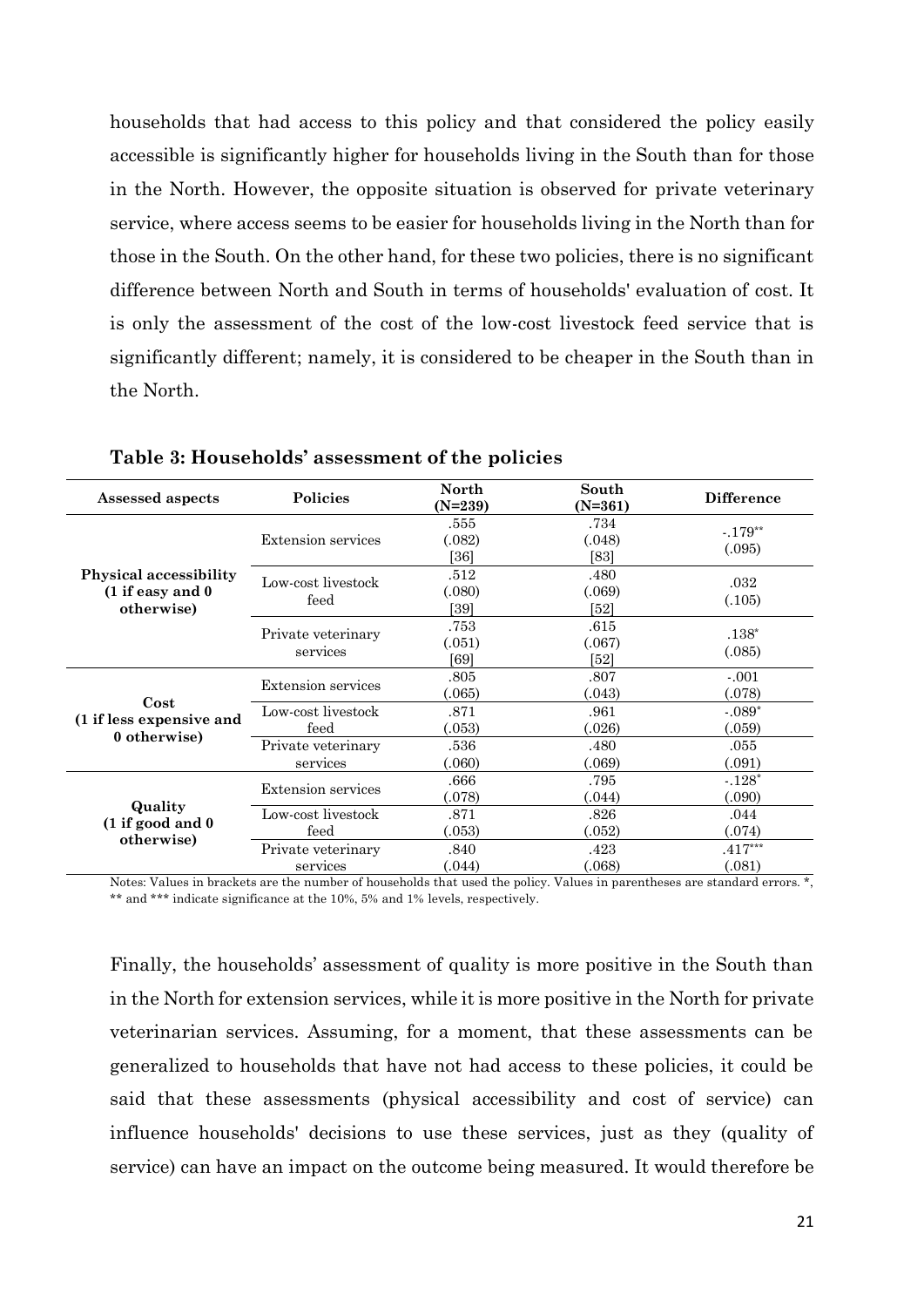important to take this information into account in our estimates. Unfortunately, this information is too censored to be used directly in our estimates. However, including a dummy variable for the households' region of residence (North or South) in our estimation will allow us to incorporate part of this information.

In the literature, various methods have been proposed to construct a counterfactual based on nonexperimental observations. We use the inverse probability weighted regression adjustment (IPWRA) method, discussed in Wooldridge (2010), which combines regression adjustment (RA) and inverse probability weighting (IPW). One model is specified for the outcome

$$
Y_i = f(X_i, \beta) + \varepsilon_i \tag{1}
$$

and another for the treatment

$$
Pr(T_i = 1) = g(X_i, \lambda) , \qquad (2)
$$

for households  $i = 1...N$ , where N is the total number of households in our sample. In equations (1) and (2),  $X_i$  is a set of covariates that influence both the outcome, Y, and the dummy variable for treatment, T.  $\beta$  and  $\lambda$  are parameter vectors to estimate, while  $\varepsilon_i$  is an error term. The function  $f$  can be specified as a linear function when the outcome is continuous, as in our case. As is also typical, we specify the function  $g$  to be a probit function. One advantage of the IPWRA method is that, under the usual ignorability assumption, one can obtain a consistent estimator of the effect of the treatment even if one of the two models is missspecified (Wooldridge, 2007). In RA, a linear regression can be specified to generate a predicted outcome, while no restriction is imposed about the treatment. Alternatively, in IPW, a probit regression can be used to predict the treatment status, while no formal model is assumed for the outcome.

We choose covariates that vary little over time to account for the fact that the data were collected five years after the beginning of the implementation of Initiative 3N. These stable covariates are in a sense surrogates for missing pretreatment covariates not affected by the treatment. Indeed, we lack baseline information on households before the policy implementation.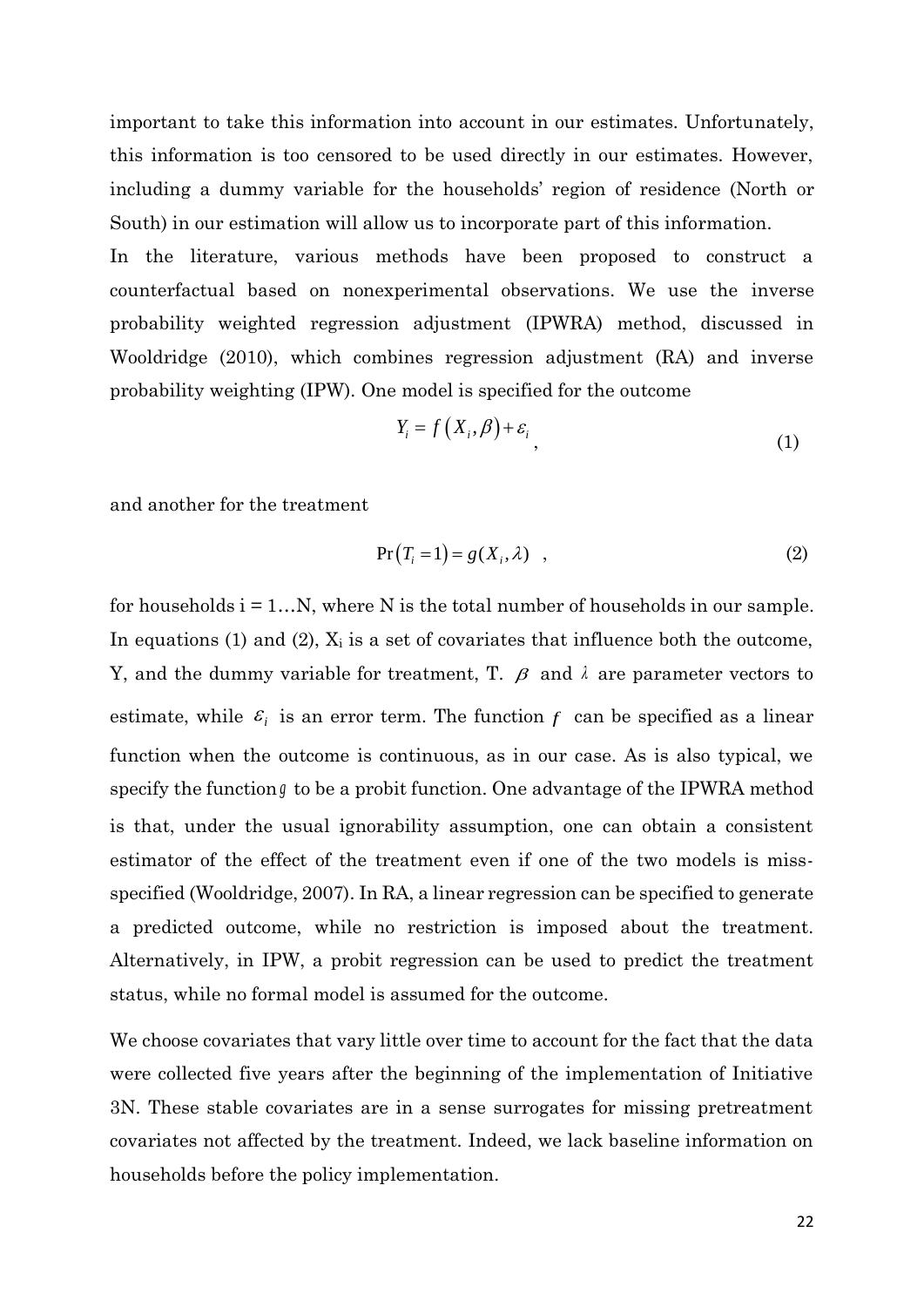The observed characteristics that are assumed to affect the outcomes and household participation are the sex, highest reached education level and age of the household head, the region of residence (North or South) in line with the argument developed above, the proportion of children below 3 years of age, the proportion of children between 4 and 10 years of age, and the proportions of youths and young adults. These characteristics are likely to affect household food demand and diet composition. In particular, household composition may condition the type of food products that are consumed and shared within the household. For example, households with babies may consume more milk. Additionally, some household characteristics, such as the sex, age or level of education of the household head, can affect a household's access to a given policy. Indeed, households with a high level of education can more easily obtain information about a policy, such as its start date and where it is implemented. Furthermore, some policies, such as extension services, may require minimal education to be able to implement the advice they provide. Finally, although this is not well recorded, the Initiative 3N may target some specific households on the basis of these sociodemographic characteristics.

We also include the household's ethnic group and its livestock holding category in the treatment models since these characteristics may drive a household's willingness to access a policy or be considered by public officials when targeting interventions. This may help us control for potential correlations between nutritional statuses and pro-poor policies. Recall that the holding categories correspond to a period prior to the survey and policy. However, we prefer not to use the livestock holding category as a covariate because this stratification may be too endogenous, notably when we will attempt to explain pastoral profit.

With the IPWRA method, the treatment effect is obtained by first estimating the parameters of the treatment model to generate the predicted probability of being treated for each individual,  $g(X_i, \hat{\lambda})$ , where  $\hat{\lambda}$  is the estimate of  $\lambda$ . The obtained inverse probabilities for each observed household are used as weights in the regressions of the outcome models specific to each treatment (0 and 1).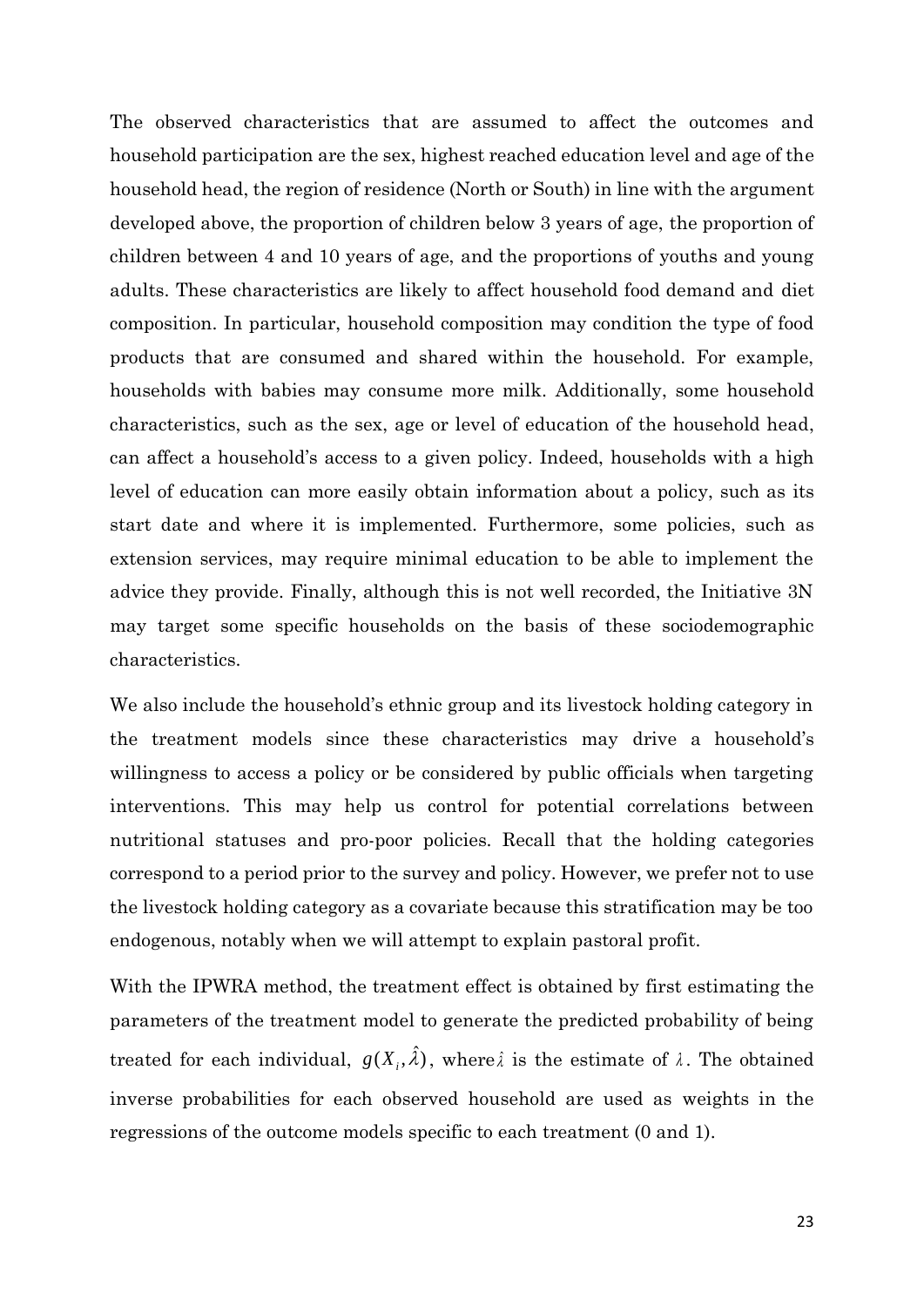Then, to estimate the parameters of the outcome models, the IPW least-squares estimator is calculated separately for each treatment:

$$
\min_{\beta_0} \sum_{i}^{N} \frac{\left[Y_i - f(X_i, \beta_0)\right]^2}{1 - g(X_i, \hat{\lambda})} \quad \text{if} \quad T_i = 0 \tag{3}
$$

and

$$
\min_{\beta_{i}} \sum_{i}^{N} \frac{\left[Y_{i} - f(X_{i}, \beta_{i})\right]^{2}}{g(X_{i}, \hat{\lambda})} \quad \text{if} \quad T_{i} = 1 \quad . \tag{4}
$$

Finally, the average treatment effect (ATE) is obtained by computing the difference between the means of the predicted outcomes of the two treatment groups:

$$
ATE = \frac{1}{N} \sum_{i}^{N} [f(X_i, \hat{\beta}_1) - f(X_i, \hat{\beta}_0)] ,
$$
 (5)

where  $\hat{\beta}_{\!\scriptscriptstyle 1}$  and  $\hat{\beta}_{\!\scriptscriptstyle 0}$  are the estimated parameters.

This procedure is also used to estimate the impact of the considered agricultural policies on the presumed mediator, i.e., the annual profit from livestock activities, by simply substituting it as the outcome variable.

#### **IV.2 The effect of pastoral profit**

In this subsection, which corresponds to link b in Figure 1, we discuss the impact of the mediator on household dietary intake. We use a regression setting to estimate the mean effect while including control variables  $(X_i)$  in the model below) that are the same as in the previous subsection.

However, as mentioned above, there might be feedback influences between household production strategies and nutritional status or other types of confounders. To control for this, we run a 2SLS regression to estimate the effect of annual profit on dietary intake. The three instruments for profit are, first, a dummy variable that characterizes the overall quality of the pastoral season as experienced by the household, second, the average annual temperature at the departmental level and third, its squared value. The first instrument reflects the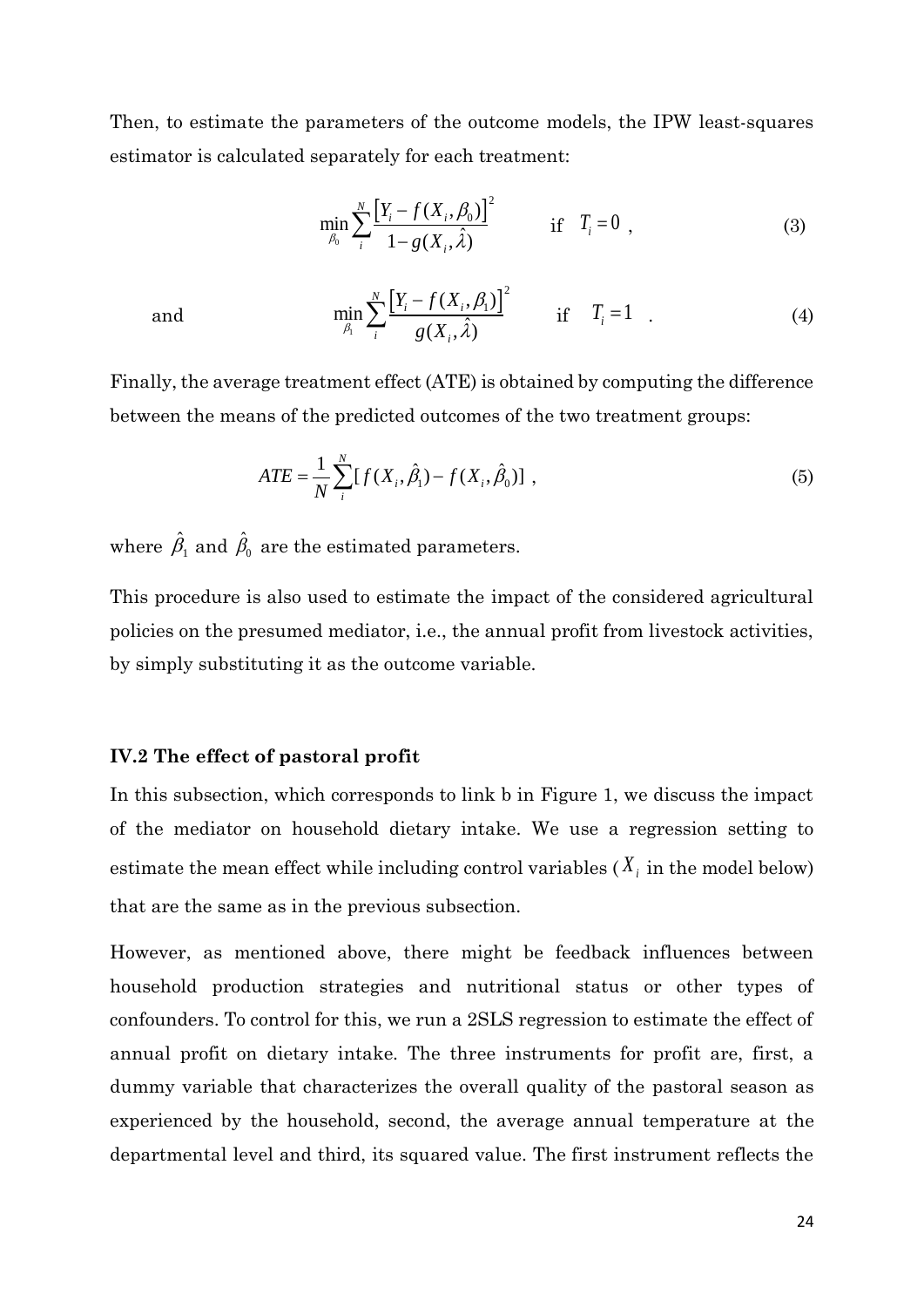way in which the household experienced the previous pastoral season in terms of water and grazing availability and livestock disease. It takes the value 1 if the household assesses the context of the previous pastoral season as favorable and 0 otherwise. With regard to the two temperature-based instruments, heat stress has been found to affect livestock health through oxidative stress, metabolic disruptions and reduced immunity to infections (Laceteva, 2019).

Formally, this amounts to jointly estimating the following two equations for each policy j:

$$
Log(Profit)i = \alpha_0 + T_{ij} \alpha_1 + Z'_{i} \alpha_2 + X'_{i} \alpha_3 + \omega_i
$$
  
\n
$$
Y_i = \beta_0 + Log(Profit)i \beta_1 + T_{ij} \beta_2 + X'_{i} \beta_3 + \varepsilon_i
$$
 (6)

 $\beta$  and  $\alpha$  are vectors of parameters to be estimated, while  $\omega_i$  and  $\varepsilon_i$  are the error terms of the second and first models, respectively.  $T_{ij}$  represents the j<sup>th</sup> policy's treatment dummy for the ith household, while Z<sup>i</sup> denotes the three instruments for this household. While not indicated in the notations to save space, the parameters and error terms vary with the considered policy.

System 6 allows us to estimate the impact of the mediator on household dietary intake while controlling for household access to a policy. The joint presence of the profit and policy variables in the outcome equation corresponds to the partial contributions of the direct and indirect effects to a change in outcome. The other controls are similar to those used for the ATE estimates for the policies.

The three instruments are found to be significantly linearly correlated with the logarithm of household pastoral profit (correlation coefficients of 0.18 for quality of pastoral season, -0.15 for the maximum local temperature in level and 0.15 for the maximum local temperature squared). However, they must also be uncorrelated with the error terms in the calorie intake and the dietary diversity score equations. Under this exclusion restriction, the instruments influence the outcome only through their linear correlations with the logarithm of pastoral profit.

The exclusion restriction for the quality of the pastoral season is justified by the fact that it is typically unexpected by households. A very bad pastoral season is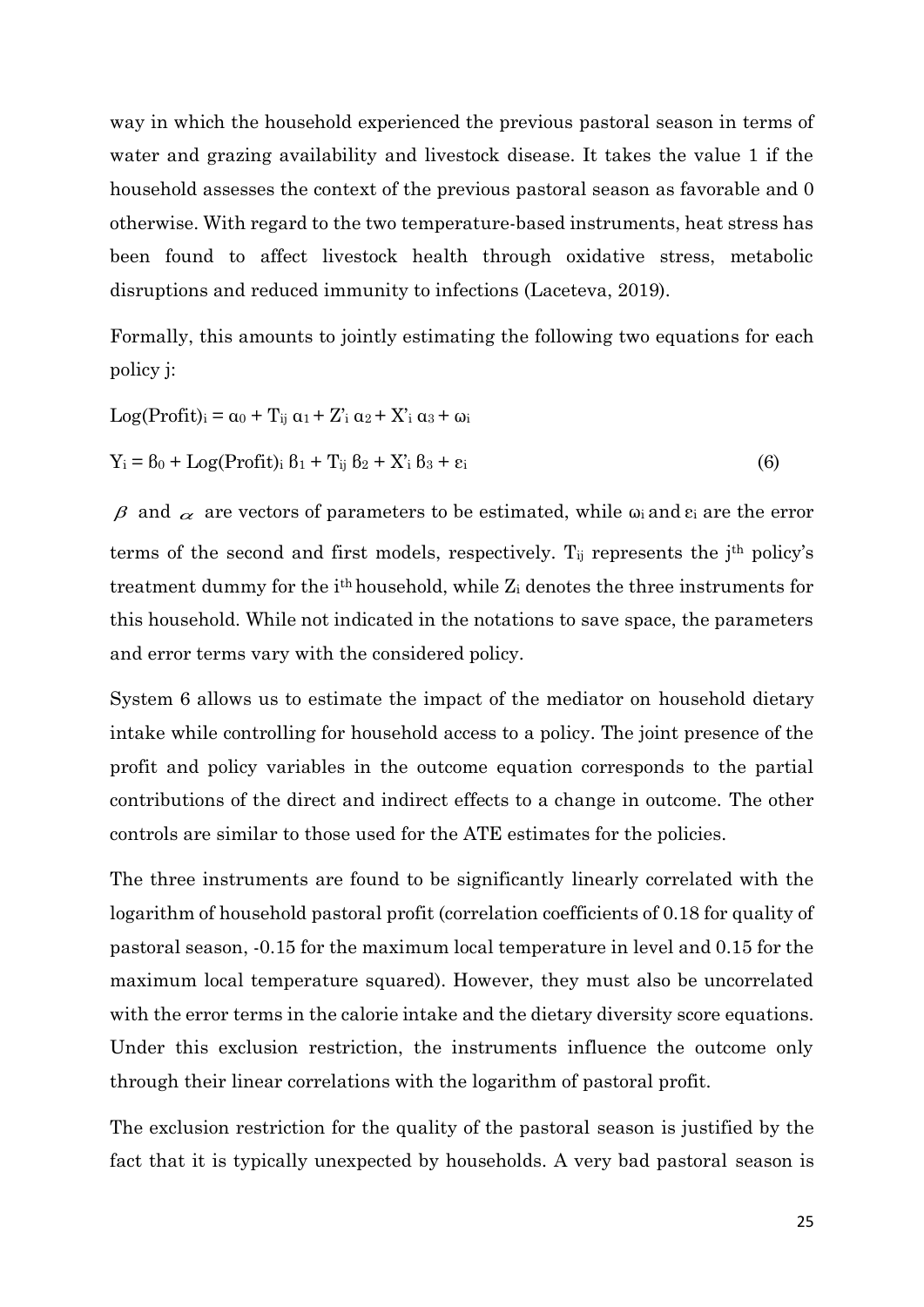characterized by a lack of water and pastureland and several spells of livestock disease outbreaks, which reduce herd fertility and milk production and negatively affect household pastoral profits. It seems reasonable to assume that, given all the controls, the quality of the pastoral season has no direct impact on diets or that this impact can be neglected.

Regarding the other two instruments, i.e., the local maximum temperature and its squared value, the exclusion restriction is made plausible by climatic shocks being beyond the control of households and unanticipated. Then, one does not expect diet habits, given all controls, to be significantly affected by temperature. The frequency and severity of hydrological and agricultural droughts increase as the temperature rises (Vincente-Serrano et al, 2014; Amrit et al, 2018). Thus, high temperature reduces the availability of pastureland and water for animals, which in turn negatively impacts milk production and animal weight and reduces the market value of animals.

Although exclusion restrictions are ultimately untestable, the observed correlations in the data are encouraging (not shown). First, the absolute value of the correlation coefficients of each instrument with each outcome is found to be approximately two times smaller than the corresponding value for the same instrument with log profit. This is consistent with the instrument mostly affecting the outcome through its correlation with profit. Second, under exogeneity of profit, the semipartial correlations would indicate a linear correlation of the instrument with the relevant error term. Although this is no longer a consistent criterion for selecting instruments when the profit is endogenous, it is reassuring to find that the semipartial correlations of temperature in level and its squared value are not significantly different from zero for the log of total calories or the log of calories from animal food products.

A last point that remains to be discussed further is the presence of the treatment dummy in the second equation in (6). This specification corresponds to our motivation of investigating mediation effects, and in particular indirect effects, by estimating how the treatment affects the outcome in the presence of a control by the profit variable in the same equation. In that case, consistent with the usual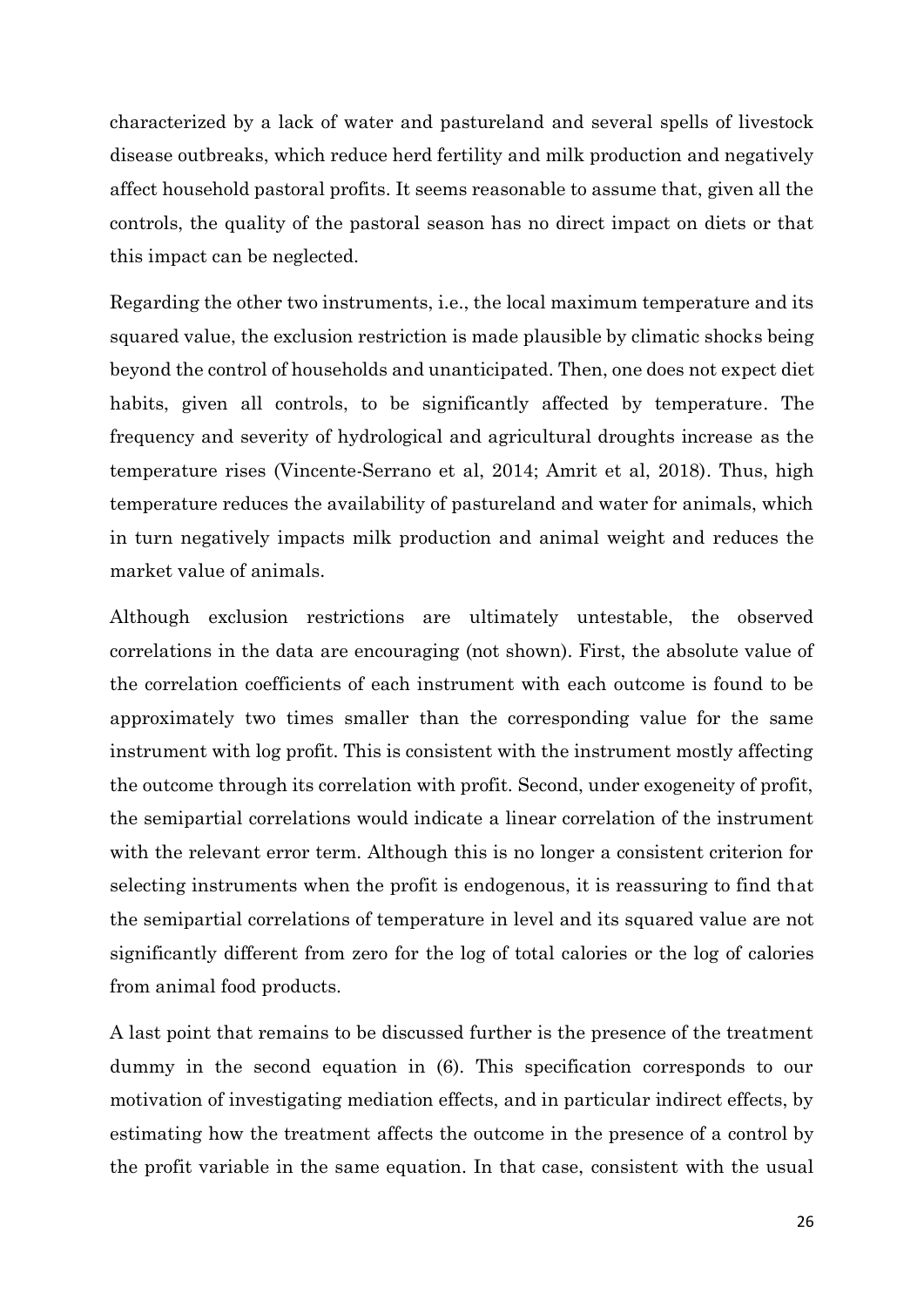2SLS formula, the treatment dummy must also be included in the first-stage equation. That is, in this context, the treatment variable is considered to be akin to an exogenous regressor. This is possible here because the controls that were introduced for justifying ignorability in the average treatment effect estimation are also introduced in the two stages of the 2SLS. They can be seen here as proxying the relevant control function, as advocated by Wooldridge (2010). Indeed, in the typical control function approach for linear models, a residual (I-(Z'Z)-1Z')T is added to the equation to estimate, with Z denoting the controls and T denoting the potentially endogenous treatment. That is, the control function is a linear combination of a function of the normalized Z. In our approach, to simplify and make the procedure more comprehensible, we omit the normalization by  $(Z'Z)^{-1}$  and directly introduce the Z as controls in the two estimation stages as needed.

### **IV.3 Estimating the indirect and direct effects**

As mentioned above, the indirect effect is the effect that passes through the pastoral profit, while the direct effect (represented by link *c'* in Figure 1) is the effect that operates through channels other than pastoral profit. The sum of these two effects forms the total effect (represented by link c in Figure 1).

The indirect effect is calculated as the product of the effect of policies on the mediator and the effect of the mediator on household dietary intake (links *a* and *b*, respectively, in Figure 1). The first effect  $a$  is estimated, on average, using the ATE formula in (5), while the second effect *b* is obtained from the estimates of System 6 for parameter  $\rho$ <sub>1</sub>. The direct effect *(c')* is therefore measured as the effect of the policies on the outcome when controlling for the effect of the mediator. It is measured by the parameter  $\beta_2$  in the second equation in System 6. The identification of this parameter partly relies on the controls for household characteristics  $X_i$ , which make the assumed conditional independence between the treatment and outcomes more plausible.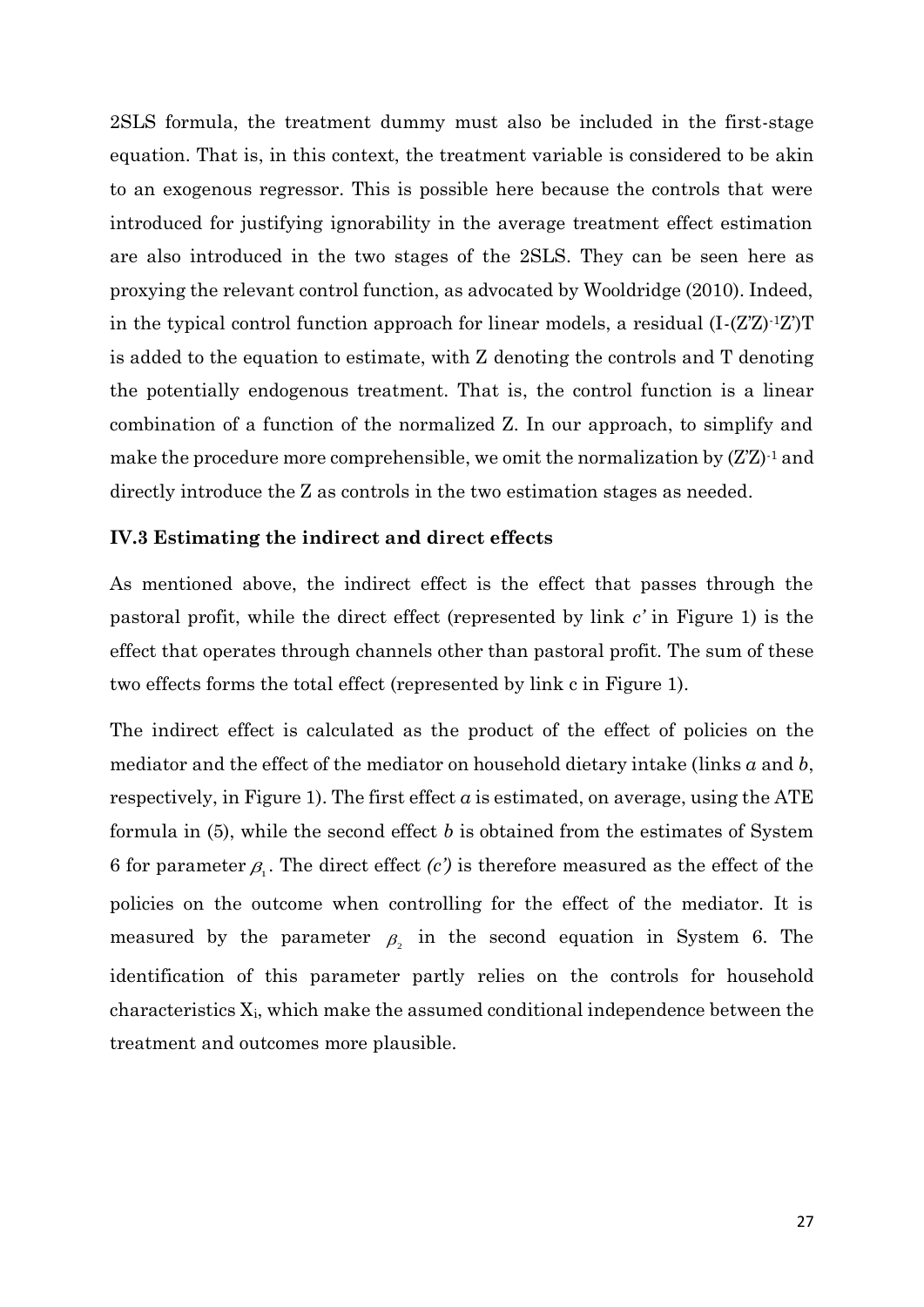The confidence intervals of the estimated indirect effect are computed with Monte Carlo simulations, as proposed by MacKinnon, Lockwood, and Williams (2004)11. We now turn to the estimation and test results.

### **V. Results**

### **V.1. The total effects of the policies on dietary intake**

The estimates of the unmediated, or total, effect of each of the three policies on nutrition intake are reported in Table 4. The hypothesis that the distribution of covariates is the same for the two treatment statuses is not rejected for any of the three policies.

For the dietary diversity score, the average treatment effect of each of the three policies is positive and significant. Households with access to extension services see their dietary diversity score increase by 14.3 percent relative to those that did not. Moreover, having access to private veterinary services increases a household's dietary diversity score by an almost identical extent of 14.5 percent. Finally, the total average effect of deliveries of low-cost livestock feed raises the dietary diversity by 21.7 percent.

With regard to calorie intake per capita per day, only extension services have a significant impact. This impact decreases calorie intake per capita per day by 28 percent for households that have access to extension services. The other two policies do not have any significant effects on total calorie intake. The effects of each policy are very similar when considering calorie intake from cereals. This suggests that the surprising negative impacts of extension services on total calorie intake could be explained by a decline in the consumption of cereal foods.

<sup>&</sup>lt;sup>11</sup> Starting with two estimates for the effects *a* and *b* and their standard errors, two simulated random normal variables *a* and *b* are generated to compute a distribution of  $a^*b$  values. With these values, confidence intervals and p-values can be estimated by their simulated analogs.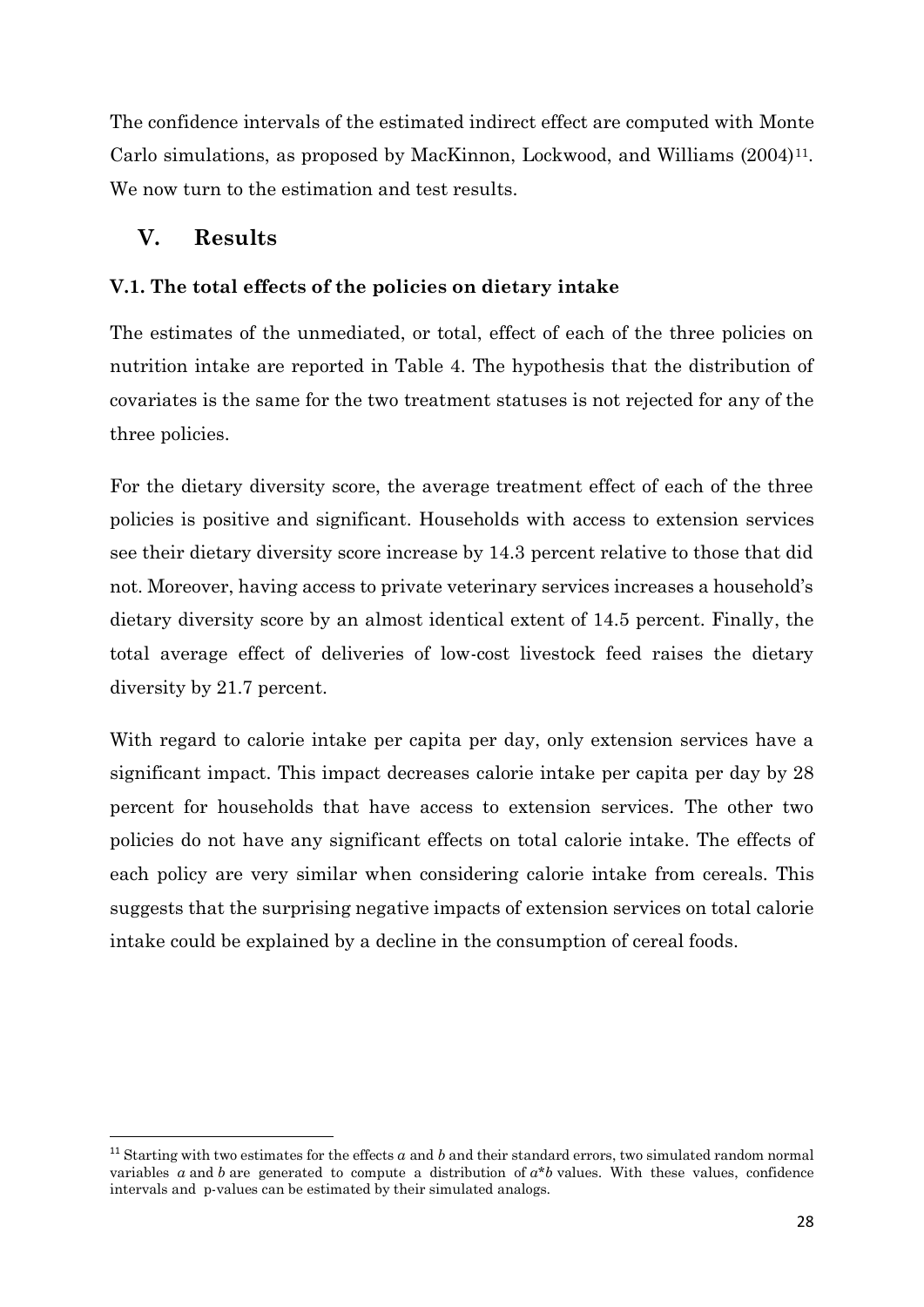|                                                         | Log of household<br>dietary diversity<br>score | Log of total calorie<br>intake per day and<br>per capita | Log of calorie<br>intake per day and<br>per capita from<br>cereals | Log of calorie intake<br>per day and per<br>capita from animal<br>food products |  |
|---------------------------------------------------------|------------------------------------------------|----------------------------------------------------------|--------------------------------------------------------------------|---------------------------------------------------------------------------------|--|
|                                                         | <b>ATE</b>                                     | ATE                                                      | ATE                                                                | ATE                                                                             |  |
| <b>Extension services</b>                               |                                                |                                                          |                                                                    |                                                                                 |  |
| Access to extension services                            | $0.143***$<br>(0.03)                           | $-0.281**$<br>(0.13)                                     | $-0.327***$<br>(0.14)                                              | 0.261<br>(0.19)                                                                 |  |
| <i>Testing covariates balance:</i><br>(Chi-square test) | [0.80]                                         | [0.80]                                                   | [0.80]                                                             | [0.75]                                                                          |  |
| Veterinary services                                     |                                                |                                                          |                                                                    |                                                                                 |  |
| Access to private veterinary                            | $0.145***$                                     | $-0.194$                                                 | $-0.250$                                                           | 0.066                                                                           |  |
| services                                                | (0.04)                                         | (0.15)                                                   | (0.16)                                                             | (0.21)                                                                          |  |
| <i>Testing covariates balance</i><br>(Chi-square test)  | [0.38]                                         | [0.38]                                                   | [0.38]                                                             | [0.47]                                                                          |  |
| Input subsidies                                         |                                                |                                                          |                                                                    |                                                                                 |  |
| Access to low-cost livestock                            | $0.217***$                                     | 0.099                                                    | 0.081                                                              | $0.379*$                                                                        |  |
| feed                                                    | (0.03)                                         | (0.11)                                                   | (0.12)                                                             | (0.22)                                                                          |  |
| <i>Testing covariates balance:</i><br>(Chi-square test) | [0.93]                                         | [0.93]                                                   | [0.93]                                                             | [0.96]                                                                          |  |
| Number of Observations                                  | 596                                            | 596                                                      | 596                                                                | 511                                                                             |  |

### **Table 4: Total effect of the selected policies on household dietary intake**

Notes: ATE: Average treatment effect. Values in brackets are p-values, and values in parentheses are robust standard errors. \*, \*\* and \*\*\* indicate significance at the 10%, 5% and 1% levels, respectively.

However, opposite policy effects are observed for the calorie intake from animal food products. For both extension services and low-cost livestock feed programs, the results show positive policy effects, although only the effect of the latter program is significant at the 10 percent level. Nevertheless, a positive and small nonsignificant impact is observed for private veterinary services. The positive effects, even if not significant, of extension services and low-cost livestock programs are consistent with their presumed beneficial contribution to the dietary diversity score. Increasing the dietary diversity for households with diets mainly composed of cereals generally amounts to augmenting their consumption of animal food products. Nevertheless, the negative impact of extension services on total calorie intake raises the question of its origin. Mediation analysis will shed further light on this.

Three hypotheses could explain this intriguing result. The first is the presence of a perverse effect of the examined policy, which may foster household specialization in pastoral activities at the expense of agricultural production. The second hypothesis is that the policy changed the food habits of agro-pastoralist households, which may have substituted additional consumption of animal food products for cereal food products. The third hypothesis is that of measurement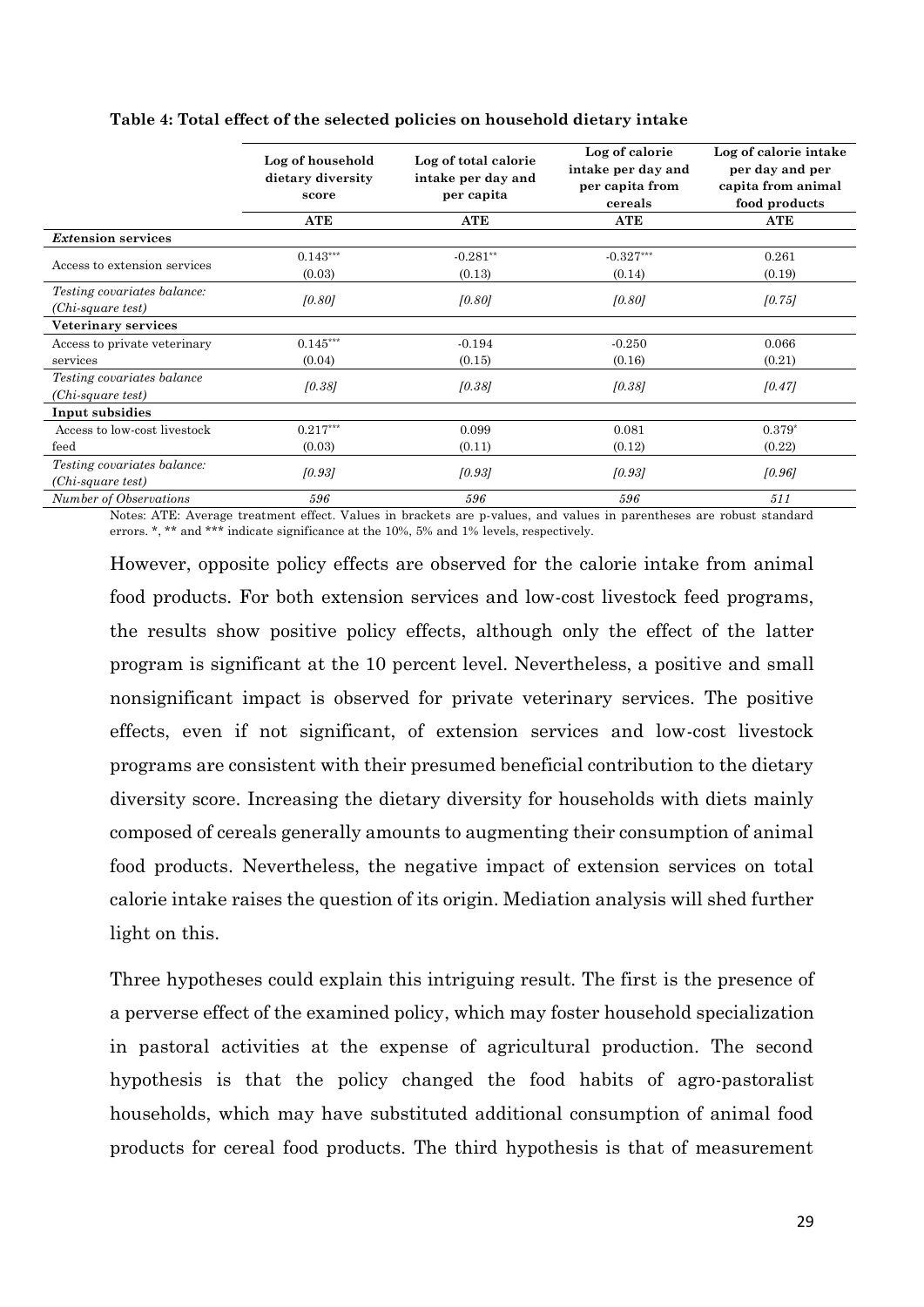errors in calorie intake data. Examining these hypotheses, especially the first one, is the purpose of the next sections.

### **V.2. The effects of the policies on profit and production levels**

Table 5 reports the estimated average treatment effects of the considered policies on household pastoral profit and cereal and milk production levels, all in logarithm.

|                                                         | Log of annual profit from<br>livestock activity | Log of annual quantity of<br>milk production | Log of annual quantity of<br>cereals production |
|---------------------------------------------------------|-------------------------------------------------|----------------------------------------------|-------------------------------------------------|
|                                                         | ATE                                             | ATE                                          | ATE                                             |
| <i>Extension services</i>                               |                                                 |                                              |                                                 |
|                                                         | $0.231**$                                       | $0.569***$                                   | .155                                            |
| Access to extension services                            | (0.10)                                          | (0.20)                                       | (.16)                                           |
| <i>Testing covariates balance (Chi-</i><br>square test) | [0.81]                                          | [0.41]                                       | [0.79]                                          |
| Veterinary services                                     |                                                 |                                              |                                                 |
| Access to private veterinary                            | 0.082                                           | 0.296                                        | $0.445**$                                       |
| services                                                | (0.09)                                          | (0.21)                                       | (0.20)                                          |
| <i>Testing covariates balance (Chi-</i><br>square test) | [0.33]                                          | [0.60]                                       | [0.63]                                          |
| Input subsidies                                         |                                                 |                                              |                                                 |
|                                                         | 0.168                                           | 0.144                                        | $-0.167$                                        |
| Access to low-cost livestock feed                       | (0.11)                                          | (0.21)                                       | (0.18)                                          |
| Testing covariates balance(Chi-<br>square test)         | [0.91]                                          | [0.96]                                       | [0.96]                                          |
| <b>Number of Observations</b>                           | 595                                             | 326<br>$\lambda$ $\lambda$                   | 482<br>$00 - 771$                               |

**Table 5: Effects of the policies on household profit and production levels**

Notes: We consider only the three main cereal products: millet, sorghum and cowpea. ATE: Average treatment effect. Values in brackets are p-values, and values in parentheses are robust standard errors. \*, \*\* and \*\*\* indicate significance at the 10%, 5% and 1% levels, respectively.

None of the three policies, except private veterinary services, have a significant impact on the production levels of the three main cereals (millet, sorghum and cowpea)12. Only extension services have a significant and positive effect on the annual profits of households from livestock activity. Access to this policy increases a household's annual pastoral profit by 23 percent, on average. The effects of the two other policies on profits are positive but not significant. Additionally, these two policies do not have any significant effects on milk production.

In that sense, among the considered policies, only extension services seem to have achieved the policy objective of enhancing pastoral profit, especially because they are the only ones with a positive and significant impact on milk production. In contrast, private veterinary services and low-cost livestock feed programs have failed to reach this objective. It is therefore interesting to learn whether the

<sup>&</sup>lt;sup>12</sup> Of the surveyed households, 85 percent produce at least one of the three cereals.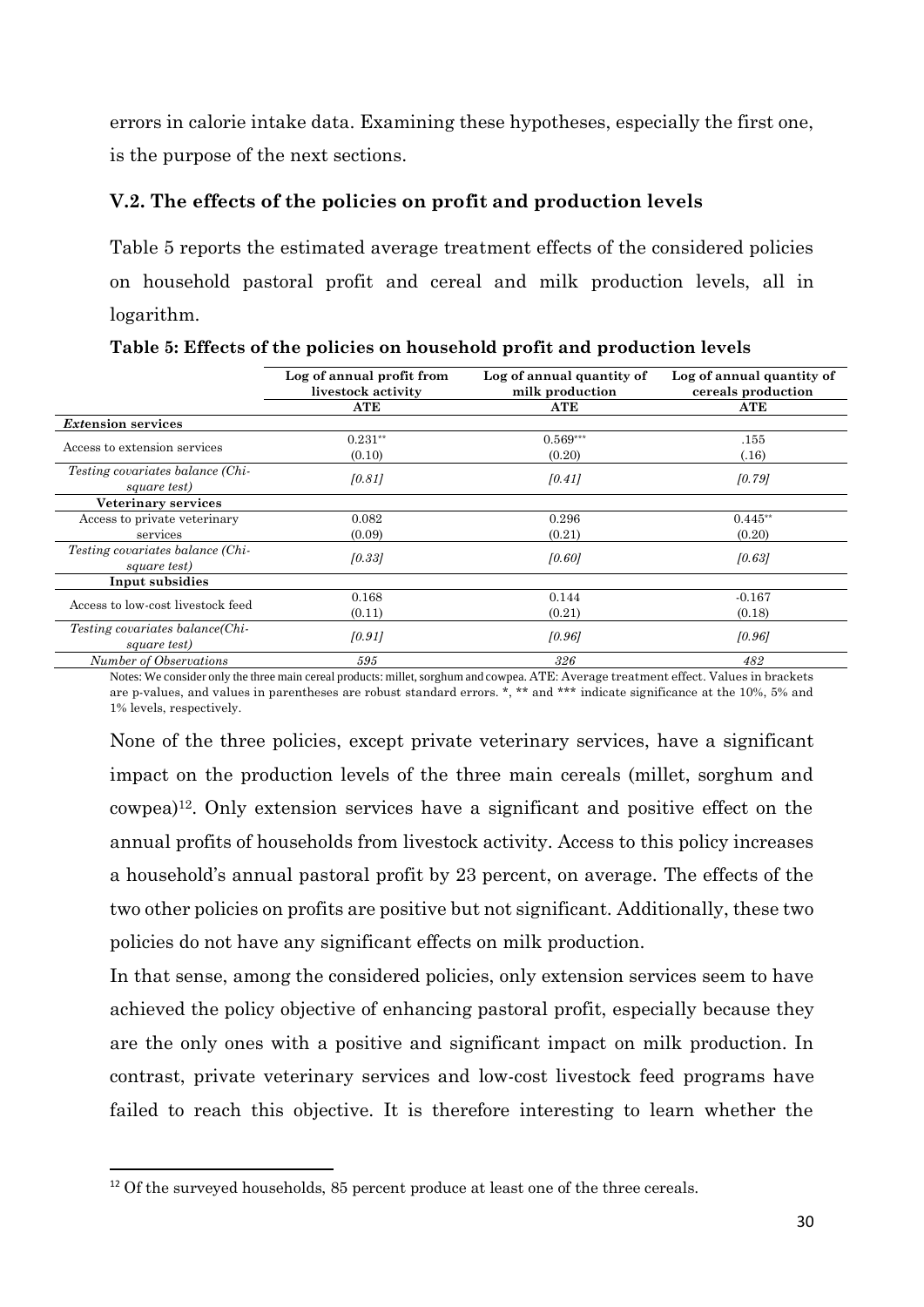positive effect of extension services on household profits is transmitted to dietary intake.

The non-significant effect of veterinary services on household pastoral profit could be explained by households using this policy to limit the damage that diseases can cause to their herds. They do not seem to be taking a preventive approach when they decide to use this service but rather aim to care for sick animals. Therefore, when massive disease outbreaks occur in the considered year, the effects of this policy do not emerge. Moreover, when they face these negative shocks frequently and repeatedly, pastoral and agro-pastoral households may convert to agriculture to increase their capacity to meet their food needs in these difficult times. Indeed, there are reports about Tuareg herders in Niger switching to agriculture after experiencing livestock losses due to drought and disease (Le Point, 2019). This could partly explain the positive and significant effect of veterinary services on households' production of the main cereals.

Extension services, the only policy that significantly and positively affects pastoral profit and milk production, also have a negative effect on calorie intake from cereals and a positive effect on calorie intake from animal products, as shown above in Table 4. Therefore, production and consumption substitution between cereal products and animal food products may have taken place after this policy, which would contribute to explaining these effects.

### **V.3. The effects of profits on dietary intake**

As mentioned above, the effects of pastoral profit on dietary intake are estimated by running linear 2SLS regressions, in which the dietary intake measures are the dependent variables, and the annual profit is an independent endogenous variable. The control variables  $X_i$  are the same as those used when modeling the total treatment effect on the outcome variables. The estimates of the mediation model are presented in Tables 6a to 6c for the three policies.

With regard to extension services (Table 6a), the exogeneity hypothesis of the logarithm of profit is rejected at the five percent level and below for all the considered dietary outcomes, except for the logarithm of calories from animal products. This leads us to estimate the model using 2SLS with the three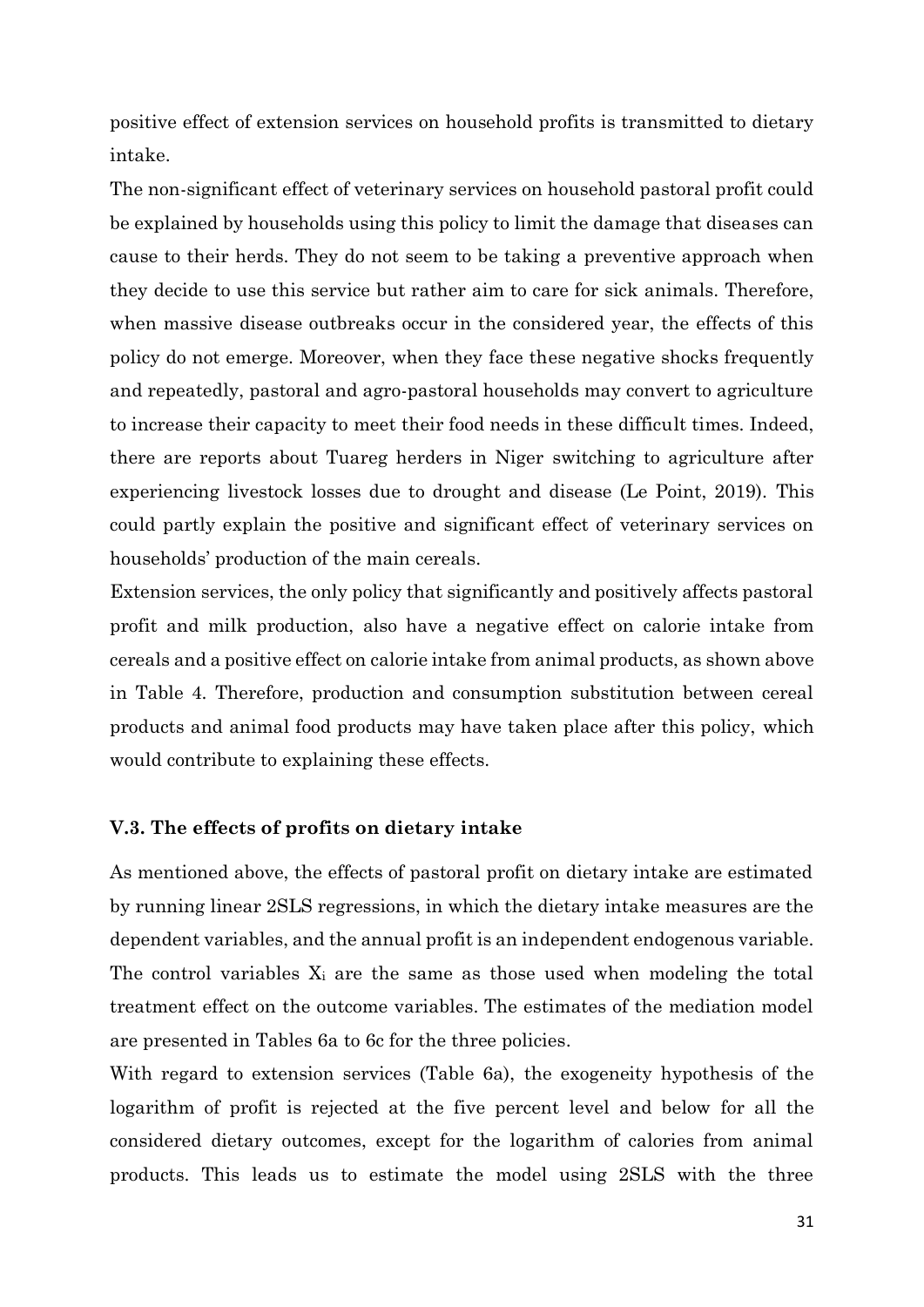instrumental variables for dietary diversity score, total calories intake and calories intake from cereals, and OLS for calorie intake from animal products.

The results of overidentification tests indicate that the three instruments are valid at the five percent significance level. This is also the case for the two other mediation models (Tables 6b and 6c), which support the use of instrumental variable regressions. However, the results of the test of weak instruments of Olea Montiel and Pflueger (2013) suggest that our instruments may be weak. This leads us to implement the two-step weak IV methodology developed by Sun (2018), based on Andrews (2018), to compute identification-robust confidence sets.

The results of the first-stage estimation, reported in Panel B, show that households reporting a favorable pastoral season have a higher observed annual profit. For these households, the availability of good pastureland and water for their herds promoted production and profit. The coefficients of the two temperature instruments are also highly significant.

As explained above, to assess the direct effect of each policy, one must incorporate the treatment variable in the second stage of the 2SLS regression. This entails the additional incorporation of the treatment variable in the first stage, according to the correct formula for the 2SLS estimator. Using the controls in the 2SLS estimation makes not only the conditional independence of the treatment and the outcome but also the conditional independence of the instruments and the outcome more plausible.

The first-stage estimates indicate that the coefficient of extension services on profits is significant in the instrumental equation for profits. This effect is similar to the one obtained in the previous section when estimating the effect of extension services on profits with IPWRA (+22 percent with the 2SLS model and +23 percent with IPWRA), which is reassuring. In the two other mediation models, the estimated effect of the policy on profits obtained from IPWRA and the one obtained from 2SLS are also similar.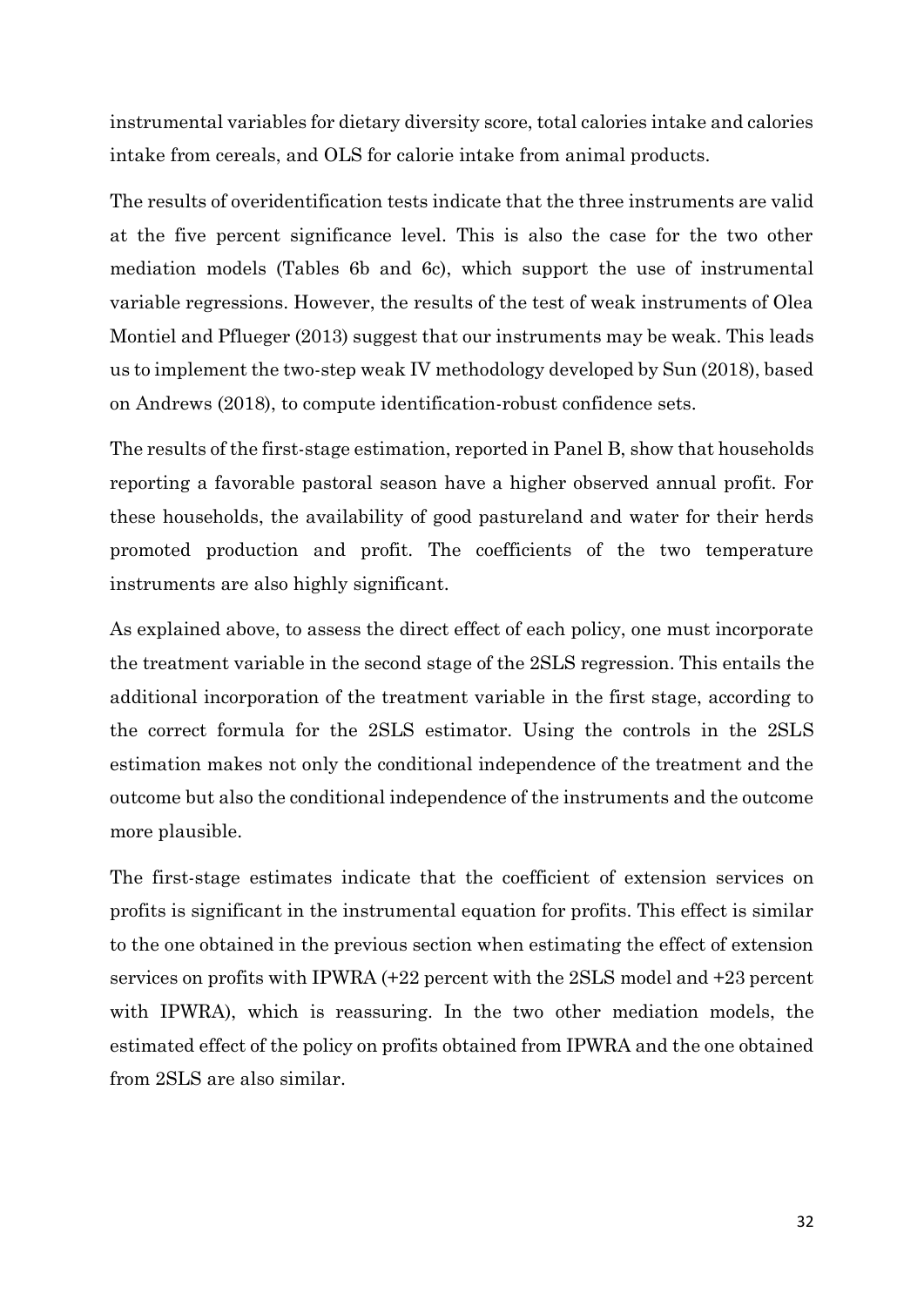|                                                                                                                               |                                                | Panel A: 2SLS/OLS                                     |                                                                    |                                                                                     |
|-------------------------------------------------------------------------------------------------------------------------------|------------------------------------------------|-------------------------------------------------------|--------------------------------------------------------------------|-------------------------------------------------------------------------------------|
|                                                                                                                               |                                                | <b>Outcomes</b>                                       |                                                                    |                                                                                     |
|                                                                                                                               | Log of household<br>dietary diversity<br>score | Log of total calorie intake<br>per day and per capita | Log of calorie<br>intake per day<br>and per capita<br>from cereals | Log of calorie intake<br>per day and per<br>capita from animal<br>products<br>(OLS) |
| Mediator                                                                                                                      |                                                |                                                       |                                                                    |                                                                                     |
| Log of annual profit from<br>livestock activity                                                                               | $0.426***$<br>(.120)<br>[0.279, 0.821]         | $-0.712**$<br>(.236)<br>$[-1.562, 0.368]$             | $-0.940***$<br>(.267)<br>$[-1.995, 0.605]$                         | $0.412***$<br>(.111)                                                                |
| Policy                                                                                                                        |                                                |                                                       |                                                                    |                                                                                     |
| Access to extension<br>services                                                                                               | 0.03<br>(.057)                                 | $-0.085$<br>(.183)                                    | $-0.08$<br>(.202)                                                  | 0.141<br>(.206)                                                                     |
|                                                                                                                               |                                                |                                                       |                                                                    |                                                                                     |
|                                                                                                                               |                                                | Panel B: First Stage                                  |                                                                    |                                                                                     |
|                                                                                                                               |                                                | Mediator                                              |                                                                    |                                                                                     |
|                                                                                                                               | Log of annual profit                           | Log of annual profit                                  | Log of annual<br>profit                                            | Log of annual profit                                                                |
| Policy                                                                                                                        |                                                |                                                       |                                                                    |                                                                                     |
| Access to extension                                                                                                           | $0.22**$                                       |                                                       |                                                                    |                                                                                     |
| services                                                                                                                      | (.106)                                         |                                                       |                                                                    |                                                                                     |
| Instruments                                                                                                                   |                                                |                                                       |                                                                    |                                                                                     |
| Pastoral season                                                                                                               | $0.303***$                                     |                                                       |                                                                    |                                                                                     |
| (1 if good)                                                                                                                   | (.103)                                         |                                                       |                                                                    |                                                                                     |
| Annual maximal                                                                                                                | $-21.635***$                                   |                                                       |                                                                    |                                                                                     |
| temperature in level                                                                                                          | (6.471)                                        |                                                       |                                                                    |                                                                                     |
| Annual maximal                                                                                                                | $0.306***$                                     |                                                       |                                                                    |                                                                                     |
| temperature squared                                                                                                           | (.09)                                          |                                                       |                                                                    |                                                                                     |
| Control variables                                                                                                             | $\overline{\mathbf{X}}$                        | $\overline{\mathbf{X}}$                               | $\overline{\mathbf{X}}$                                            | X                                                                                   |
| Test of exogeneity of log<br>profit (Robust F):                                                                               | [0.00]                                         | [0.00]                                                | [0.00]                                                             | [0.95]                                                                              |
| Test of overidentifying<br>restriction (Chi square<br><i>test</i> )                                                           | [0.14]                                         | [0.14]                                                | [0.12]                                                             |                                                                                     |
| <b>F-Statistics for first-</b><br>stage statistics for<br>excluded instruments                                                | 8.61                                           | 8.61                                                  | 8.61                                                               |                                                                                     |
| Robust test for weak<br><i>instruments:</i><br>Effective F statistic, MP<br>test<br>$[Critical value at level =$<br>10 levell | 13.17<br>[14.45]                               | 13.17<br>[14.45]                                      | 13.17<br>[14.45]                                                   |                                                                                     |
| R Square                                                                                                                      | $\blacksquare$                                 | $\blacksquare$                                        | $\overline{a}$                                                     | 0.12                                                                                |
| <b>Number of observations</b>                                                                                                 | 595                                            | 595                                                   | 595                                                                | 516                                                                                 |

### **Table 6a: Mediation model for extension services**

Notes: Values in brackets are critical p-values, and values in parentheses are robust standard errors. \*, \*\* and \*\*\* indicate significant differences at the 10%, 5% and 1% levels, respectively. The robust test for weak instruments is proposed by Olea Montiel & Pflueger (2013) and computed using a Stata package made available by Pflueger and Wang (2015). MP: Olea Montiel and Pflueger. The confidence interval in brackets is the identification-robust LC\_2sls 95 percent confidence interval for linear IV. These confidence intervals are computed using the package twostepweakiv proposed by Sun (2018). The distortion cutoff level obtained from this test is 14%, 9% and 10% for the model of dietary diversity score, total calories intake and calories intake from cereals, respectively, which does not exclude the possibility of a weak instrument.

The effect of a one-percent increase in pastoral profit on a household's dietary diversity is statistically significant and almost the same for the three policyspecific mediation models, ranging from 0.42 to 0.43 percent. Clearly, there is a substantial positive impact of greater profit levels on dietary diversity. This impact is robust to the inclusion of any of the three policy dummies.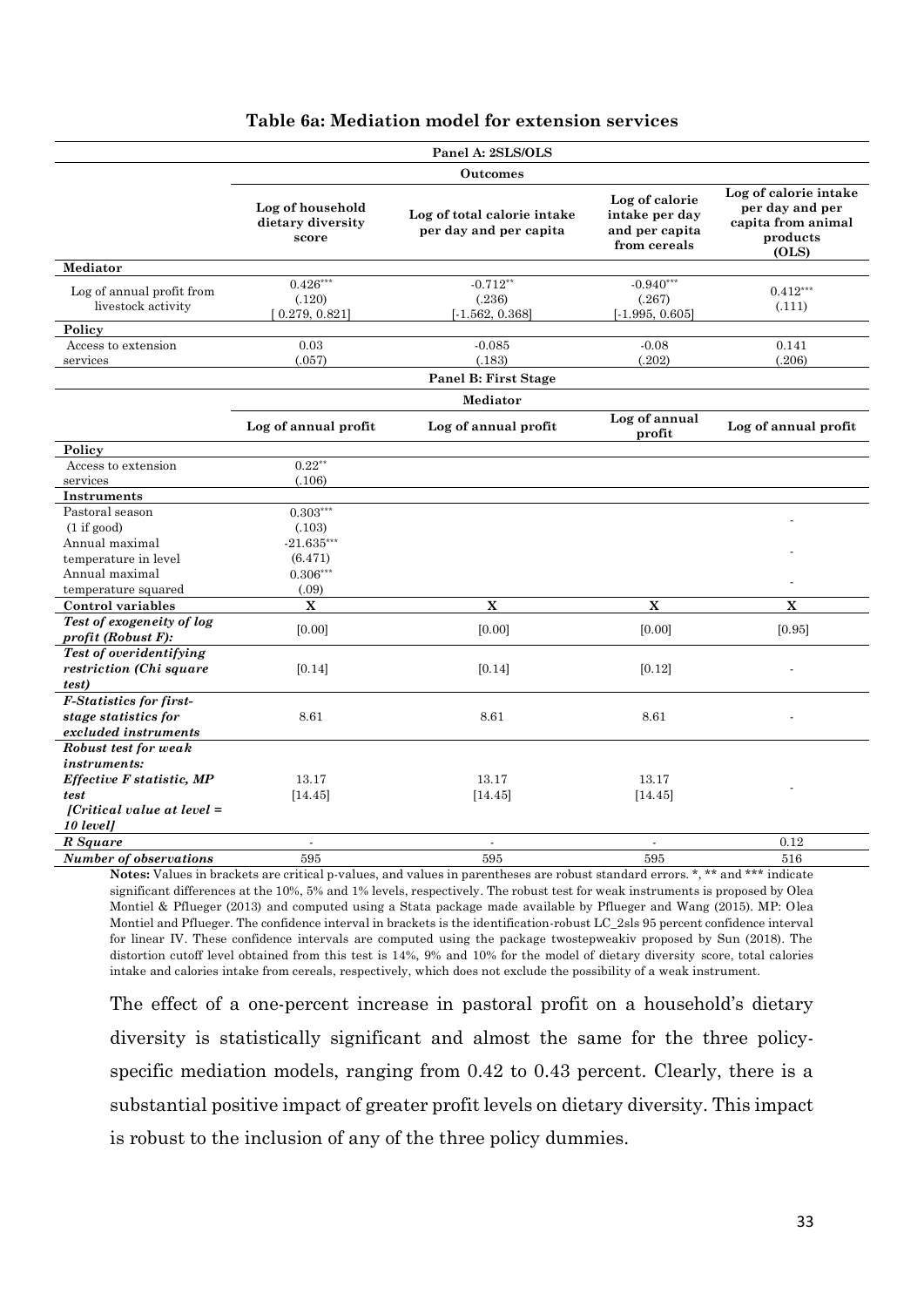In contrast, a one-percent increase in profit diminishes total calorie intake per capita and per day by -0.75 to -0.71 percent, depending on the implemented policy. Moreover, the significant effect of profit differs in sign for the two distinguished calorie sources. Increasing a household's pastoral profit by 10 percent amounts to increasing its calorie intake from animal products by 4.1 percent and lowering its calorie intake from cereals by 9.5 percent, on average. These results are in line with policies altering the dietary habits of agro-pastoralist households toward a more diversified diet, which includes proportionally more calories from animal products. This transition may be driven by new incentives associated with an increase in pastoral profit and a greater specialization in pastoral activities. In Niger, specializing in livestock activities can be accompanied by a thorough metamorphosis in household lifestyle. With chronic shortages of pasture and water due to frequent drought, these households may turn to nomadism in search of fresh pasture. This switch in livelihood can induce households to consume easy-to-find calories in the form of animal products, as opposed to cereals that may be difficult to come by. Nomadic households may also lose access to markets for specific food products, thereby restricting their food diversity. This difference in consumption pattern between nomadic and sedentary pastoralist or agro-pastoralist households was studied in Northern Kenya by Fratkin et al. (2006). According to these authors, a nomadic pastoral diet is characterized by calorie-poor and protein-rich food, which is consistent with our findings.

Moreover, whether for pastoral or agro-pastoral households, those who engaged in pastoral mobility<sup>13</sup> the year before the survey differ from the others in terms of their mean dietary intake (see Appendix 2). Those who engaged in pastoral mobility the year before the survey consume fewer calories, notably fewer from cereals, while they consume more calories from animal products and enjoy higher dietary diversity than those who were not mobile. This supports our interpretation linking pastoral mobility and diet composition. In this case, a nutritionally harmful

<sup>&</sup>lt;sup>13</sup> Pastoral mobility refers to the movement of one or more household members with animals in search of pasture and water. It is a movement of people and animals, from dry areas to wet areas with abundant grazing and water for animals.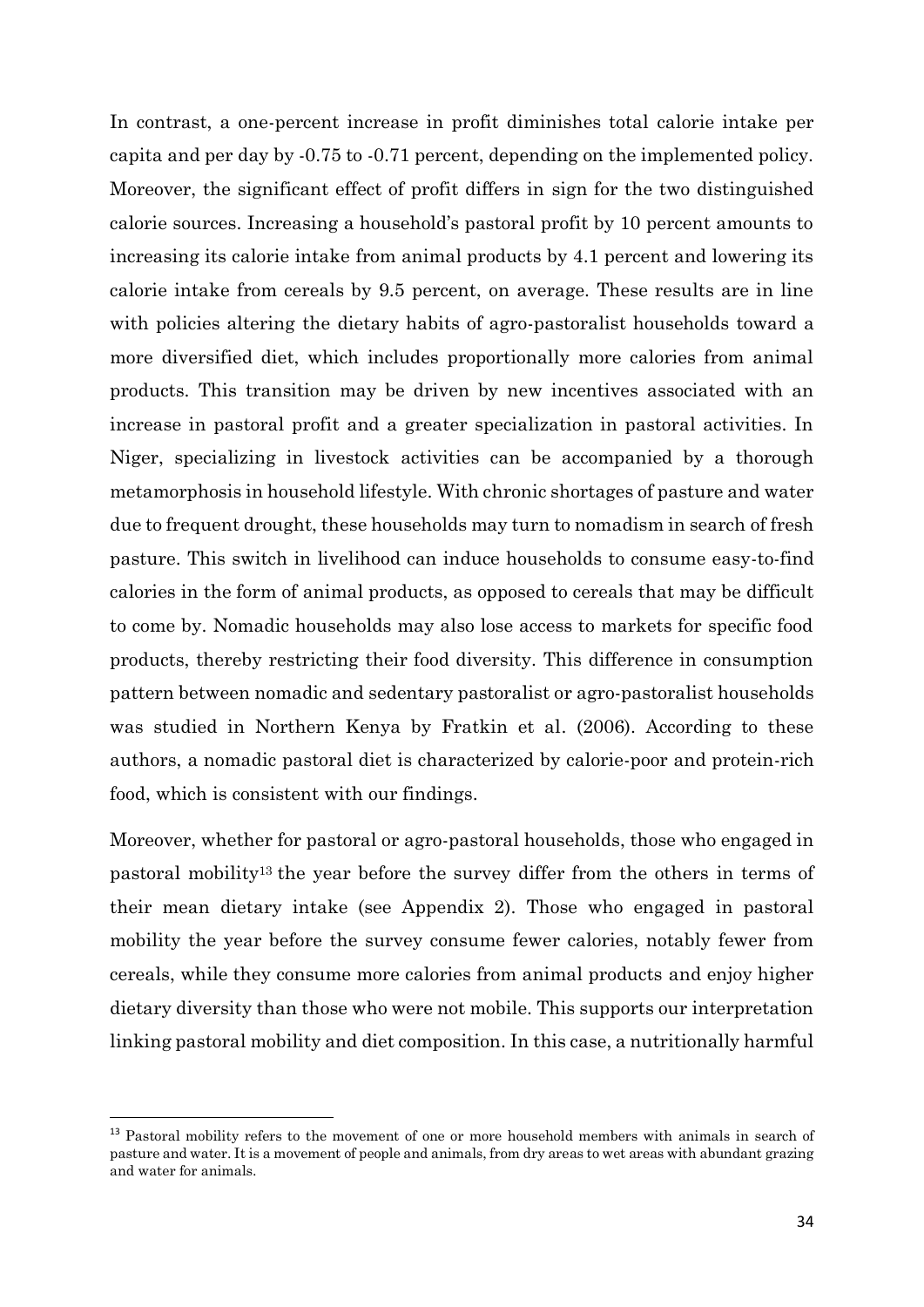specialization of households in pastoral activities may contribute to explaining the negative impact of some agro-pastoral policies on total calorie intake.

Law, Frases and Piracha (2020) provide additional evidence of the declining importance of cereals in household diet, this time for Indian households. In this case, while the shift away from traditional staples is attributed to a change in food preferences, it also corresponds, as in our case, to cereals being a substitute for rather than a complement to animal products in diet.

Among the three policies, the only one with a direct effect on the dietary diversity, which is significant at the five percent level, is that providing low-cost livestock feed. The direct effects of each of the three policies on calorie intake, either from cereals or animal food products, are not significant at the five percent level. These results provide an indication of the relative importance of the indirect effects related to profit in these data and for these policies. Thus, at first glance, designing agro-pastoral policies so that they can raise pastoral profit may seem to be a good idea, supported by the significant indirect effects associated with this mediator. Unfortunately, the direction of these indirect effects on dietary intake is probably not the one intended, with perverse negative consequences for total calories in particular. Moreover, this shortcoming is not offset by the direct effects, which are generally not significant.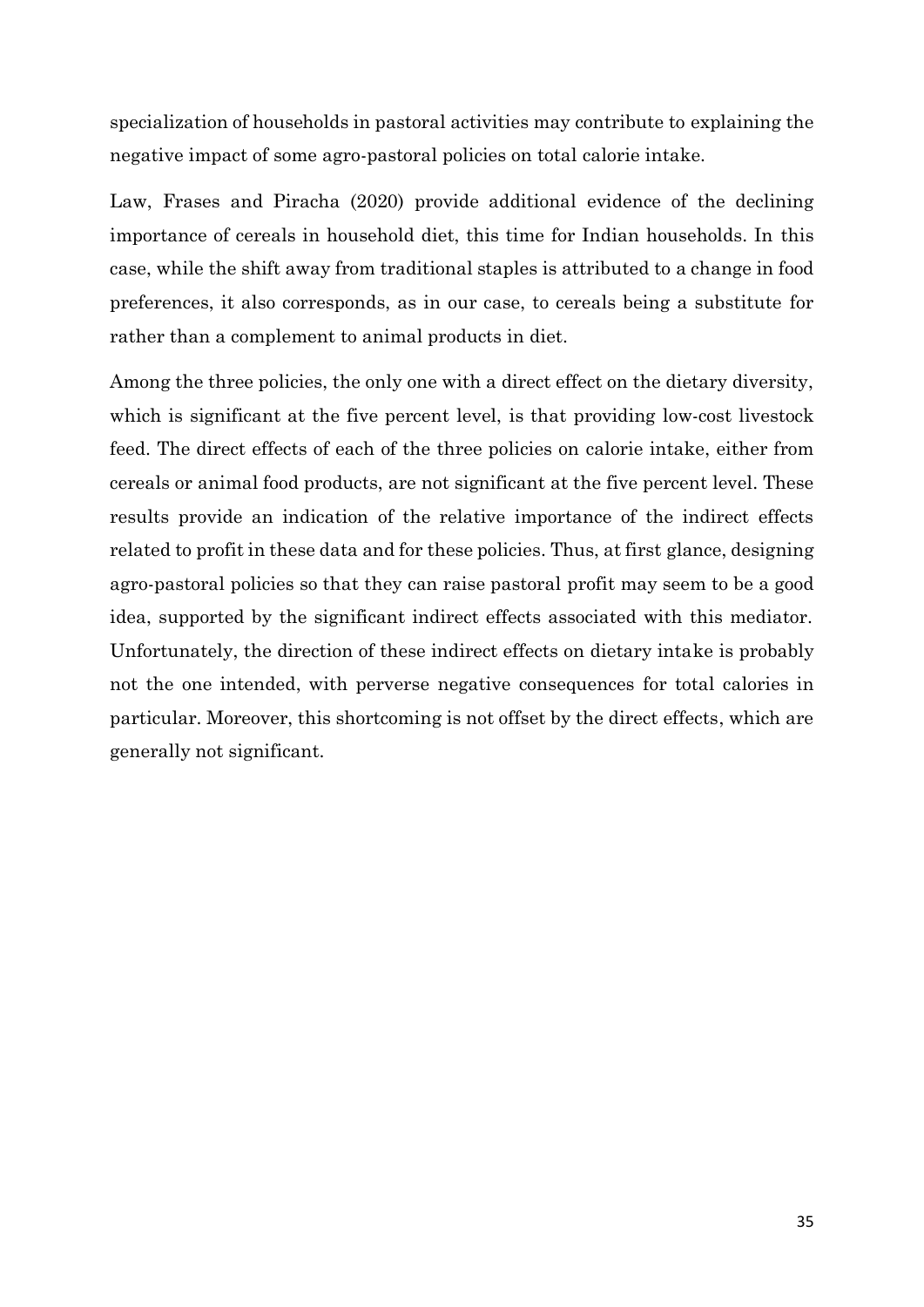| Table 6b: Mediation model for private veterinary services |  |  |
|-----------------------------------------------------------|--|--|
|                                                           |  |  |

|                                                             |                                                | Panel A: 2SLS/OLS                                     |                                                                    |                                                                                          |
|-------------------------------------------------------------|------------------------------------------------|-------------------------------------------------------|--------------------------------------------------------------------|------------------------------------------------------------------------------------------|
|                                                             |                                                | <b>Outcomes</b>                                       |                                                                    |                                                                                          |
|                                                             | Log of household<br>dietary diversity<br>score | Log of total calorie intake<br>per day and per capita | Log of calorie<br>intake per day<br>and per capita<br>from cereals | Log of calorie intake<br>per day and per capita<br>from animal food<br>products<br>(OLS) |
| Mediator                                                    |                                                |                                                       |                                                                    |                                                                                          |
| Log of annual profit from                                   | $0.423***$                                     | $-0.711**$                                            | $-0.939***$                                                        | $0.413***$                                                                               |
| livestock activities                                        | (.118)                                         | (.240)                                                | (.272)                                                             |                                                                                          |
|                                                             | [0.279, 0.810]                                 | $[-1.532, 0.359]$                                     | $[-1.965, 0.597]$                                                  | (.111)                                                                                   |
| Policy                                                      |                                                |                                                       |                                                                    |                                                                                          |
| Access to private veterinary                                | 0.06                                           | $-0.081$                                              | $-0.121$                                                           | 0.229                                                                                    |
| services                                                    | (.050)                                         | (.158)                                                | (.172)                                                             | (.205)                                                                                   |
|                                                             |                                                | Panel B: First Stage                                  |                                                                    |                                                                                          |
|                                                             |                                                | Mediator                                              |                                                                    |                                                                                          |
|                                                             | Log of annual<br>profit                        | Log of annual profit                                  | Log of annual<br>profit                                            | Log of annual profit                                                                     |
| Policy                                                      |                                                |                                                       |                                                                    |                                                                                          |
| Access to private veterinary                                | 0.097                                          |                                                       |                                                                    |                                                                                          |
| services                                                    | (.094)                                         |                                                       |                                                                    |                                                                                          |
| <b>Instruments</b>                                          |                                                |                                                       |                                                                    |                                                                                          |
| Pastoral season                                             | $0.32***$                                      |                                                       |                                                                    |                                                                                          |
| (1 if good)                                                 | (.103)                                         |                                                       |                                                                    |                                                                                          |
| Annual maximal                                              | $-19.375***$                                   |                                                       |                                                                    |                                                                                          |
| temperature in level                                        | (6.154)                                        |                                                       |                                                                    |                                                                                          |
| Annual maximal                                              | $0.275***$                                     |                                                       |                                                                    |                                                                                          |
| temperature squared                                         | (.086)                                         |                                                       |                                                                    |                                                                                          |
| Control variables                                           | $\mathbf X$                                    | $\mathbf X$                                           | $\mathbf X$                                                        | $\mathbf X$                                                                              |
| Test of exogeneity of log<br>profit (Robust F)              | [0.00]                                         | [0.00]                                                | [0.00]                                                             | [0.99]                                                                                   |
| Test of over identifying<br>restriction: Chi square<br>test | [0.11]                                         | [0.14]                                                | [0.10]                                                             |                                                                                          |
| <i>F-statistic for first stage</i><br>excluded instruments  | 9.04                                           | 9.04                                                  | 9.04                                                               |                                                                                          |
| Robust test for weak<br><i>instruments:</i>                 |                                                |                                                       |                                                                    |                                                                                          |
| Effective F-statistic, MP                                   | 13.46                                          | 13.46                                                 | 13.46                                                              |                                                                                          |
| test                                                        | [13.70]                                        | [13.70]                                               | [13.70]                                                            |                                                                                          |
| [Critical value at level                                    |                                                |                                                       |                                                                    |                                                                                          |
| 10 percent]                                                 |                                                |                                                       |                                                                    |                                                                                          |
| R square                                                    | $\blacksquare$                                 | $\blacksquare$                                        | $\blacksquare$                                                     | 0.12                                                                                     |
| <b>Number of observations</b>                               | 595                                            | 595                                                   | 595                                                                | 516                                                                                      |

Notes: Values in brackets are critical p-values, and values in parentheses are robust standard errors. \*, \*\* and \*\*\* imply significance at the 10%, 5% and 1% levels, respectively. The robust test for weak instruments is proposed by Olea Montiel & Pflueger (2013) and computed using a Stata package made available by Pflueger and Wang (2015). MP: Olea Montiel and Pflueger. The confidence interval in brackets is the identification-robust LC\_2sls 95 percent confidence interval for linear IV. These confidence intervals are computed using the package twostepweakiv proposed by Sun (2018). The distortion cutoff level obtained from this test is 13%, 8% and 9% for the model of dietary diversity score, total calories intake and calories intake from cereals, respectively, which does not reject the possibility of a weak instrument.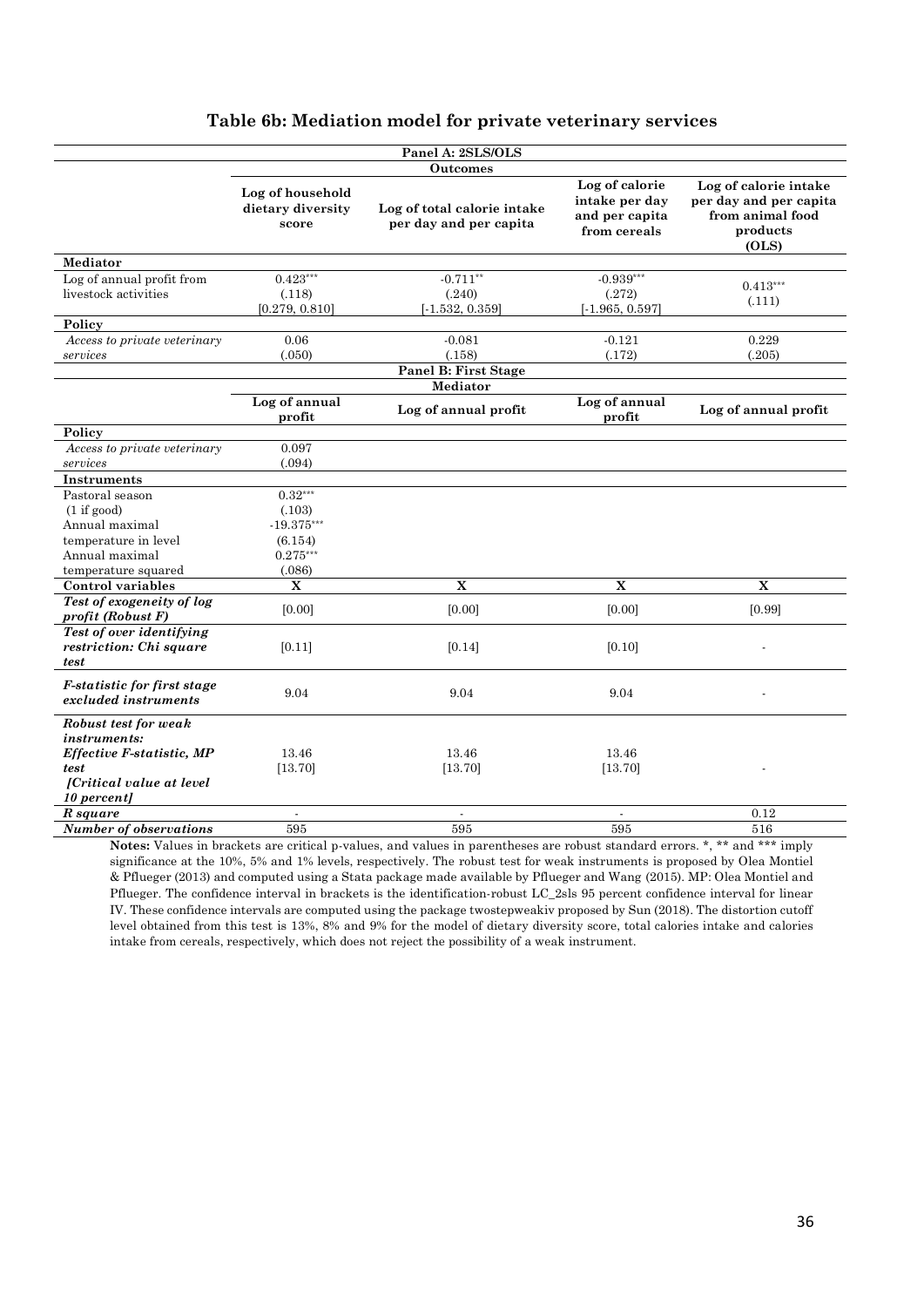|                                                                         |                                             | Panel A: 2SLS/OLS                                     |                                                                    |                                                                                     |
|-------------------------------------------------------------------------|---------------------------------------------|-------------------------------------------------------|--------------------------------------------------------------------|-------------------------------------------------------------------------------------|
|                                                                         |                                             | Outcomes                                              |                                                                    |                                                                                     |
|                                                                         | Log of household dietary<br>diversity score | Log of total calorie intake<br>per day and per capita | Log of calorie<br>intake per day<br>and per capita<br>from cereals | Log of calorie<br>intake per day and<br>per capita from<br>animal products<br>(OLS) |
| Mediator                                                                |                                             |                                                       |                                                                    |                                                                                     |
| Log of annual profit from                                               | $0.418***$                                  | $-0.748**$                                            | $-0.985***$                                                        | $0.408***$                                                                          |
| livestock activities                                                    | (.115)<br>[0.279, 0.815]                    | (.242)<br>$[-1.570, 0.396]$                           | (.276)<br>$[-2.023, 0.586]$                                        | (.110)                                                                              |
| Policy                                                                  |                                             |                                                       |                                                                    |                                                                                     |
| Access to low-cost                                                      | $0.138**$                                   | $0.289*$                                              | $0.339*$                                                           | $0.350*$                                                                            |
| livestock feed                                                          | (0.057)                                     | (.175)                                                | (.200)                                                             | (.184)                                                                              |
|                                                                         |                                             | <b>Panel B: First Stage</b>                           |                                                                    |                                                                                     |
|                                                                         |                                             | Mediator                                              |                                                                    |                                                                                     |
|                                                                         | Log of annual profit                        | Log of annual profit                                  | Log of annual<br>profit                                            | Log of annual<br>profit                                                             |
| Policy                                                                  |                                             |                                                       |                                                                    |                                                                                     |
| Access to low-cost                                                      | 0.175                                       |                                                       |                                                                    |                                                                                     |
| livestock feed                                                          | (.125)                                      |                                                       |                                                                    |                                                                                     |
| Instruments                                                             |                                             |                                                       |                                                                    |                                                                                     |
| Pastoral season                                                         | $0.314***$                                  |                                                       |                                                                    |                                                                                     |
| (1 if good)                                                             | (.087)                                      |                                                       |                                                                    |                                                                                     |
| Annual maximal                                                          | $-20.188***$                                |                                                       |                                                                    |                                                                                     |
| temperature in level                                                    | (6.50)                                      |                                                       |                                                                    |                                                                                     |
| Annual maximal                                                          | $0.286***$                                  |                                                       |                                                                    |                                                                                     |
| temperature squared                                                     | (.090)                                      |                                                       |                                                                    |                                                                                     |
| Control variables                                                       | $\mathbf X$                                 | $\mathbf X$                                           | X                                                                  | $\overline{\mathbf{X}}$                                                             |
| Test of exogeneity for<br>log profit: Robust F                          | [0.00]                                      | [0.00]                                                | [0.00]                                                             | [0.97]                                                                              |
| Test of over identifying<br>restriction: Chi square<br>test             | [0.12]                                      | [0.18]                                                | [0.15]                                                             |                                                                                     |
| <b>F-statistic for first</b><br>stage of excluded<br><i>instruments</i> | 8.88                                        | 8.88                                                  | 8.89                                                               |                                                                                     |
| Robust test for weak<br><i>instruments:</i><br>Effective F-statistic.   | 13.13                                       | 13.13                                                 | 13.13                                                              |                                                                                     |
| MP test<br><i>[Critical value at</i> ]<br>$bias = 10\%$                 | [13.92]                                     | [13.92]                                               | [13.92]                                                            |                                                                                     |
| R square                                                                | $\sim$                                      | $\overline{\phantom{a}}$                              | $\sim$                                                             | 0.13                                                                                |
| Number of<br>observations                                               | 595                                         | 595                                                   | 595                                                                | 516                                                                                 |

### **Table 6c: Mediation model for low-cost feed**

**Notes:** Values in brackets are critical p-values, and values in parentheses are robust standard errors. \*, \*\* and \*\*\* imply significance at the 10%, 5% and 1% levels, respectively. The robust test for weak instruments is proposed by Olea Montiel & Pflueger (2013) and computed using a Stata package made available by Pflueger and Wang (2015). MP: Olea Montiel and Pflueger. The confidence interval in brackets is the identification-robust LC\_2sls 95 percent confidence interval for linear iv. These confidence intervals are computed using the package twostepweakiv proposed by Sun (2018). The distortion cutoff level obtained from this test is 13%, 10% and 11% for the model of dietary diversity score, total calories intake and calories intake from cereals, respectively, which does not reject the possibility of a weak instrument.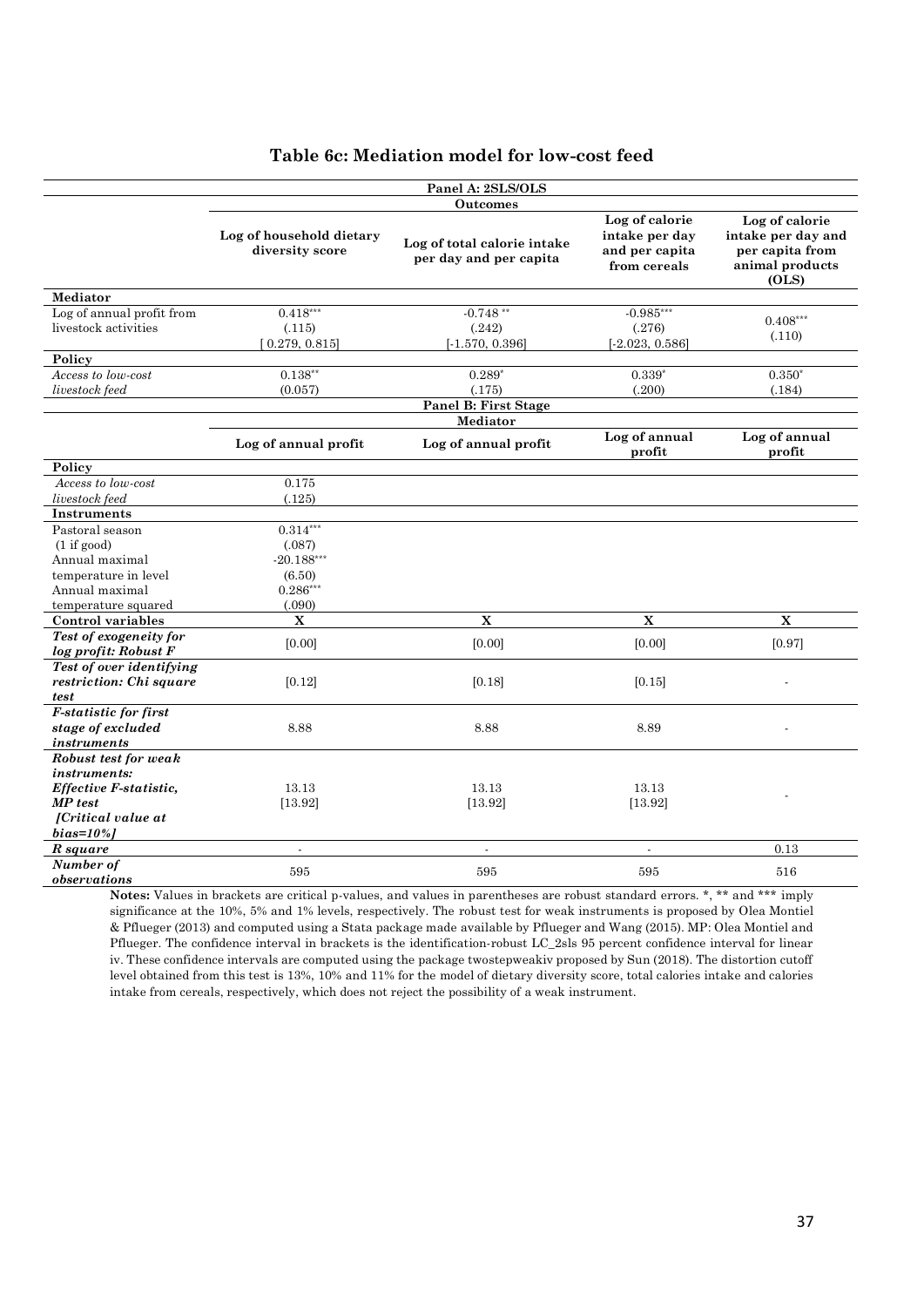### **V.4. The direct and indirect effects of the considered policies on dietary intake**

We now conclude the discussion. The estimated total, direct and indirect effects of the considered policies on dietary intake are recapitulated in Table 7. Extension services represent the only policy with a significant impact on profits from livestock activities, and therefore, this is the only policy for which the decomposition of the total effect is relevant. All the indirect effects of extension services are significant, at the 5 percent level, for the four dietary intake indicators. The size of these effects varies across the four outcomes. The estimates show that 69 percent of the effect of extension services on the household dietary diversity score operates through profits. Additionally, 66 percent of the surprising negative effect of extension services on a household's calorie intake from cereals is explained by the annual profit, while the direct effect on this outcome is not significant.

|                                                                                    | <b>Policies</b>           |                      |                   |                |                             |                    |                    |                          |                         |                    |                      |              |
|------------------------------------------------------------------------------------|---------------------------|----------------------|-------------------|----------------|-----------------------------|--------------------|--------------------|--------------------------|-------------------------|--------------------|----------------------|--------------|
|                                                                                    | <i>Extension services</i> |                      |                   |                | Private veterinary services |                    |                    |                          | Low-cost livestock feed |                    |                      |              |
|                                                                                    | TE                        | IE                   | DE                | <b>IE/TE</b>   | TE                          | IE                 | DE                 | <b>IE/TE</b>             | TE                      | ΙE                 | DE                   | <b>IE/TE</b> |
| <b>Outcomes</b>                                                                    |                           |                      |                   |                |                             |                    |                    |                          |                         |                    |                      |              |
| Log of household<br>dietary diversity<br>score                                     | $0.143***$<br>(0.03)      | $0.099**$<br>(0.05)  | 0.03<br>(.06)     | 0.69           | $0.145***$<br>(0.04)        | 0.035<br>(0.04)    | 0.06<br>(.05)      |                          | $0.217***$<br>(0.03)    | 0.071<br>(0.05)    | $0.138**$<br>(0.057) |              |
| Log of total<br>calorie intake per<br>day and per<br>capita                        | $-0.281**$<br>(0.13)      | $-0.164**$<br>(.09)  | $-0.085$<br>(.18) | 0.58           | $-0.194$<br>(0.15)          | $-0.058$<br>(0.07) | $-0.081$<br>(.158) | $\overline{\phantom{a}}$ | 0.099<br>(0.11)         | $-0.125$<br>(0.09) | $0.289*$<br>(.175)   |              |
| Log of calorie<br>intake per day<br>and per capita<br>from cereals                 | $-0.327***$<br>(0.14)     | $-0.217**$<br>(0.11) | $-0.08$<br>(.20)  | 0.66           | $-0.250$<br>(0.16)          | $-0.077$<br>(0.09) | $-0.121$<br>(.172) |                          | 0.081<br>(0.12)         | $-0.077$<br>(0.09) | $0.339*$<br>(.200)   |              |
| Log of calorie<br>intake per day<br>and per capita<br>from animal food<br>products | 0.261<br>(0.19)           | $0.096**$<br>(.05)   | 0.141<br>(.21)    | $\blacksquare$ | 0.066<br>(0.21)             | 0.034<br>(0.04)    | 0.229<br>(.205)    |                          | $0.379*$<br>(0.22)      | 0.069<br>(.05)     | $0.350*$<br>(.184)   |              |

**Table 7: Decomposition of the total effect of the policies on dietary intake**

**Notes**: TE= Total average treatment effect, IE= Indirect average treatment effect through the annual livestock profit and DE= Direct average treatment effect. DE represents the part of the total effect that does not operate through the annual livestock profit, which is obtained in the mediation model. The values in parentheses are standard errors. The standard errors for IE are computed using simulations. This test is similar to the delta method. \*, \*\* and \*\*\* indicate significant differences at the 10%, 5% and 1% levels, respectively.

Through the positive effect on profit, extension services increase the dietary diversity score by almost 10 percent. Moreover, again through this positive effect on profit, extension services decrease calorie intake from cereals by 21.7 percent, while they raise calorie intake from animal products by 9.6 percent. This amounts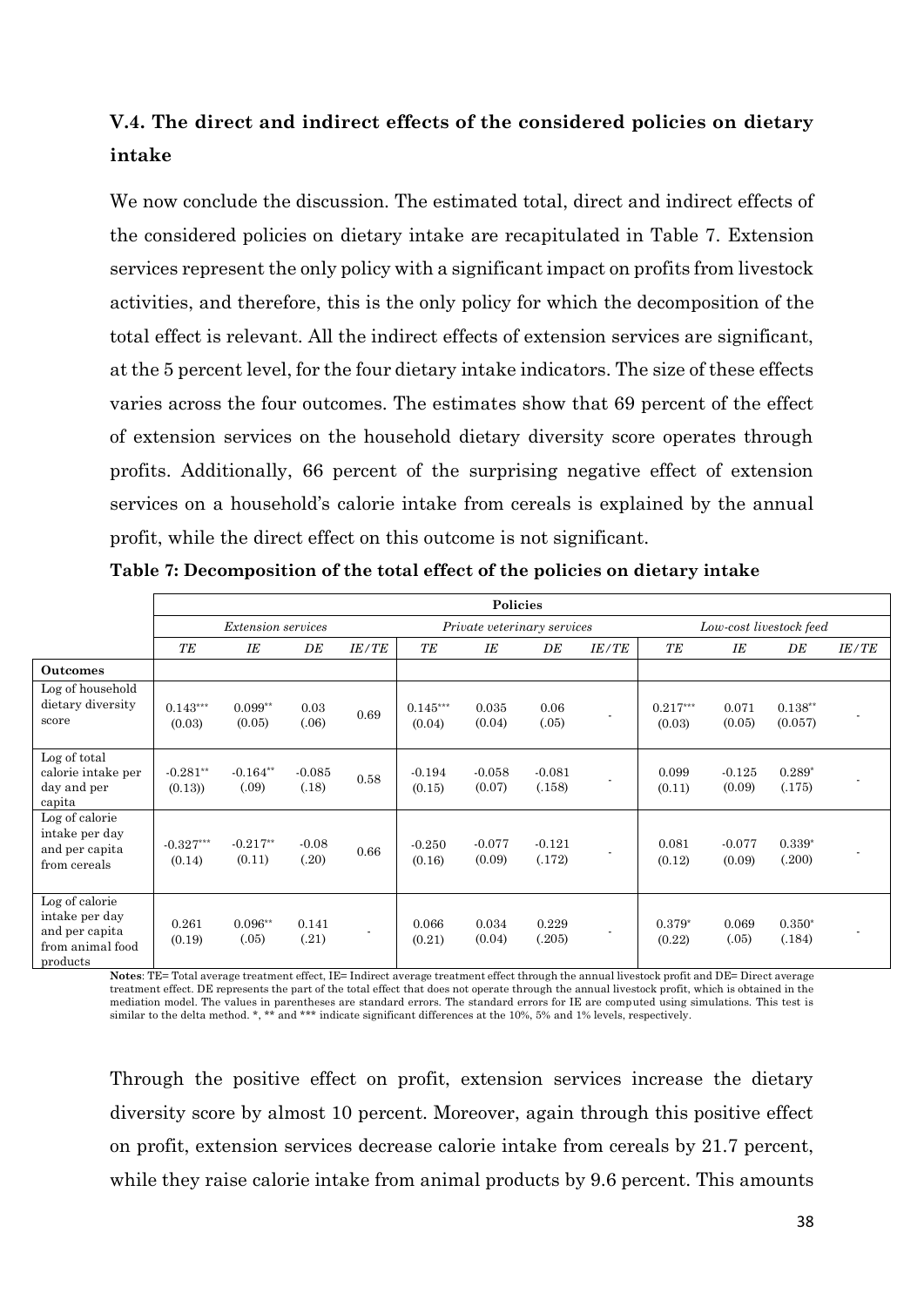to reducing total calorie intake by 16.4 percent, which represents 58 percent of the total effect of extension services on this outcome.

The pastoral profit therefore not only appears to be a substantial mediator of the effect of extension services on pastoralist households' dietary intake but also provides hints about the causes of the decline in calorie intake. Nevertheless, this policy met its first objective of improving pastoralist household profits and, furthermore, increasing household dietary diversity.

In contrast, the other two policies, private veterinary services and low-cost livestock feed, did not significantly meet their objective of improving pastoral profits, although their total effect on dietary diversity is significantly positive. Their indirect effects on the dietary diversity score are nonsignificant and small, while only the direct effect of the low-cost livestock feed program on dietary diversity is significant. This suggests that profits are not a mediator of the effects of these policies, especially for the low-cost feed program, or that these policies have too small power for mediation to be apparent.

Let us consider the plausible mechanisms for the direct effects (i.e., nonprofit) of the subsidy program. These effects may be conveyed by channels such as pastoralist household networks or through income sources other than pastoral profits. For example, households may not use the livestock feed they receive to feed their animals, but instead, they may resell it or give it to friends or relatives. Moreover, when they sell it, the received cash may be used to buy food products. When they give it away, they may receive food products in return. Therefore, even without increasing pastoral profit, the low-cost livestock feed program could enhance household dietary intake by generating income or triggering reciprocal food gifts.

Extension services may facilitate household access to livestock products and input markets and therefore should better link the production and consumption of animal products through pastoral profits. However, given that calories are surely a normal good in this context, the effect of pastoral profit on reducing calorie consumption would rather suggest rejecting separable agricultural household models in favor of complex non-separable mechanisms involving thorough lifestyle changes.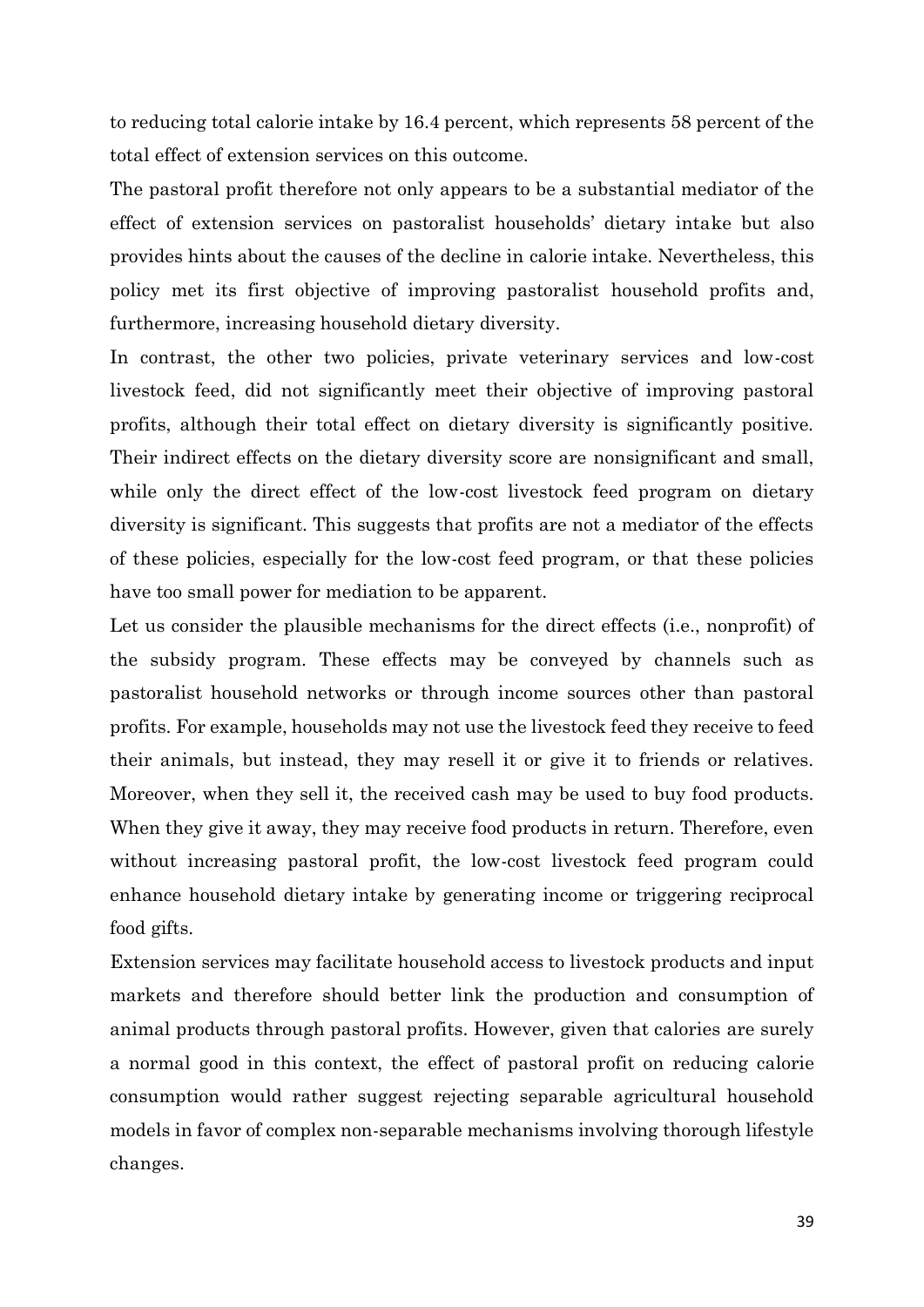### **VI. Conclusion**

In this paper, we investigate and estimate the effects on household dietary intake of three national agro-pastoral policies in Niger (extension services, private veterinary services and subsidies for low-cost livestock feed). We decompose the average treatment effect of each of these policies into an indirect effect—the part of the total effect that operates through pastoral profit—and a residual direct effect, i.e., the part of the total effect that is channeled through other factors. In this analysis, the profit may be considered stricto sensu, or, alternatively, as a mere proxy for the shadow value of pastoral net output in the context of imperfect markets.

The results show that while they have no significant direct effects, extension services have a positive and significant indirect effect on household dietary diversity. However, their indirect effect, through pastoral profit, on households' total calorie intake is negative, presumably because households substitute a small rise in calorie intake from animal food products for a large decline in calorie intake from cereals. By operating through pastoral profits, extension services foster pecuniary incentives for the specialization of households in pastoral activities, sometimes pushing them toward nomadism, a full lifestyle change, which reduces their total calorie consumption since most calories come from cereals. This finding is partially consistent with pastoral profit while substantially mediating the impact of extension services on household calorie intake and dietary diversity. In contrast, pastoral profits are not found to mediate the effects of veterinary services and low-cost livestock feed programs on dietary intake. For these policies, other unobserved channels, such as social networks and other income mechanisms, could have affected dietary intake. However, direct effects are never found to be significant, except marginally, at the ten percent level, for the effect of input subsidies on dietary diversity.

Overall, the estimation results show that policies primarily designed to raise pastoral income can substantially although only partially contribute to enhancing household dietary diversity and calorie intake from animal food products for Nigerien pastoralists. However, they may also severely deplete the calorie intake from cereals. To avoid this perverse consequence, policy designers should better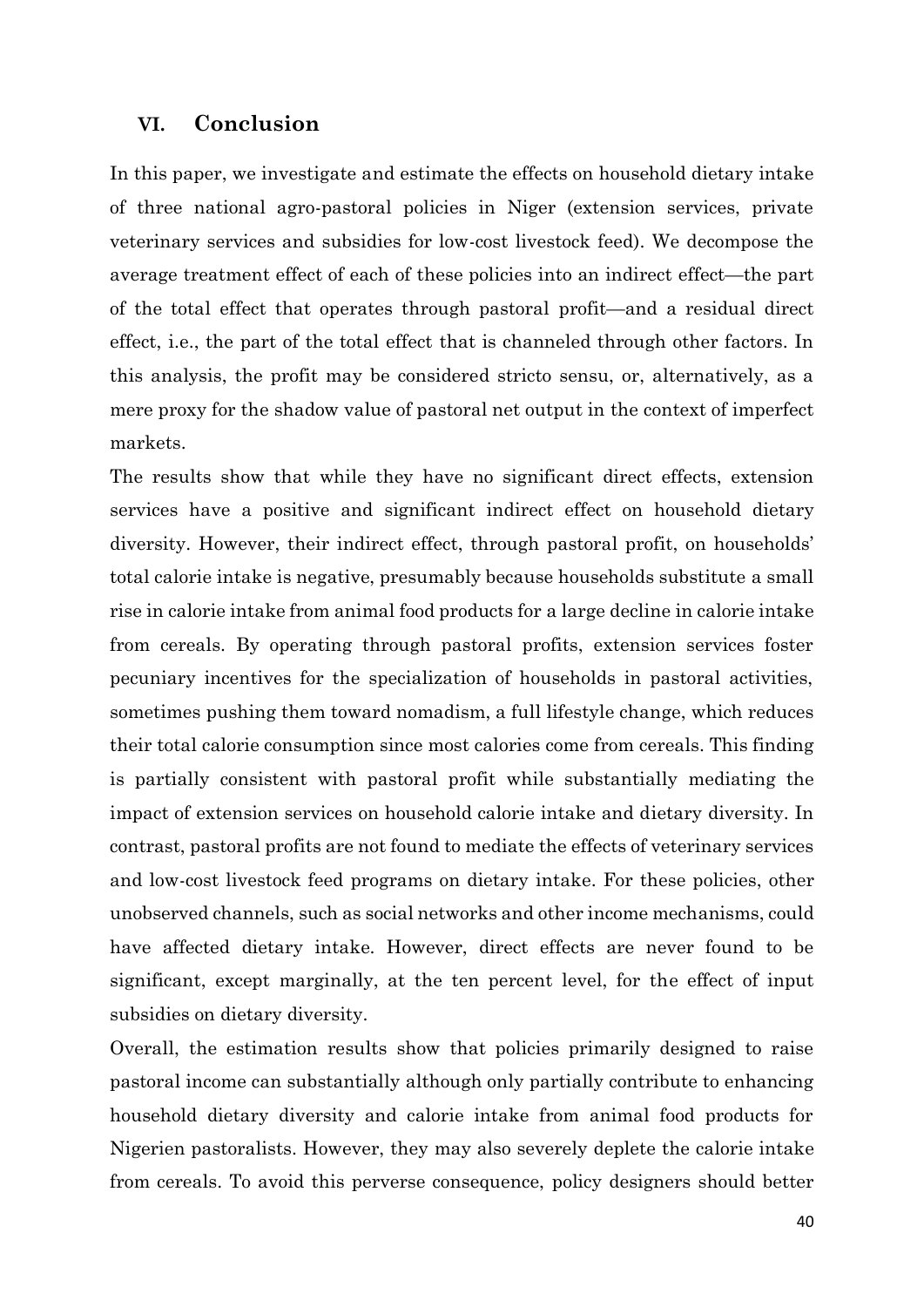account for agro-pastoralists' access to cereal markets and whether the policies generate differentiated incentives in favor of a nomadic or sedentary lifestyle. Indeed, when facing new policies, these households may shift productive activities to specialize in pastoralist activities, which may change their way of life and restrict their access to certain food markets, particularly when they engage in nomadism.

The mediation analysis presents several specific insights. First, our main policy of interest, that is, extension services, exhibits a high relative contribution of the indirect effects based on profit, while the residual direct effects are nonsignificant. In particular, this suggests that policies aimed at raising pastoral profits have significant consequences for dietary intake and therefore for nutritional status. Second, it shows that the direction of these indirect effects on calorie intake is not the one probably intended and that this shortcoming is not offset by negligible direct effects of this policy. Finally, the mediation analysis allows us to understand that the perverse effect of this policy on calorie intake is likely to be related to economic incentives that disrupt joint lifestyle and production choices.

Of course, our findings are dependent on the assumptions made, especially those related to measurement errors in calorie intake data. A typical assumption is that these measurement errors are additive and random, although this assumption may be strong. Another limit to statistical mediation analysis is the possible confusion between changes in the production technology and changes in unobserved inputs when the latter are correlated with observed inputs. Moreover, the exploitation of cross-sectional observational data relies on an ignorability condition, which cannot be tested and may be strong. All these limitations suggest extending this investigation with data from more intensive surveys, in particular those following households over time. Finally, future research, based on richer data, should extend to agricultural mediator variables in addition to pastoral profit and assess other channels through which policies may affect household dietary intake, such as observable changes in activity specialization.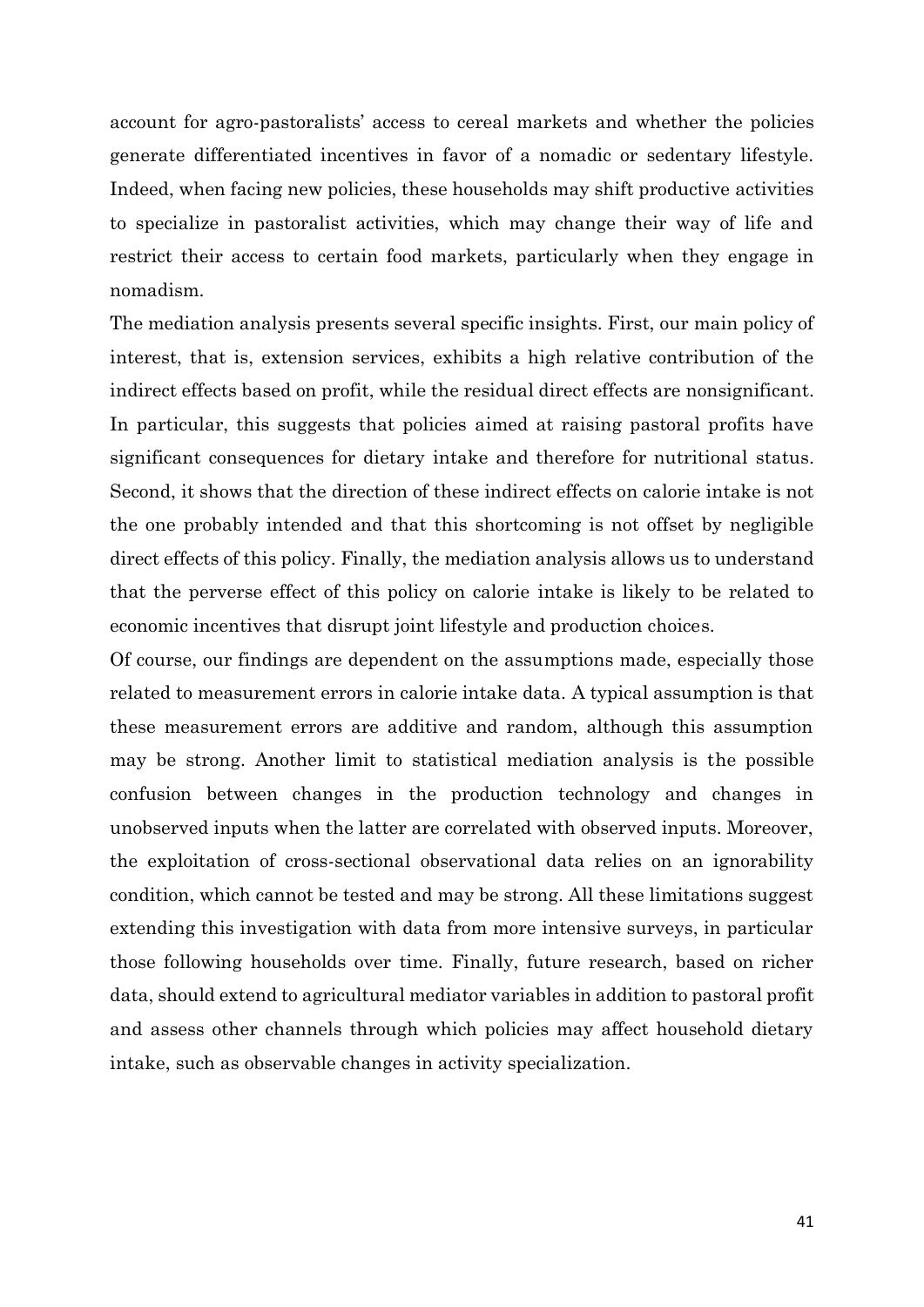### **References**

- **Amrit K., Pandey R.P., Mishra S.K., Daradur M.** (2018). Relationship of drought frequency and severity with range of annual temperature variation. *Nat Hazards* **92,** 1199–1210.
- **Andrews, I.** (2018). Valid Two-Step Identification-Robust Confidence Sets for GMM. *Review of Economics and Statistics* 100(2): 337–348.
- **Atkinson C. A.** (1982). Regression diagnostics, Transformations and Constructed Variables. *Journal of the Royal Statistical Society. Serie B (Methodological).*  Vol44. No 1. Pp.1-36.
- **Ballo, M. and Bauer, J-M.** (2013). The Economics of Early Response and Resilience in Niger. Country study. *Department of International Development. UK GOUV.*

**Benjamin, D.** (1992). Household Composition, Labor Markets and Labor Demand: Testing for Separation in Agricultural Household Models. *Econometrica*, 60, no. 2, 287-322.

**Brück, T; O.M. Diaz Botia; N.T.N Ferguson; J. Ouédraogo; Z. Ziegelhoefer** (2018). Assets for Alimentation? The nutritional impact of Assets-based programming in Niger. *HICN Working Paper 275*.

- **Bruffaerts C., Verardi V. and Vermandele** (2014). A Generalized Boxplot for Skewed and Heavy-Tailed Distributions. *Statistics & Probability Letters.*  Volume 95. Pages 110-117.
- **Carletto, G., Ruel, M., Winters, P., and Zezza, A.** (2015). Farm-Level Pathways to Improved Nutritional Status Introduction to the Special Issue. *The Journal of Development Studies,51(8),* 945-957.
- **Croppenstedt, A., and Muller, C.** (2000). The Impact of Farmers' Health and Nutritional Status on Their Productivity and Efficiency: Evidence from Ethiopia. *Economic Development and Cultural Change*, *48*(3), 475–502.
- **Dawson, N., Martin, A., and Sikor, T.** (2016). Green Revolution in Sub-Saharan Africa: Implications of Imposed Innovation for the Wellbeing of Rural Smallholders. *World Development*, *78*, 204–218.
- **De Brauw, A., Eoeznou, P., Gilligan, D. O., Hotz, C., Kumar, N., and Meenakshi, J. V.** (2018). Biofortification Crop Adoption And Health Information: Impact Pathways In Mozambique And Uganda. *American Journal of Agricultural Economics*, (May), 906–930.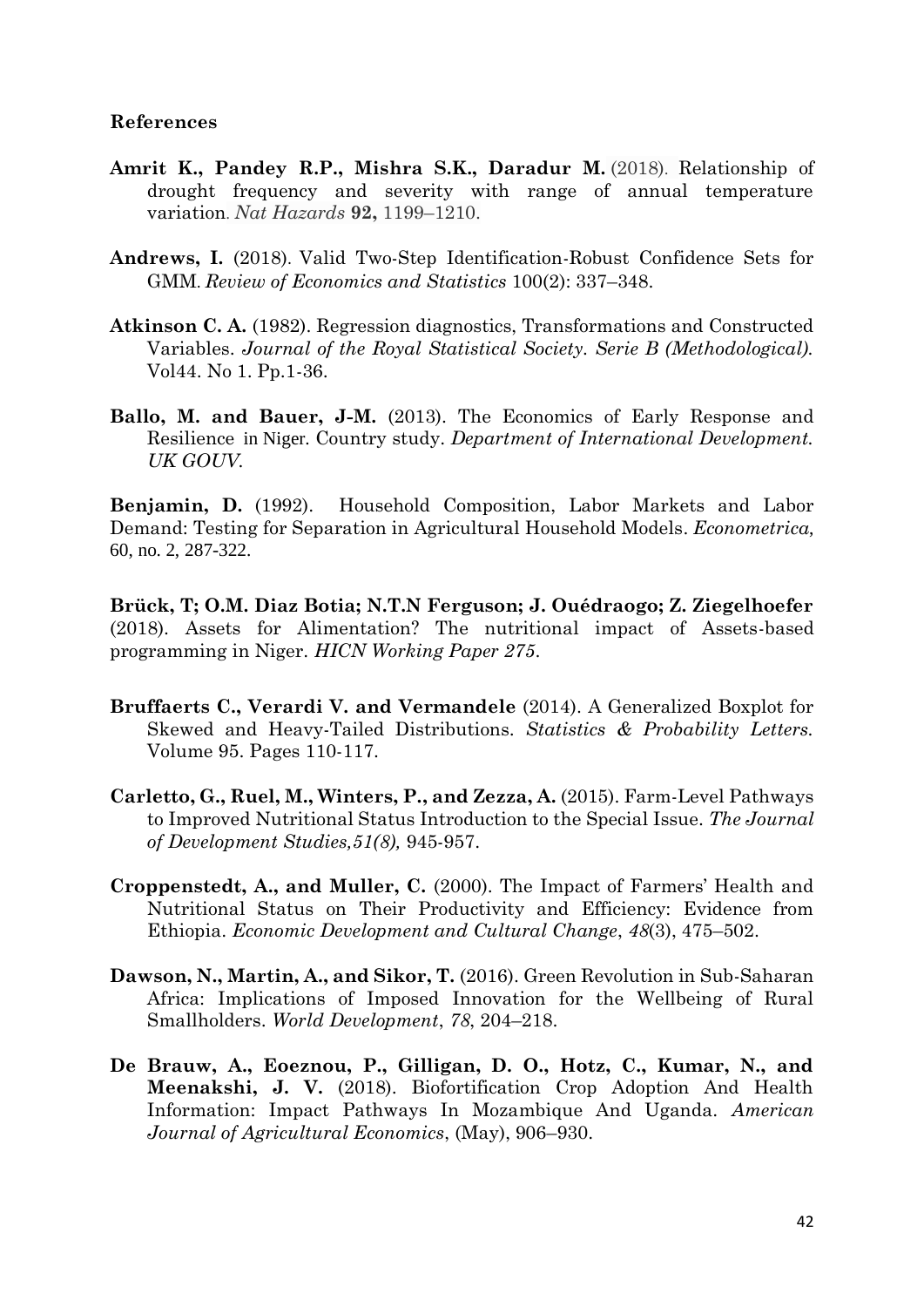- **Dillon, A., McGee, K., and Oseni, G.** (2015). Agricultural Production, Dietary Diversity and Climate Variability. *The Journal of Development Studies*, *51*(8), 976–995.
- **Food and Agricultural Organisation.** (2016). Protection Sociale Au Sahel Et En Afrique De L'Ouest Renforcer la résilience au service de la securité alimentaire et de la nutrition.
- **Fratkin, Elliot, Martha Nathan, and Eric Roth**. (2006). Is Settling Good for Pastoralists? The Effects of Pastoral Sedentarization on Children's Nutrition, Growth, and Health Among Rendille and Ariaal of Marsabit District, Northern Kenya. *Presentation for "Pastoralism and Poverty Reduction in East Africa: A Policy Research Conference".* Nairobi, Kenya: International Livestock Research Institute.
- **Haan, D.** (2016). Prospects for Livestock- Based Livelihoods in Africa ' s Drylands. The World Bank Group,Washington DC.
- **Heckman, B. J., Pinto, R., Savelyev, P., Blair, C., Benjamin, D., Browning, M., … Meghir, C.** (2013). Understanding the Mechanisms Through Which an Influential Early Childhood Program Boosted Adult Outcomes. *American Economic Review*, *103*(6), 2052–2086.
- **Heckman, J. J., and Pinto, R.** (2015). Econometric Mediation Analyses: Identifying the sources of the treatment effects from experimentally estimated production technologies with unmeasured and mismeasured inputs. *Econometric Review*, *34(1*-*2)*, 6–31.
- **Herforth, Anna, and Jody Harris.** (2014). Understanding and Applying Primary Pathways and Principles. Brief #1. Improving Nutrition through Agriculture Technical Brief Series. Arlington, VA: USAID/Strengthening Partnerships, Results, and Innovations in Nutrition Globally (SPRING) Project.
- **Imai, K., Keele, L., Tingley, D., and Yamamoto, T.** (2011). Unpacking the Black Box of Causality: Learning about Causal Mechanisms from Experimental and Observational Studies. *American Political Science Review*, *105*(4), 765–789.
- **International Livestock Centre for Africa, I.** (1988). Livestock production in tsetse affected areas of Africa. *The African Trypanotolerant Livestock Network*. Nairobi.
- **Kosec, K., Ghebru, H., Holtemeyer, B., Mueller, V., and Schmidt, E.** (2018). The Effect Of Land Access On Youth Employment And Migration Decisions: Evidence From Rural Ethiopia. *American Journal of Agricultural Economics*, Vol. 100(3), 931-954.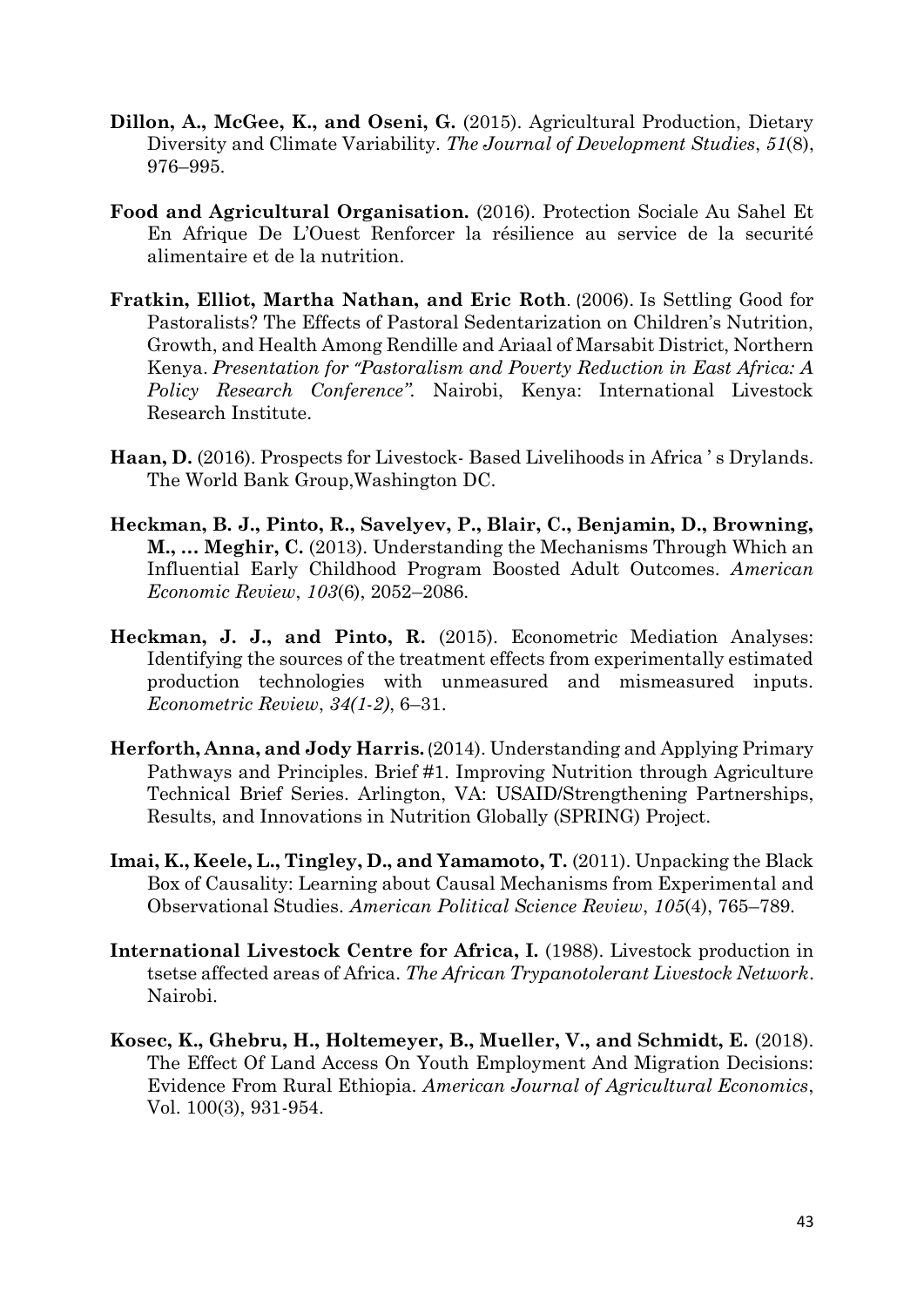- **Laceteva, N.** (2019). Impact of climate change on animal health and welfare. *Animal Frontiers*, January, Vol.9,No.1,26-31
- **Law, C., I. Fraser and M. Piracha** (2020). Nutrition Transition and Changing Food Preferences in India. *Journal of Agricultural Economics*, Vol. 71, N. 1, 118-143.
- **Le Point** (2019). Niger : Les éleveurs Touaregs se reconvertissent à l'agriculture. *Article de Presse parue le 15 Novembre 2019*. [https://www.lepoint.fr/monde/niger](https://www.lepoint.fr/monde/niger-des-eleveurs-touaregs-se-reconvertissent-dans-l-agriculture-15-11-2019-2347561_24.php)[des-eleveurs-touaregs-se-reconvertissent-dans-l-agriculture-15-11-2019-2347561\\_24.php](https://www.lepoint.fr/monde/niger-des-eleveurs-touaregs-se-reconvertissent-dans-l-agriculture-15-11-2019-2347561_24.php)

**MacKinnon, D. P., Lockwood, C. M., and Williams, J.** (2004). Confidence limits for the indirect effect: Distribution of the product and resampling methods. *Multivariate Behavioral Research,* 39, 99-128.

- **Ministère de l'Elevage, M.** (2015). Guide national : Mise en place des Services Vétérinaires Privés de Proximité (SVPP) au Niger, Niamey*.*
- **Ministère de l'Elevage, M.** (2016). Enquete sur les revenus et la vulnérabilité des ménages agropastoraux et pastoraux, Niger, Niamey.
- **Muller, C.** (2009). Do agricultural outputs of autarkic peasants affect their health and nutrition? Evidence from Rwanda. *Food Policy,*34,166-175.

**Muller, C.** (2014). A Test of Separability of Consumption and Production Decisions of Farm Households in Ethiopia. *Journal of Poverty Alleviation and International Development*, Volume 5, Number 1, pp. 1-18, June.

- **Olea Montiel, J. L. and Pflueger, C**. (2013). A robust test for weak instruments. *Journal of Business & Economic Statitistics*, *31*(3), 358–369.
- **Pflueger, C**. **and Wang S.** (2015). A Robust Test for Weak Instruments in Stata. *Stata Journal*, 15(1):216-225.
- **Puentes E.,F. Wang, J.R. Behrman,F. Cunha, J. Hoddinott, J.A. Maluccio, L.S. Adair, J.B. Borja, R. Martorell, A.D. Stein.** (2016). Early life height and weight production functions with endogenous energy and proteins inputs. *Economic and Human Biology*. Vol.22, 65-81.
- **Stadlmayr, B., Charrondiere, R., Enujiugha, V., Bayili, R., Fagbohoun, E., Samb, B., … Burlingame,** B. (2012). *West African food composition table [Table de composition des aliments d´Afrique de l´Ouest,* Food and Agricultural Organization.
- **Sun, L.** (2018). Implementing Valid Two-Step Identification-Robust Confidence Sets for Linear Instrumental-Variables Models. *The Stata Journal*, 18(4), 803–825.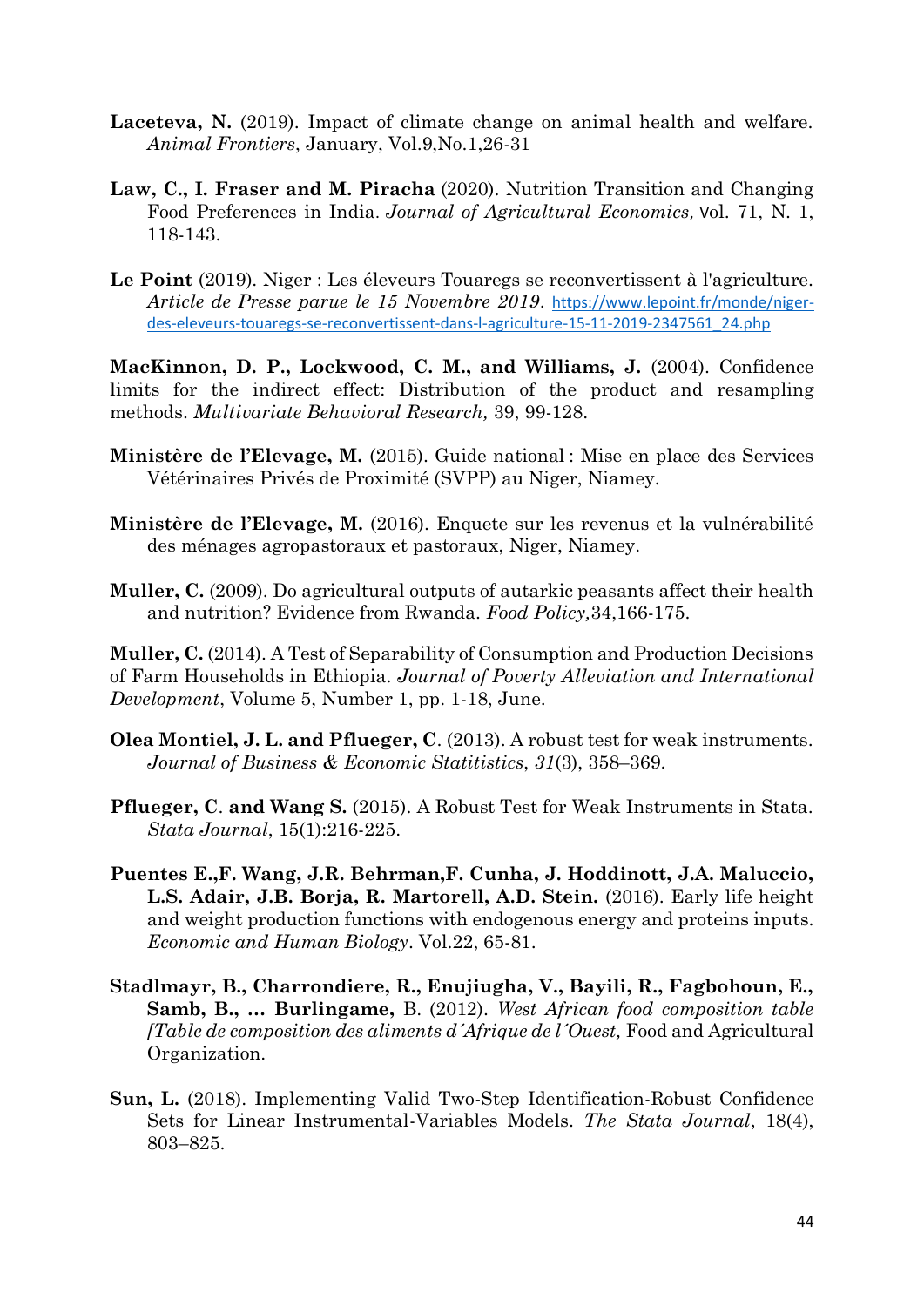- **Swindale, A., and Bilinsky, P.** (2006). Household Dietary Diversity Score (HDDS) for measurement of household food access: Indicator guide. *Food and Nutrition Technical Assistance.* USAID.
- **The World Bank,** (2007). From Agriculture to Nutrition: Pathways, Synergies and Outcomes. *World Development Report 2008: Agriculture for Development. Washington*, DC: The World Bank
- **United State Agency for International Development, U.** (2011). Agriculture And Food Security Niger Fact Sheet. USAID.
- **Vanderweele, T. J.** (2015). Explanation In Causal Inference Methods for Mediation and Interaction. Oxford University Press.
- **van Wessenbeeck, C.FA., M. A. Keyzer and M. Nubé** (2009). Estimation of undernutrition and mean calorie intake in Africa: methodology, findings and implications. *International Journal of Health and Geography*, Vol. 8, N. 37.
- **Verardi V. and Vermandele C.** (2018). Univariate and Multivariate Outlier Identification for Skewed Heavy-Tailed Distributions. *Stata Journal.* Vol18. No3. pp 517-532.
- **Vicente-Serrano S. M., J. I. Lopez-Moreno, S. Begueria, J. Lorenzo-Lacruz, A. Sanchez-Lorenzo, J. M. Garcia-Ruiz, C. Azorin-Molina, E. Moran-Tejeda, J. Revuelto, R. Trigo** (2014). Evidence of increasing drought severity caused by temperature rise in southern Europe. *Environ. Res. Lett*. *9 044001*
- **Wooldridge, J. M.** (2007). Inverse Probability Weighted Estimation for General Missing Data Problems. *Journal of Econometrics*, *141*(2), 1281–1301.
- **Wooldridge, J.M.** (2010). Econometric Analysis of Cross Section and Panel Data. MIT Press, Princeton.
- Z**ezza, A., and Issa**, A. (2012). Livestock in Niger: an important asset for growth and poverty reduction. *Livestock data innovation in Africa brief* ; issue no. 7. Washington DC ; World Bank Group.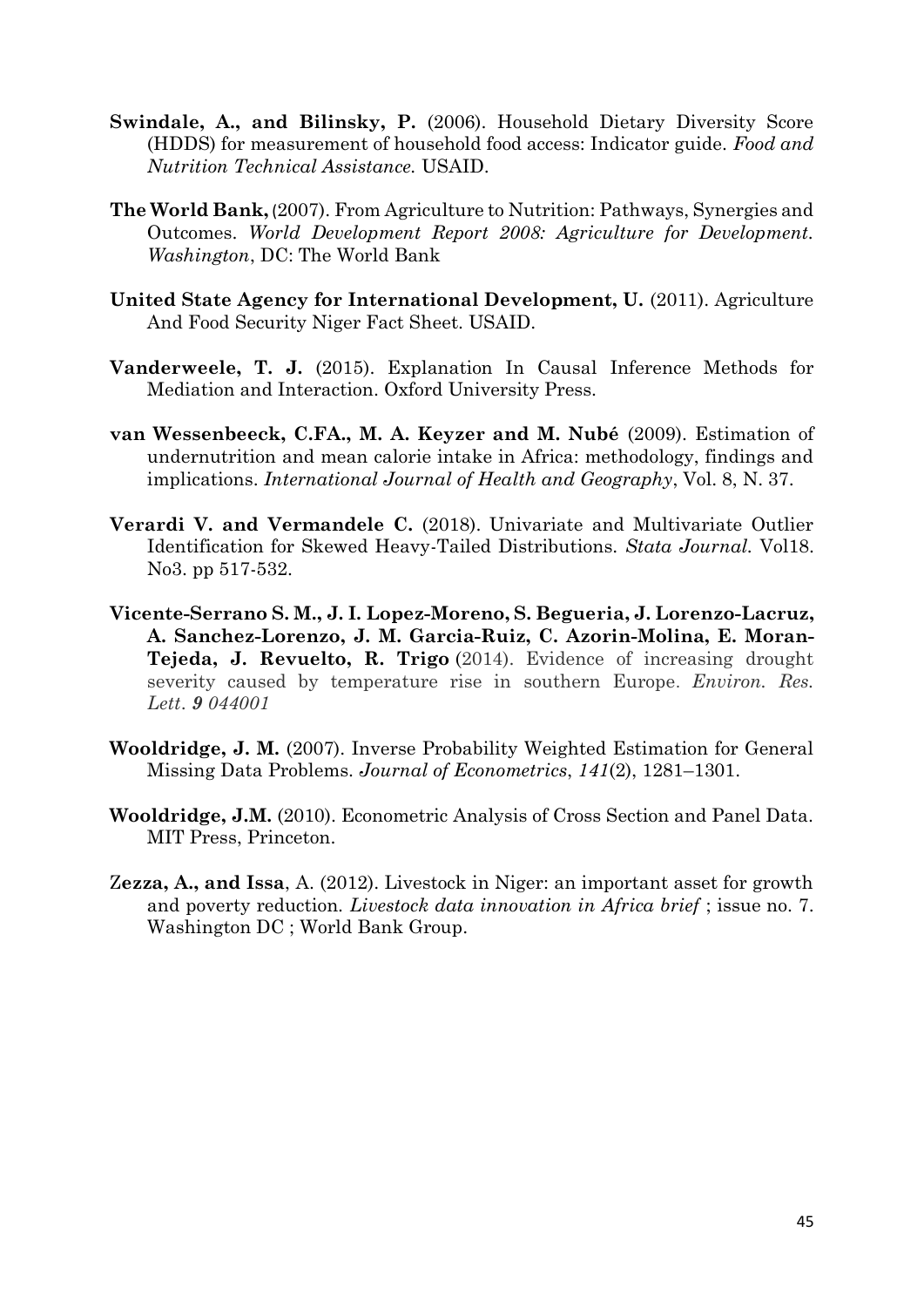

### **Appendix 1: Generalized boxplots of calorie intake**